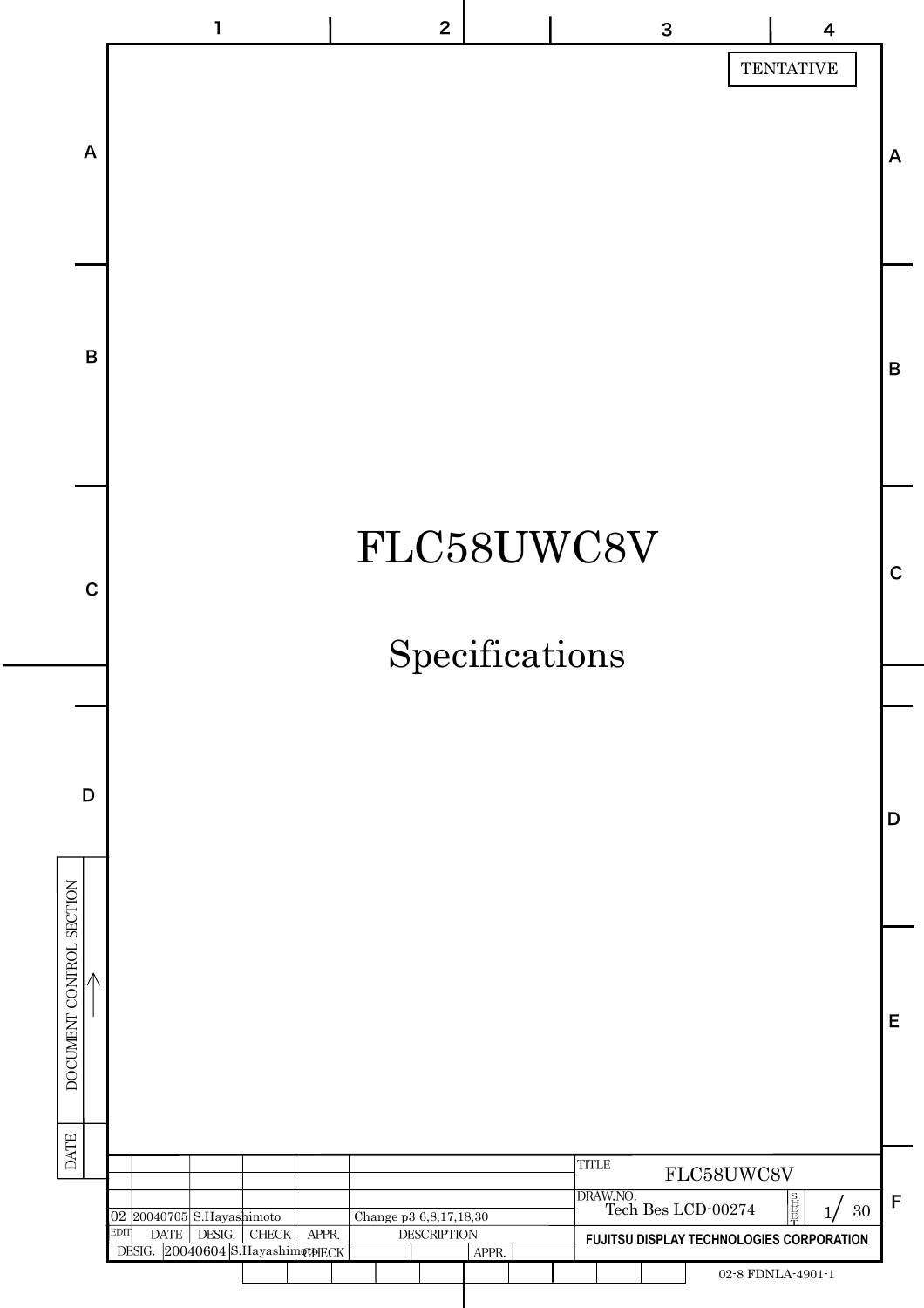|                          |   |                                                                                                                                                                                                                                | 2                  |       | 3                                                                                                                                                                                                                                                                                                                                                                                                                                                   | 4                                               |             |
|--------------------------|---|--------------------------------------------------------------------------------------------------------------------------------------------------------------------------------------------------------------------------------|--------------------|-------|-----------------------------------------------------------------------------------------------------------------------------------------------------------------------------------------------------------------------------------------------------------------------------------------------------------------------------------------------------------------------------------------------------------------------------------------------------|-------------------------------------------------|-------------|
|                          |   | <b>TABLE OF CONTENTS</b>                                                                                                                                                                                                       |                    |       |                                                                                                                                                                                                                                                                                                                                                                                                                                                     | <b>TENTATIVE</b>                                |             |
|                          |   | 1. APPLICATIONS                                                                                                                                                                                                                |                    |       |                                                                                                                                                                                                                                                                                                                                                                                                                                                     |                                                 |             |
|                          | A | 2. PRODUCT NAME AND MODEL NUMBER 3<br>2-1.Product Names<br>$2$ -2. Model Numbers $\qquad \qquad \frac{3}{2}$                                                                                                                   |                    |       | $\overline{\phantom{a}}$ 3                                                                                                                                                                                                                                                                                                                                                                                                                          |                                                 | A           |
|                          |   | 3. OVERVIEW EXAMPLE A SERVICE SERVICE SUBSEXUAL SUBSEXUAL SUBSEXUAL SUBSEXUAL SUBSEXUAL SUBSEXUAL SUBSEXUAL SUBSEXUAL SUBSEXUAL SUBSEXUAL SUBSEXUAL SUBSEXUAL SUBSEXUAL SUBSEXUAL SUBSEXUAL SUBSEXUAL SUBSEXUAL SUBSEXUAL SUBS |                    |       |                                                                                                                                                                                                                                                                                                                                                                                                                                                     | -3                                              |             |
|                          |   | 4. CONFIGURATION                                                                                                                                                                                                               |                    |       |                                                                                                                                                                                                                                                                                                                                                                                                                                                     | -3                                              |             |
|                          |   | 5. MECHANICAL SPECIFICATIONS 4                                                                                                                                                                                                 |                    |       |                                                                                                                                                                                                                                                                                                                                                                                                                                                     |                                                 |             |
|                          | B | 6. ABSOLUTE MAXIMUM RATING $\qquad \qquad$ 5                                                                                                                                                                                   |                    |       |                                                                                                                                                                                                                                                                                                                                                                                                                                                     |                                                 |             |
|                          |   |                                                                                                                                                                                                                                |                    |       |                                                                                                                                                                                                                                                                                                                                                                                                                                                     |                                                 | B           |
|                          |   | 8. ELECTRICAL SPECIFICATIONS 6                                                                                                                                                                                                 |                    |       |                                                                                                                                                                                                                                                                                                                                                                                                                                                     |                                                 |             |
|                          |   |                                                                                                                                                                                                                                |                    |       |                                                                                                                                                                                                                                                                                                                                                                                                                                                     |                                                 |             |
|                          |   | 10. INTERFACE SPECIFICATIONS 12                                                                                                                                                                                                |                    |       |                                                                                                                                                                                                                                                                                                                                                                                                                                                     |                                                 |             |
|                          |   | 10-1.Signal Descriptions<br>10.2.LVDS Data Assignment 13                                                                                                                                                                       |                    |       |                                                                                                                                                                                                                                                                                                                                                                                                                                                     |                                                 |             |
|                          |   | 10-3. Color Data Assignment 14                                                                                                                                                                                                 |                    |       | $\begin{array}{c c c c c} \hline \multicolumn{3}{c }{\textbf{15}} & \multicolumn{2}{c }{\textbf{5}} \\ \hline \multicolumn{2}{c }{\textbf{15}} & \multicolumn{2}{c }{\textbf{15}} & \multicolumn{2}{c }{\textbf{15}} \\ \hline \multicolumn{2}{c }{\textbf{15}} & \multicolumn{2}{c }{\textbf{15}} & \multicolumn{2}{c }{\textbf{15}} \\ \hline \multicolumn{2}{c }{\textbf{15}} & \multicolumn{2}{c }{\textbf{15}} & \multicolumn{2}{c }{\textbf{$ |                                                 |             |
|                          | C | 10-4. Input Signal Timing<br>10-5. Correspondence between Data and Display Position 17                                                                                                                                         |                    |       |                                                                                                                                                                                                                                                                                                                                                                                                                                                     |                                                 | $\mathbf C$ |
|                          |   | 10-6. Power Supply Sequence                                                                                                                                                                                                    |                    |       |                                                                                                                                                                                                                                                                                                                                                                                                                                                     |                                                 |             |
|                          |   | 11. BACK-LIGHT SPECIFICATIONS <b>CONSERVERS</b> 28                                                                                                                                                                             |                    |       |                                                                                                                                                                                                                                                                                                                                                                                                                                                     |                                                 |             |
|                          |   | 11-1. Pin configurations for Back-light<br>11-2.CCFL                                                                                                                                                                           |                    |       | $\sim$ 18                                                                                                                                                                                                                                                                                                                                                                                                                                           |                                                 |             |
|                          |   | $11-3$ . Life                                                                                                                                                                                                                  |                    |       | $\overline{\phantom{a}}$ 18                                                                                                                                                                                                                                                                                                                                                                                                                         |                                                 |             |
|                          |   | 12. APPEARANCE SPECIFICATIONS <b>CONSUMING A PROPERTY OF A PROPERTY OF A P</b>                                                                                                                                                 |                    |       | $\overline{\phantom{a}}$ 19                                                                                                                                                                                                                                                                                                                                                                                                                         |                                                 |             |
|                          |   | 12-1.Appearance<br>12-2.Dot defects                                                                                                                                                                                            |                    |       | $\overline{\phantom{a}20}$                                                                                                                                                                                                                                                                                                                                                                                                                          |                                                 |             |
|                          | D | 13. ENVIRONMENTAL SPECIFICATIONS                                                                                                                                                                                               |                    |       |                                                                                                                                                                                                                                                                                                                                                                                                                                                     | 21                                              | D           |
|                          |   | 14. INDICATIONS                                                                                                                                                                                                                |                    |       |                                                                                                                                                                                                                                                                                                                                                                                                                                                     | 22                                              |             |
|                          |   | 15. PACKAGING 22                                                                                                                                                                                                               |                    |       |                                                                                                                                                                                                                                                                                                                                                                                                                                                     |                                                 |             |
|                          |   | 15-1. Packing Specifications 22                                                                                                                                                                                                |                    |       |                                                                                                                                                                                                                                                                                                                                                                                                                                                     |                                                 |             |
|                          |   | 15-2. Packing Method 23<br>16. WARRANTY                                                                                                                                                                                        |                    |       |                                                                                                                                                                                                                                                                                                                                                                                                                                                     |                                                 |             |
|                          |   |                                                                                                                                                                                                                                |                    |       |                                                                                                                                                                                                                                                                                                                                                                                                                                                     | 23                                              |             |
|                          |   |                                                                                                                                                                                                                                |                    |       |                                                                                                                                                                                                                                                                                                                                                                                                                                                     | 23                                              | E           |
| DOCUMENT CONTROL SECTION |   | 18. MISCELLANEOUS                                                                                                                                                                                                              |                    |       |                                                                                                                                                                                                                                                                                                                                                                                                                                                     | 28                                              |             |
|                          |   |                                                                                                                                                                                                                                |                    |       |                                                                                                                                                                                                                                                                                                                                                                                                                                                     |                                                 |             |
|                          |   |                                                                                                                                                                                                                                |                    |       |                                                                                                                                                                                                                                                                                                                                                                                                                                                     |                                                 |             |
| <b>DATE</b>              |   |                                                                                                                                                                                                                                |                    |       | <b>TITLE</b>                                                                                                                                                                                                                                                                                                                                                                                                                                        |                                                 |             |
|                          |   |                                                                                                                                                                                                                                |                    |       | DRAW.NO.                                                                                                                                                                                                                                                                                                                                                                                                                                            | FLC58UWC8V                                      | F           |
|                          |   | EDIT<br><b>DATE</b><br><b>CHECK</b><br>APPR.<br>DESIG.                                                                                                                                                                         | <b>DESCRIPTION</b> |       | Tech Bes LCD-00274                                                                                                                                                                                                                                                                                                                                                                                                                                  | $\overline{2}l$                                 |             |
|                          |   | DESIG.<br><b>CHECK</b>                                                                                                                                                                                                         |                    | APPR. |                                                                                                                                                                                                                                                                                                                                                                                                                                                     | <b>FUJITSU DISPLAY TECHNOLOGIES CORPORATION</b> |             |
|                          |   |                                                                                                                                                                                                                                |                    |       |                                                                                                                                                                                                                                                                                                                                                                                                                                                     | 02-8 FDNLA-4901-1                               |             |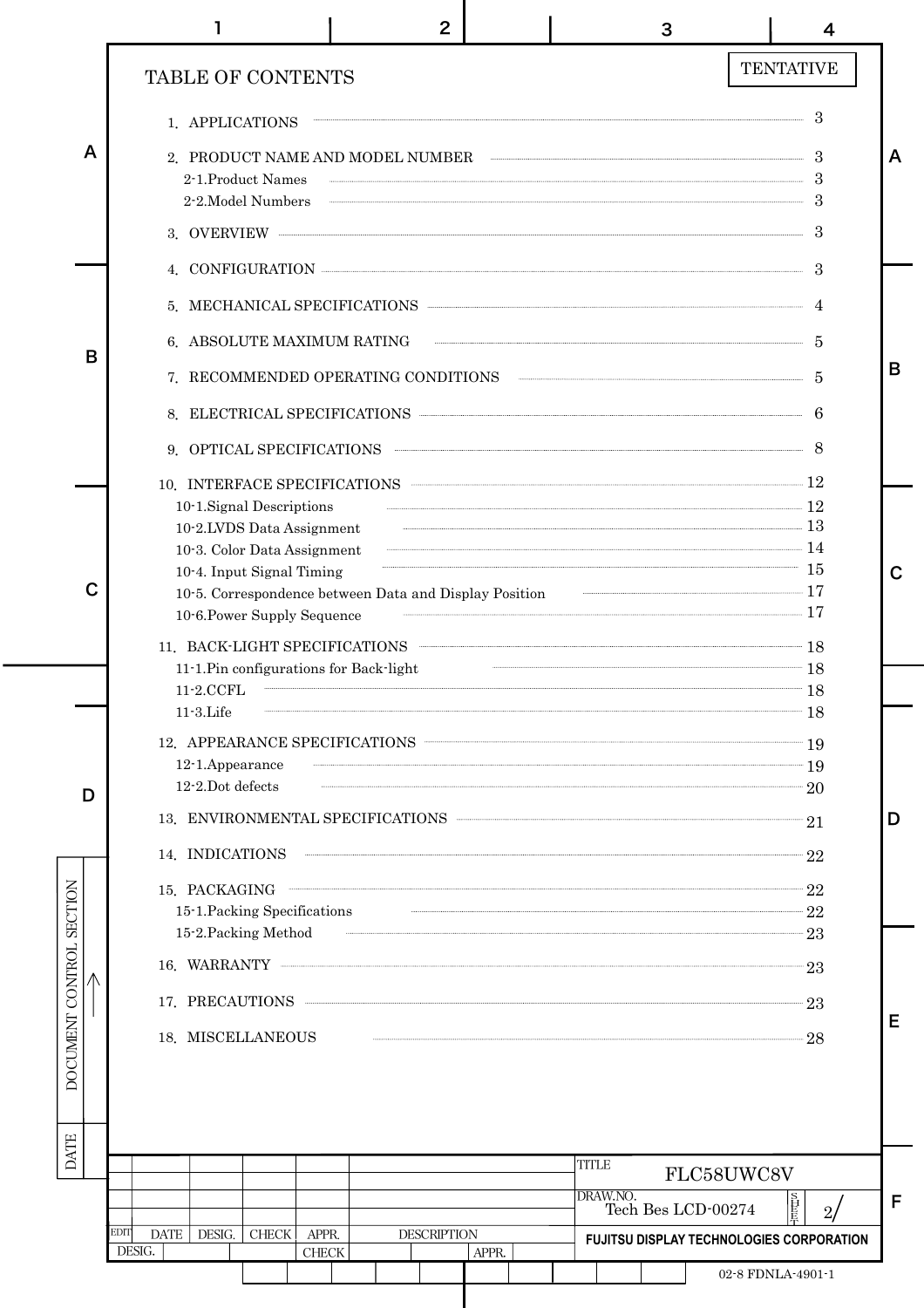|                          |                                                                                                                                                                                                                                                                         | $\overline{2}$                    |       | 3                              | 4                                                             |              |
|--------------------------|-------------------------------------------------------------------------------------------------------------------------------------------------------------------------------------------------------------------------------------------------------------------------|-----------------------------------|-------|--------------------------------|---------------------------------------------------------------|--------------|
|                          | <b>1. APPLICATION</b><br>This specification is applied to the 23inch WUXGA supported TFT-LCD module.                                                                                                                                                                    |                                   |       |                                | <b>TENTATIVE</b>                                              |              |
| A                        | PRODUCT NAME AND MODEL NUMBER<br>$2_{\cdot}$<br>2-1 Product Name: LCD Module                                                                                                                                                                                            |                                   |       |                                |                                                               | $\mathsf{A}$ |
|                          | 2-2 Model Name: FLC58UWC8V                                                                                                                                                                                                                                              |                                   |       |                                |                                                               |              |
| B                        | 3. OVERVIEW<br>This LCD module has a TFT active matrix type liquid crystal panel 1920x1200 pixels,<br>and diagonal size of 58m(23inch). This LCD has a LVDS dual interface and can display<br>16,777,216 colors.                                                        |                                   |       |                                |                                                               | B            |
|                          | The power supply of this LCD module is $+12V$ DC(logic) and $+24VDC$ (inverter). <sup>2</sup>                                                                                                                                                                           |                                   |       |                                |                                                               |              |
|                          | This module has high response time circuit (HRC).                                                                                                                                                                                                                       |                                   |       |                                |                                                               |              |
| С                        |                                                                                                                                                                                                                                                                         |                                   |       |                                |                                                               | $\mathbf C$  |
|                          |                                                                                                                                                                                                                                                                         |                                   |       |                                |                                                               |              |
| D                        | <b>4. CONFIGURATION</b><br>This LCD module consists of a color TFT-LCD panel that is mounted with TFT driver<br>ICs, a cold-cathode fluorescent tube back-light.<br>The inverter for the backlight is included.<br>Figure 4-1 shows a block diagram of this LCD module. |                                   |       |                                |                                                               | D            |
|                          |                                                                                                                                                                                                                                                                         |                                   |       |                                |                                                               |              |
| DOCUMENT CONTROL SECTION |                                                                                                                                                                                                                                                                         |                                   |       |                                |                                                               | Е            |
| <b>DATE</b>              |                                                                                                                                                                                                                                                                         |                                   |       | <b>TITLE</b>                   | FLC58UWC8V                                                    |              |
|                          | 02 20040705<br>EDIT<br>DATA<br>DESIG.<br>${\rm CHECK}$<br>APPR.                                                                                                                                                                                                         | Add comment<br><b>DESCRIPTION</b> |       | DRAW.NO.<br>Tech Bes LCD-00274 | 直長<br>3/                                                      | F            |
|                          | DESIG.<br>${\rm CHECK}$                                                                                                                                                                                                                                                 |                                   | APPR. |                                | FUJITSU DISPLAY TECHNOLOGIES CORPORATION<br>02-8 FDNLA-4901-1 |              |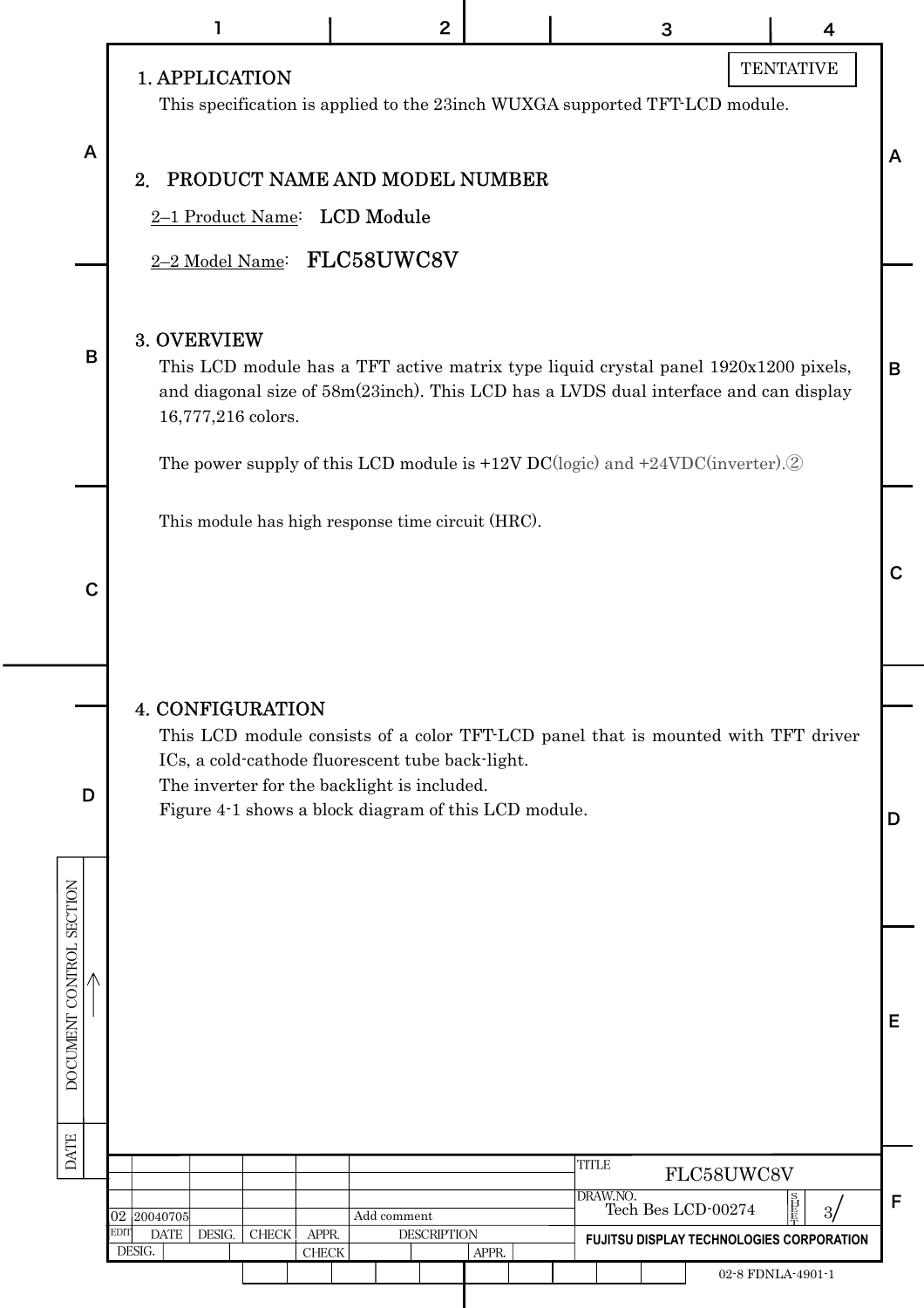

### 5. MECHANICAL SPECIFICATIONS

Table 5-1 shows the mechanical specifications of this LCD module.

| Item                  | Specifications                                                    | Unit | Remark                                                                                           |
|-----------------------|-------------------------------------------------------------------|------|--------------------------------------------------------------------------------------------------|
| Dimensions            | 523.4x335.6x36.2(TYP.)<br>(The height of INV part is<br>$41.0.$ ) | mm   | Direct back-light is used.<br>(CCFLx12)                                                          |
| Display<br>Resolution | $(1920x3)$ x1200                                                  |      | For details on dimensions,<br>See dimensional outline drawing.<br>(At page 29,30: Figure 5-1,2). |
| Display Dot Area      | 495.36 x 309.60                                                   | mm   |                                                                                                  |
| Dot Pitch             | $(0.0860 \times 3) \times 0.258$                                  | mm   |                                                                                                  |
| Aspect Ratio          | 1:1                                                               |      |                                                                                                  |
| Weight                | (2,900)<br>Typ                                                    | g    |                                                                                                  |
| $FG-SG$               | Short circuit                                                     |      |                                                                                                  |

D

E

Table 5-1 Mechanical Specifications

D

DATE DOCUMENT CONTROL SECTION

DATE

DOCUMENT CONTROL SECTION

|                       |      |        |              |                |                                |                    |       | <b>TITLE</b> |           | FLC58UWC8V                                      |    |   |
|-----------------------|------|--------|--------------|----------------|--------------------------------|--------------------|-------|--------------|-----------|-------------------------------------------------|----|---|
| 02 20040705           |      |        |              |                | Change inverter supply voltage |                    |       |              | IDRAW.NO. | Tech Bes LCD-00274                              | 百長 | с |
| <b>EDIT</b><br>DESIG. | DATE | DESIG. | <b>CHECK</b> | APPR.<br>CHECK |                                | <b>DESCRIPTION</b> | APPR. |              |           | <b>FUJITSU DISPLAY TECHNOLOGIES CORPORATION</b> |    |   |
|                       |      |        |              |                |                                |                    |       |              |           | 02-8 FDNLA-4901-1                               |    |   |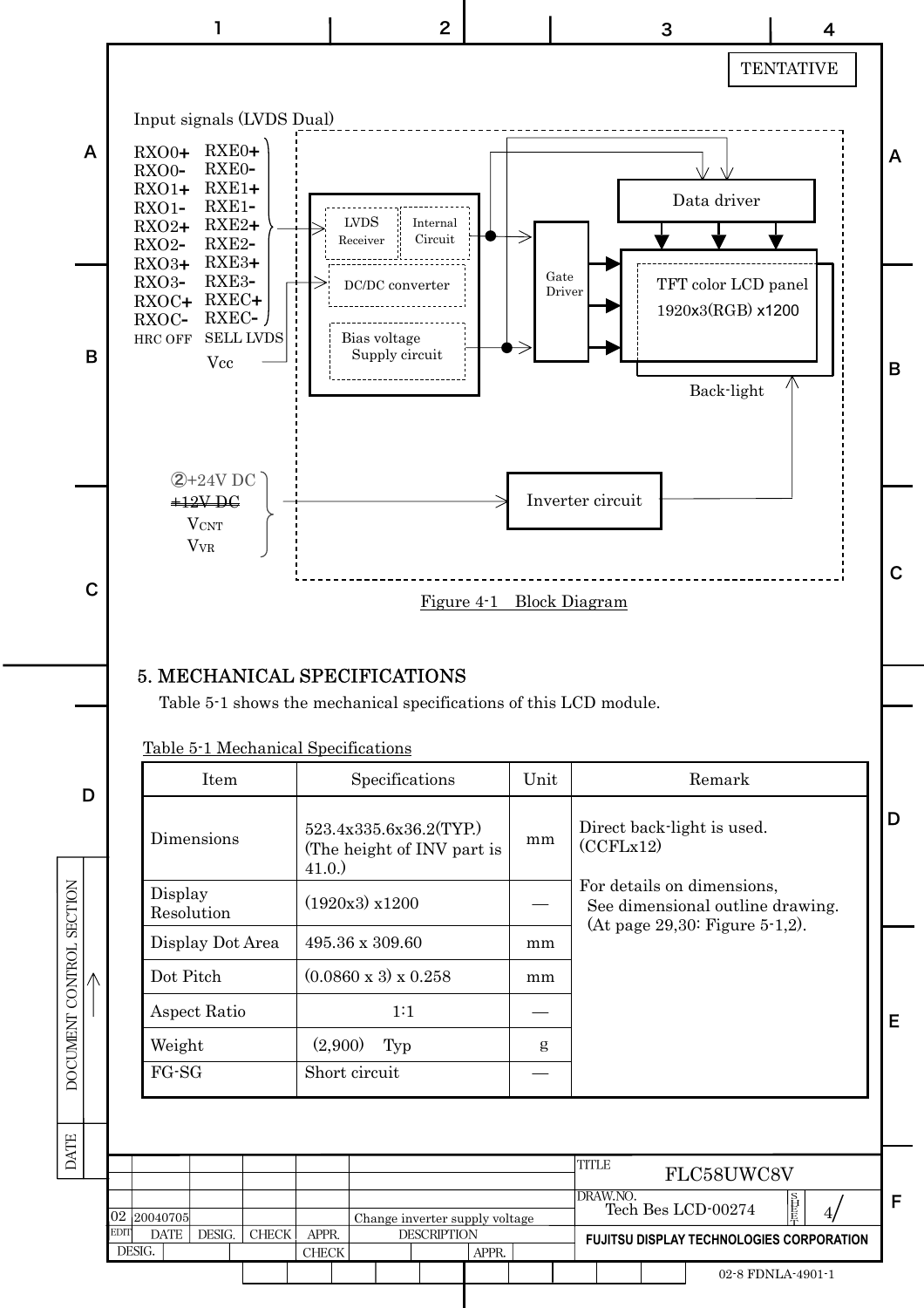A

B

C

D

DATE DOCUMENT CONTROL SECTION

**DATE** 

DOCUMENT CONTROL SECTION  $\overline{\Lambda}$ 

#### 6. ABSOLUTE MAXIMUM RATING

Table 6-1 shows the absolute maximum rating of this LCD module.

#### Table 6-1 Absolute Maximum Rating

| Item                                                            | Symbol                  | Condition        | MIN.             | TYP. | MAX.                    | Unit |
|-----------------------------------------------------------------|-------------------------|------------------|------------------|------|-------------------------|------|
| Supply Voltage                                                  | $\rm V_{CC}$            | $Ta=25^{\circ}C$ | $-0.3$           |      | 14.0                    | V    |
|                                                                 | <b>V</b> <sub>INV</sub> | $Ta=25^{\circ}C$ | $-0.3$           |      | $\pm 4.0$<br>$Q$ 28.0   | V    |
| Input Signal Voltage<br>(LVDS signal, PD,<br>SEL LVDS, HRC OFF) | $V_{IN}$                | $Ta=25^{\circ}C$ | $-0.3$           |      | 3.6                     | V    |
| Control Voltage                                                 | $V_{\rm CNT}$           | $Ta=25^{\circ}C$ | $-0.3$           |      | <b>V</b> <sub>INV</sub> | V    |
| <b>Brightness</b><br>Control Voltage                            | <b>V</b> <sub>VR</sub>  | $Ta=25^{\circ}C$ | $\boldsymbol{0}$ |      | 4.0                     | V    |

### 7. RECOMMENDED OPERATING CONDITIONS

Table 7-1 shows the recommended operating conditions of this LCD module.

| Recommended Operating Conditions<br>Table 7-1   |                  |                  |        |                            |                              |      |
|-------------------------------------------------|------------------|------------------|--------|----------------------------|------------------------------|------|
| <b>Item</b>                                     |                  | Symbol           | MIN.   | TYP.                       | MAX.                         | Unit |
| Supply Voltage (Logic)                          |                  | $\rm V_{\rm CC}$ | 11.5   | 12.0                       | 12.5                         | V    |
| Input Signal Voltage<br>(SEL LVDS, PD, HRC OFF) |                  | $V_{IN}$         | $-0.3$ |                            | 3.6                          | V    |
| Supply Voltage (Inverter)                       |                  | V <sub>INV</sub> | 10.8   | $\frac{12}{2}$<br>$Q$ 24.0 | $\frac{12.2}{1}$<br>$Q$ 26.4 | W    |
| Ripple Voltage                                  | $\rm V_{\rm CC}$ | Vrp              |        |                            | 0.1                          |      |

EDIT DESIG. CHECK APPR. DATE DESIG. CHECK APPR. DESCRIPTION 5/ F FLC58UWC8V **FUJITSU DISPLAY TECHNOLOGIES CORPORATION** 02-8 FDNLA-4901-1 **TITLE** DRAW.NO. Tech Bes LCD-00274 APPR.  $\overline{s}$ H E E 革 02 20040705 Change inverter supply voltage

# **TENTATIVE**

A

B

C

D

E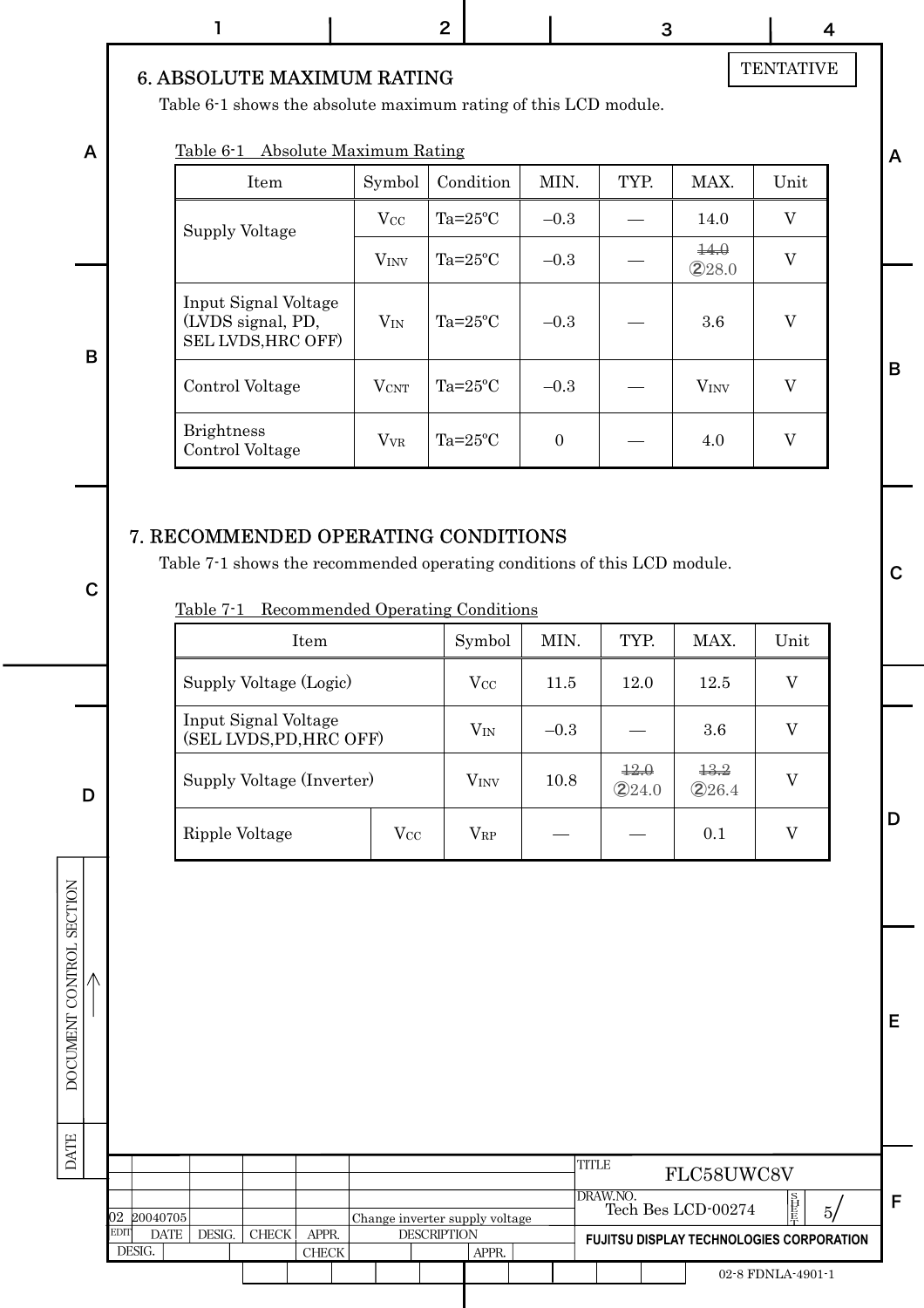|                          |             |                                                   | 1                                                                                                                                                                                                                                   |                                                                                                                                                                                                                                                                               |                       |                  | $\mathbf{2}$                      |                                                  |                     | 3                          |                                  |                   | 4                                        |             |
|--------------------------|-------------|---------------------------------------------------|-------------------------------------------------------------------------------------------------------------------------------------------------------------------------------------------------------------------------------------|-------------------------------------------------------------------------------------------------------------------------------------------------------------------------------------------------------------------------------------------------------------------------------|-----------------------|------------------|-----------------------------------|--------------------------------------------------|---------------------|----------------------------|----------------------------------|-------------------|------------------------------------------|-------------|
| A                        |             |                                                   | 8. ELECTRICAL SPECIFICATIONS                                                                                                                                                                                                        | Table 8-1 shows the electrical specifications of this LCD module. Figure 8-1 shows the<br>measurement circuit. Figure $8-2(A)$ shows the equivalent circuit of the logic signal input<br>area. Figure $8-2(B)$ shows the equivalent circuit of the supply voltage Input area. |                       |                  |                                   |                                                  |                     |                            |                                  | <b>TENTATIVE</b>  |                                          | A           |
|                          |             |                                                   | Item                                                                                                                                                                                                                                |                                                                                                                                                                                                                                                                               | Symbol                |                  |                                   | Table 8-1 Electrical Specifications<br>Condition | MIN.                | TYP.                       | MAX.                             | Unit              | Remark                                   |             |
|                          |             |                                                   | Differential-input<br>Voltage (High)                                                                                                                                                                                                |                                                                                                                                                                                                                                                                               |                       | V <sub>IH</sub>  |                                   | $V_{CM} = +1.2$                                  |                     |                            | 100                              | mV                |                                          |             |
|                          |             |                                                   | Differential-input<br>Voltage (Low)                                                                                                                                                                                                 |                                                                                                                                                                                                                                                                               |                       | $V_{IL}$         |                                   | $\overline{V}$                                   | $-100$              |                            |                                  | mV                |                                          |             |
|                          | B           |                                                   | Supply Current                                                                                                                                                                                                                      |                                                                                                                                                                                                                                                                               |                       | $_{\rm LCC}$     |                                   | $V_{CC} = +12.0 \pm 0.5 V$                       |                     | (900)                      | (1200)                           | mA                | $*1$                                     | B           |
|                          |             |                                                   | <b>Supply Rush Current</b>                                                                                                                                                                                                          |                                                                                                                                                                                                                                                                               |                       | I <sub>scc</sub> | $V$ <sub>SS</sub> = $0$ V<br>60Hz | DCLK=81MHz                                       |                     |                            | <b>TBD</b>                       | A                 | $*_{2}$                                  |             |
|                          |             |                                                   | Supply Rush Current<br>Duration (1A excess)                                                                                                                                                                                         |                                                                                                                                                                                                                                                                               | $T_{SCC}$             |                  |                                   |                                                  |                     |                            | <b>TBD</b>                       | ms                |                                          |             |
|                          |             | $\begin{array}{c}\nB \\ A \\ C \\ K\n\end{array}$ | <b>Supply Current</b><br><b>Brightness</b>                                                                                                                                                                                          |                                                                                                                                                                                                                                                                               |                       | I <sub>INV</sub> | $V_{VR} = 0V$                     | $V_{INV} = 224.0 + 2V$                           |                     | (4.2)<br>(2)(2.2)          | <b>TBD</b>                       | A                 | $*3$                                     |             |
|                          |             | Ţ                                                 | Control Voltage                                                                                                                                                                                                                     |                                                                                                                                                                                                                                                                               |                       | $V_{VR}$         |                                   | $V_{INV} = 224.0 \frac{12V}{120}$                | $\mathbf{0}$        |                            | 3.5                              | V                 |                                          |             |
|                          | $\mathbf C$ | 丁日开工                                              |                                                                                                                                                                                                                                     | <b>Lighting Frequency</b>                                                                                                                                                                                                                                                     |                       | $\mathbf f$      | $V_{VR} = 0V$                     |                                                  |                     | (60)                       |                                  | kHz<br>V          |                                          | $\mathbf C$ |
|                          |             | $(*3)$                                            | Non-Lighting                                                                                                                                                                                                                        | Lighting Fix Voltage                                                                                                                                                                                                                                                          |                       | Vcnt<br>Vcnt     |                                   |                                                  | $\mathbf{0}$<br>2.1 |                            | 0.8<br><b>VINV</b>               |                   |                                          |             |
|                          |             |                                                   | Fix Voltage                                                                                                                                                                                                                         |                                                                                                                                                                                                                                                                               |                       |                  |                                   |                                                  |                     |                            |                                  |                   |                                          |             |
| D                        |             |                                                   | (*1) Typical current situation : Vertical gray scale.<br>$(*)$ ? These items prescribe the rush current for starting internal DC/DC.<br>(*3) External power supply for inverter shall have the current capacity more than (TBD)A of | Maximum current situation: (2pixel checker pattern.<br>Without rush current.<br>Charging current to capacitors of Vcc is not prescribed.<br>the supply current $(I_{INV})$ , otherwise the protective circuit of inverter (fuse) might not work.                              |                       |                  |                                   |                                                  |                     | $Vcc=12.0V$<br>$Vcc=11.5V$ |                                  |                   |                                          | D           |
| DOCUMENT CONTROL SECTION |             |                                                   |                                                                                                                                                                                                                                     |                                                                                                                                                                                                                                                                               |                       |                  |                                   |                                                  |                     |                            |                                  |                   |                                          | Е           |
| <b>DATE</b>              |             |                                                   |                                                                                                                                                                                                                                     |                                                                                                                                                                                                                                                                               |                       |                  |                                   |                                                  | <b>TITLE</b>        |                            |                                  |                   |                                          |             |
|                          |             |                                                   | 02 20040705                                                                                                                                                                                                                         |                                                                                                                                                                                                                                                                               |                       |                  |                                   | Change inverter supply voltage                   |                     | DRAW.NO.                   | FLC58UWC8V<br>Tech Bes LCD-00274 | 计目                | 6 <sub>l</sub>                           | F           |
|                          |             | EDIT<br>DESIG.                                    | <b>DATE</b><br>DESIG.                                                                                                                                                                                                               | ${\rm CHECK}$                                                                                                                                                                                                                                                                 | APPR.<br><b>CHECK</b> |                  | <b>DESCRIPTION</b>                | APPR.                                            |                     |                            |                                  | 02-8 FDNLA-4901-1 | FUJITSU DISPLAY TECHNOLOGIES CORPORATION |             |
|                          |             |                                                   |                                                                                                                                                                                                                                     |                                                                                                                                                                                                                                                                               |                       |                  |                                   |                                                  |                     |                            |                                  |                   |                                          |             |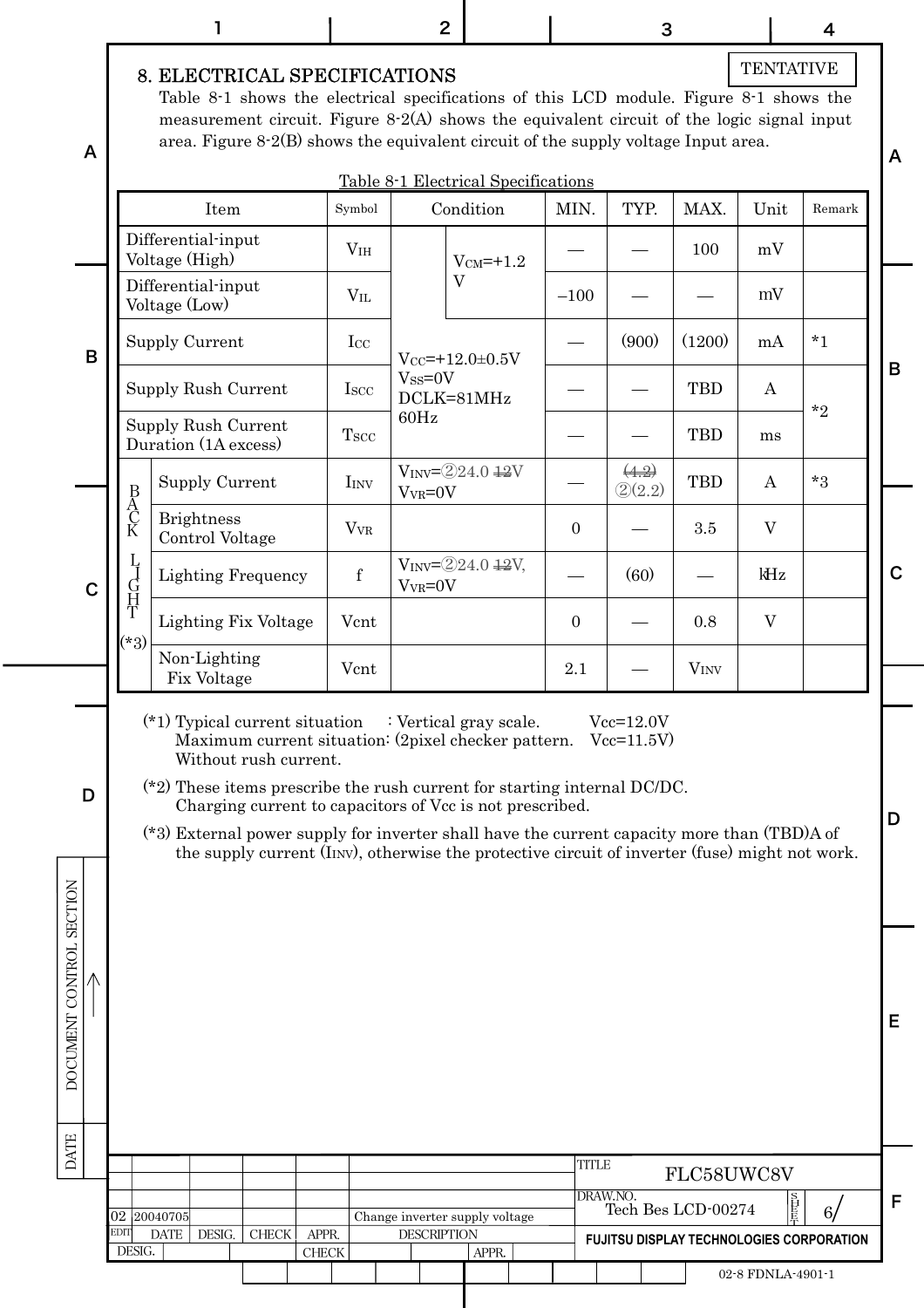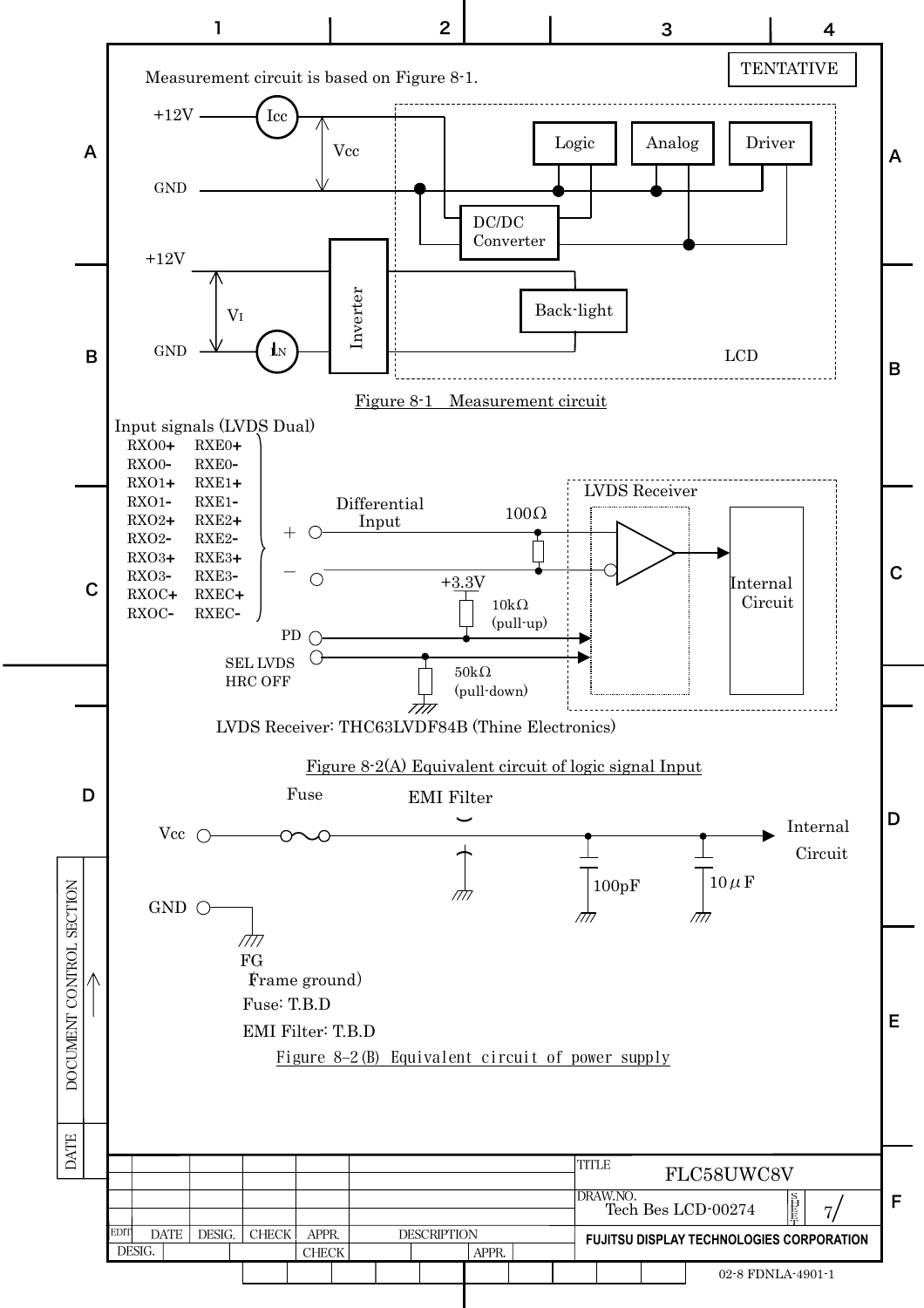|                          |             |      |                                 |                              |                            |                                |                                                                                               | $\overline{2}$     |                                                        |                                                                                                                                                                                                                           |                                                      | 3                        |                   |                                          | $\overline{4}$ |   |
|--------------------------|-------------|------|---------------------------------|------------------------------|----------------------------|--------------------------------|-----------------------------------------------------------------------------------------------|--------------------|--------------------------------------------------------|---------------------------------------------------------------------------------------------------------------------------------------------------------------------------------------------------------------------------|------------------------------------------------------|--------------------------|-------------------|------------------------------------------|----------------|---|
|                          |             |      |                                 |                              |                            |                                | 9. OPTICAL SPECIFICATIONS                                                                     |                    |                                                        |                                                                                                                                                                                                                           |                                                      |                          |                   | <b>TENTATIVE</b>                         |                |   |
|                          |             |      |                                 |                              |                            |                                |                                                                                               |                    |                                                        | Table 9-1 shows the optical specifications of this LCD module.                                                                                                                                                            |                                                      |                          |                   |                                          |                |   |
|                          |             |      |                                 |                              |                            |                                | Table 9-1 Optical Specifications                                                              |                    |                                                        |                                                                                                                                                                                                                           |                                                      |                          |                   | Ta=25°C, Signal timing=typ.              |                |   |
|                          | A           |      |                                 |                              |                            |                                |                                                                                               |                    |                                                        |                                                                                                                                                                                                                           | Specifications                                       |                          |                   |                                          | Remark         | A |
|                          |             |      |                                 | Item                         |                            | Symbol                         |                                                                                               | Condition          |                                                        | MIN.                                                                                                                                                                                                                      | TYP.                                                 | MAX.                     | Unit              |                                          | <b>Note</b>    |   |
|                          |             |      | Visual                          | Horizontal                   |                            | $\theta$ l, r                  | $CR \ge 10$                                                                                   |                    | $\theta$ <sub>U, D</sub> =0°                           | 85                                                                                                                                                                                                                        |                                                      |                          | deg               |                                          | (1)(2)         |   |
|                          |             |      | Angle                           | Vertical                     |                            | $\theta$ $_{\text{U, D}}$<br>θ |                                                                                               |                    | $\theta$ <sub>L</sub> <sub>R</sub> = $0^{\circ}$       | 85                                                                                                                                                                                                                        |                                                      | $\overline{\phantom{0}}$ | deg               |                                          | (3)(5)         |   |
|                          |             |      |                                 | All Direction                |                            |                                |                                                                                               |                    |                                                        |                                                                                                                                                                                                                           | 80                                                   |                          | deg               | White/                                   | (6)<br>(1)(2)  |   |
|                          | B           |      | Contrast Ratio                  |                              |                            | CR                             | $\theta$ L R U, D = $0^{\circ}$                                                               |                    |                                                        | (350)                                                                                                                                                                                                                     | (600)                                                |                          |                   | Black                                    | (3)(5)         |   |
|                          |             |      | Response<br>Time (ON)           |                              |                            | <b><i>Trise</i></b>            | $\theta$ l, r,<br>U, D                                                                        |                    | Ta= $25^{\circ}$ C                                     |                                                                                                                                                                                                                           | (6)                                                  | (12)                     | ms                |                                          |                | B |
|                          |             |      | $(B\rightarrow W)$              |                              |                            |                                | $=0^{\circ}$                                                                                  |                    | $Ta=0^{\circ}C$                                        |                                                                                                                                                                                                                           | (20)                                                 | (40)                     | ms                |                                          | (1)<br>(4)     |   |
|                          |             |      | Response<br>Time (OFF)          |                              |                            | $\tau_{fall}$                  | $\theta$ l, r,<br>U, D                                                                        |                    | $Ta=25^{\circ}C$                                       |                                                                                                                                                                                                                           | (6)                                                  | (15)                     | ms                |                                          | (5)            |   |
|                          |             |      | $(W \rightarrow B)$             |                              |                            |                                | $=0^{\circ}$                                                                                  |                    | $Ta=0^{\circ}C$                                        |                                                                                                                                                                                                                           | (30)                                                 | (60)                     | ms                |                                          |                |   |
|                          |             |      | Response<br>(All gray scale)    | Time (ON or OFF)             |                            | $\tau_{\rm avg}$               | $\theta$ i, r,<br>U, D<br>$=0^{\circ}$                                                        |                    | Ta= $25^{\circ}$ C<br>$47 \mbox{--} 63\,\mathrm{H\,z}$ |                                                                                                                                                                                                                           | (16)<br>$\textcircled{2}(10)$                        |                          | ms                | Average of<br>Response<br>Time           |                |   |
|                          |             |      | <b>Brightness</b>               |                              |                            | $\mathbf I$                    | $\theta$ <sub>L</sub> R <sub>U</sub> , $p=0^\circ$<br>$V_{\text{CC}}=12.0V$                   |                    |                                                        | (320)                                                                                                                                                                                                                     | 400                                                  |                          | cd/m <sup>2</sup> |                                          | (1)(5)         | C |
|                          | $\mathbf C$ |      | <b>Brightness</b><br>Uniformity |                              |                            | $\triangle$ I                  | $V_{INV} = 224.012V$<br>(At maximum                                                           |                    |                                                        | (70)                                                                                                                                                                                                                      |                                                      |                          | $\%$              | White<br>$*_{1}$                         | (1)(5)<br>(7)  |   |
|                          |             |      |                                 |                              | W                          | $\mathbf X$                    | Brightness)<br>$R^*, G^*, B^*$ Signal                                                         |                    |                                                        | 0.283.                                                                                                                                                                                                                    | $\rm 0.313$                                          | 0.343                    |                   |                                          |                |   |
|                          |             |      | Chromaticity                    |                              |                            | У                              | $=$ All" $H$ "                                                                                |                    |                                                        | 0.299                                                                                                                                                                                                                     | 0.329                                                | 0.359                    |                   |                                          | (1)            |   |
|                          |             |      |                                 |                              | $\mathbf R$<br>$\mathbf G$ | (x, y)                         |                                                                                               |                    | Red<br>Green                                           |                                                                                                                                                                                                                           | $($ (0.637,0.348) Typ. )<br>$($ (0.285,0.593) Typ. ) |                          |                   |                                          | (5)            |   |
|                          |             |      |                                 |                              | B                          |                                |                                                                                               |                    | Blue                                                   |                                                                                                                                                                                                                           | $($ (0.142,0.069) Typ. )                             |                          |                   |                                          |                |   |
|                          |             |      |                                 | LCD Panel Type               |                            |                                |                                                                                               |                    |                                                        | TFT Color                                                                                                                                                                                                                 |                                                      |                          |                   |                                          |                |   |
| D                        |             |      | Display Mode                    |                              |                            |                                |                                                                                               |                    |                                                        |                                                                                                                                                                                                                           | Normally Black                                       |                          |                   |                                          |                | D |
|                          |             |      |                                 |                              |                            | Wide Viewing Angle Technology  |                                                                                               |                    |                                                        | MVA-Premium                                                                                                                                                                                                               |                                                      |                          |                   |                                          |                |   |
|                          |             |      |                                 | <b>Optimum Viewing Angle</b> |                            |                                |                                                                                               |                    |                                                        |                                                                                                                                                                                                                           |                                                      | (Symmetry)               |                   |                                          | (6)            |   |
|                          |             |      | Display Color                   |                              |                            |                                |                                                                                               |                    |                                                        | 16,777,216                                                                                                                                                                                                                |                                                      | $(8-bit color)$          |                   |                                          |                |   |
|                          |             |      |                                 | Color of non-display area    |                            |                                |                                                                                               |                    |                                                        | <b>Black</b><br>Anti-glare                                                                                                                                                                                                |                                                      |                          |                   |                                          |                |   |
|                          |             |      |                                 | Surface Treatment            |                            |                                |                                                                                               |                    |                                                        |                                                                                                                                                                                                                           | (Haze value: $$5\%$ ), 2H)                           |                          |                   |                                          |                |   |
| DOCUMENT CONTROL SECTION |             |      |                                 |                              |                            |                                | (*1) Value at $20 \sim 30$ minutes after lighting on.<br>brightness if it's no set correctly. |                    |                                                        | (Note) CS-1000 (MINOLTA Co. Ltd.), Field=1°, L=500mm<br>Back-light current $= 4mA$ , Dark room condition $(1 \text{ lux or less})$<br>Be carefull that the luminance meter, which you use, may not be able to get correct |                                                      |                          |                   |                                          |                | Е |
| <b>DATE</b>              |             |      |                                 |                              |                            |                                |                                                                                               |                    |                                                        |                                                                                                                                                                                                                           |                                                      |                          |                   |                                          |                |   |
|                          |             |      |                                 |                              |                            |                                |                                                                                               |                    |                                                        |                                                                                                                                                                                                                           | <b>TITLE</b>                                         |                          |                   | FLC58UWC8V                               |                |   |
|                          |             | )2   | 20040705                        |                              |                            |                                | revise the table 9-1                                                                          |                    |                                                        |                                                                                                                                                                                                                           | DRAW.NO.                                             | Tech Bes LCD-00274       |                   | 甘豆                                       | 8/             | F |
|                          |             | EDIT | <b>DATE</b><br>DESIG.           | DESIG.                       | <b>CHECK</b>               | APPR.<br>${\rm CHECK}$         |                                                                                               | <b>DESCRIPTION</b> |                                                        |                                                                                                                                                                                                                           |                                                      |                          |                   | FUJITSU DISPLAY TECHNOLOGIES CORPORATION |                |   |
|                          |             |      |                                 |                              |                            |                                |                                                                                               |                    | APPR.                                                  |                                                                                                                                                                                                                           |                                                      |                          |                   | 02-8 FDNLA-4901-1                        |                |   |
|                          |             |      |                                 |                              |                            |                                |                                                                                               |                    |                                                        |                                                                                                                                                                                                                           |                                                      |                          |                   |                                          |                |   |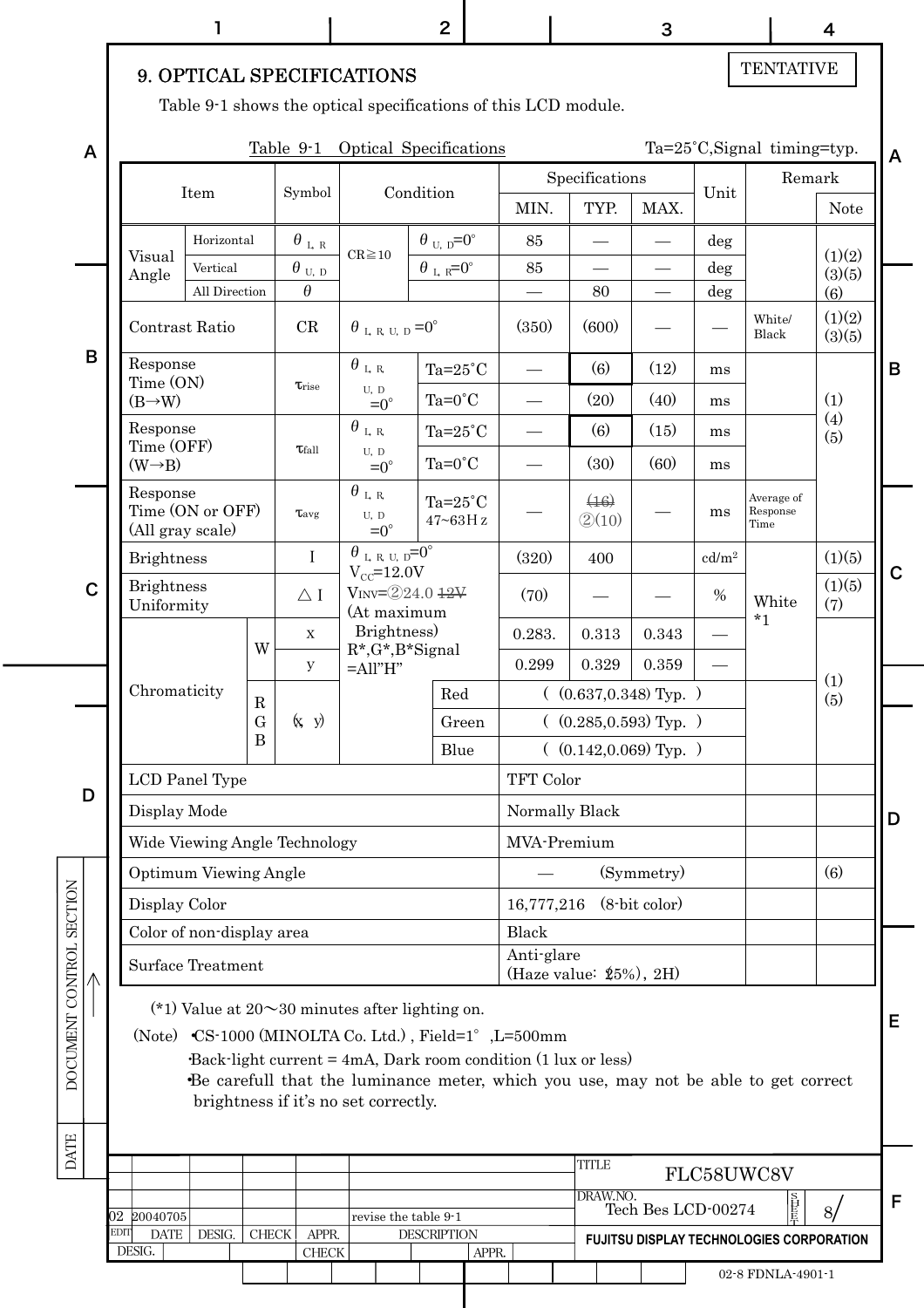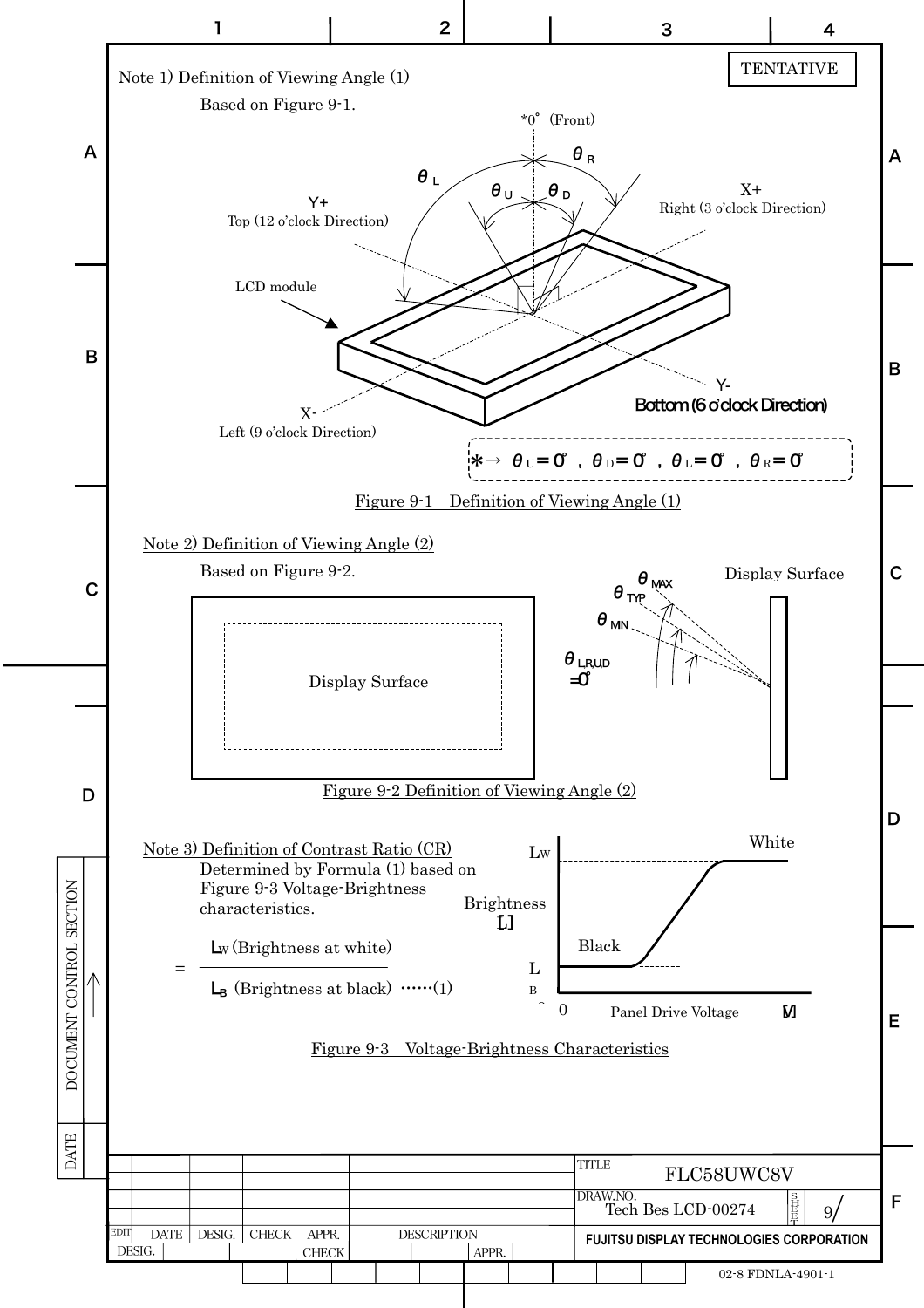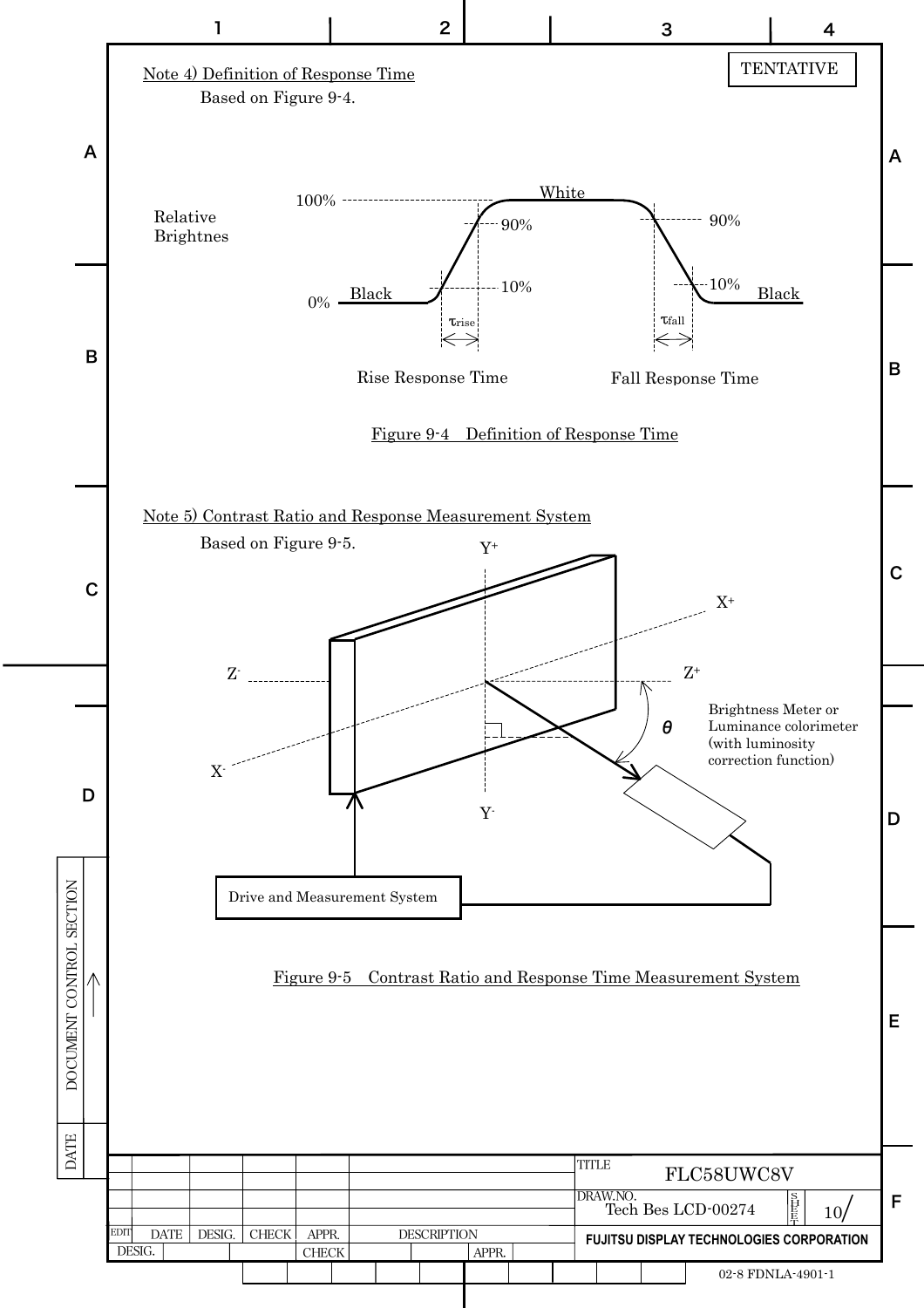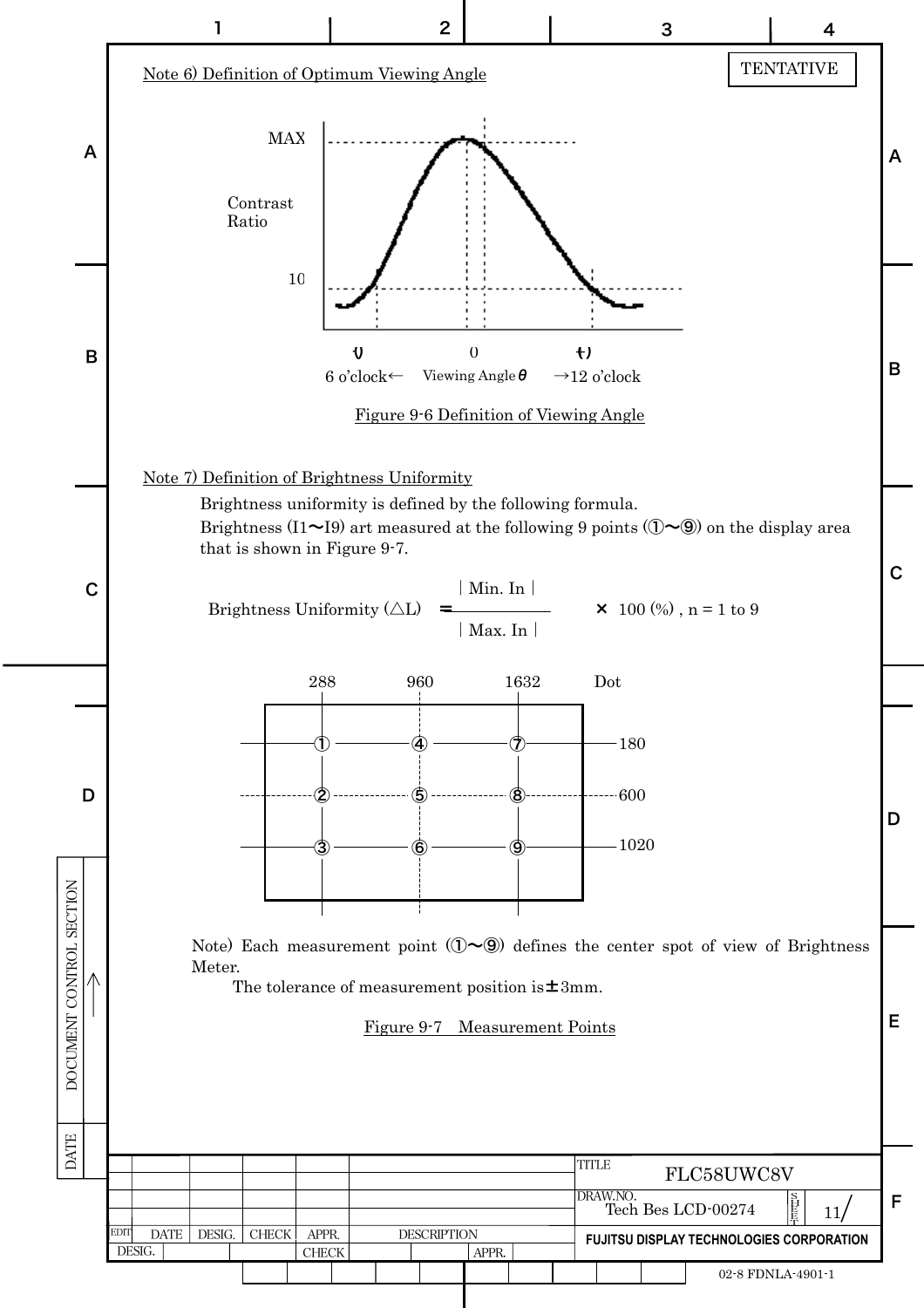|                          |   |                                     |           |                     |               |                                                                                                                 | $\overline{2}$     |         |                     |                                                              | 3       |                                                                                               |                   |    | 4               |             |
|--------------------------|---|-------------------------------------|-----------|---------------------|---------------|-----------------------------------------------------------------------------------------------------------------|--------------------|---------|---------------------|--------------------------------------------------------------|---------|-----------------------------------------------------------------------------------------------|-------------------|----|-----------------|-------------|
|                          |   | <b>10. INTERFACE SPECIFICATIONS</b> |           |                     |               |                                                                                                                 |                    |         |                     |                                                              |         |                                                                                               | <b>TENTATIVE</b>  |    |                 |             |
|                          | A | $10-1$ Signal descriptions          |           |                     |               |                                                                                                                 |                    |         |                     | Table 10-1 Interface signals (CN1)                           |         | Table 10-1 shows the description and configuration of interface signals (CN1).                |                   |    |                 | A           |
|                          |   |                                     |           | Pin No.             |               | Symbol                                                                                                          | I/O                |         |                     | Function                                                     |         |                                                                                               |                   |    |                 |             |
|                          |   |                                     |           |                     | RxO0-         |                                                                                                                 | $\mathbf{I}$       |         |                     | Negative differential input                                  |         |                                                                                               |                   |    |                 |             |
|                          |   |                                     |           | 1<br>$\overline{2}$ | $RxO0+$       |                                                                                                                 | $\bf{I}$           |         |                     | Positive differential input                                  |         |                                                                                               |                   |    |                 |             |
|                          |   |                                     |           | 3                   | $RxO1-$       |                                                                                                                 | $\bf{I}$           |         |                     | Negative differential input                                  |         |                                                                                               |                   |    |                 |             |
|                          |   |                                     |           | 4                   | $RxO1+$       |                                                                                                                 | $\bf{I}$           |         |                     | Positive differential input                                  |         |                                                                                               |                   |    |                 |             |
|                          |   |                                     |           | 5                   | RxO2-         |                                                                                                                 | I                  |         |                     | Negative differential input                                  |         |                                                                                               |                   |    |                 |             |
|                          |   |                                     |           | $\,6\,$             | $RxO2+$       |                                                                                                                 | I                  |         |                     | Positive differential input                                  |         |                                                                                               |                   |    |                 |             |
|                          | B |                                     |           | 7                   | <b>GND</b>    |                                                                                                                 |                    | G round |                     |                                                              |         |                                                                                               |                   |    |                 |             |
|                          |   |                                     |           | $8\,$               | RxOC-         |                                                                                                                 | I                  |         |                     | Negative differential input                                  |         |                                                                                               |                   |    |                 | B           |
|                          |   |                                     |           | 9                   | $RxOC+$       |                                                                                                                 | $\bf{I}$           |         |                     | Positive differential input                                  |         |                                                                                               |                   |    |                 |             |
|                          |   |                                     |           | 10                  | RxO3-         |                                                                                                                 | $\mathbf I$        |         |                     | Negative differential input                                  |         |                                                                                               |                   |    |                 |             |
|                          |   |                                     |           | 11                  | $RxO3+$       |                                                                                                                 | $\mathbf I$        |         |                     | Positive differential input                                  |         |                                                                                               |                   |    |                 |             |
|                          |   |                                     |           | 12                  | RxE0-         |                                                                                                                 | $\bf{I}$           |         |                     | Negative differential input                                  |         |                                                                                               |                   |    |                 |             |
|                          |   |                                     |           | 13                  | $RxE0+$       |                                                                                                                 | $\bf I$            |         |                     | Positive differential input                                  |         |                                                                                               |                   |    |                 |             |
|                          |   |                                     |           | 14                  | <b>GND</b>    |                                                                                                                 |                    | G round |                     |                                                              |         |                                                                                               |                   |    |                 |             |
|                          |   |                                     |           | 15                  | $RxE1 -$      |                                                                                                                 | $\bf{I}$           |         |                     | Negative differential input                                  |         |                                                                                               |                   |    |                 |             |
|                          | С |                                     |           | 16                  | $RxE1+$       |                                                                                                                 | $\mathbf I$        |         |                     | Positive differential input                                  |         |                                                                                               |                   |    |                 | $\mathbf C$ |
|                          |   |                                     |           | 17                  | <b>GND</b>    |                                                                                                                 |                    | G round |                     |                                                              |         |                                                                                               |                   |    |                 |             |
|                          |   |                                     |           | 18                  | $RxE2 -$      |                                                                                                                 | I                  |         |                     | Negative differential input                                  |         |                                                                                               |                   |    |                 |             |
|                          |   |                                     |           | 19                  | $RxE2+$       |                                                                                                                 | $\mathbf I$        |         |                     | Positive differential input                                  |         |                                                                                               |                   |    |                 |             |
|                          |   |                                     |           | 20                  | RxEC-         |                                                                                                                 | $\bf I$            |         |                     | Negative differential input                                  |         |                                                                                               |                   |    |                 |             |
|                          |   |                                     |           | 21                  | RxEC+         |                                                                                                                 | I                  |         |                     | Positive differential input                                  |         |                                                                                               |                   |    |                 |             |
|                          |   |                                     |           | 22                  | RxE3-         |                                                                                                                 | I                  |         |                     | Negative differential input                                  |         |                                                                                               |                   |    |                 |             |
|                          |   |                                     |           | 23                  | $RxE3+$       |                                                                                                                 | $\mathbf I$        |         |                     | Positive differential input                                  |         |                                                                                               |                   |    |                 |             |
|                          |   |                                     |           | 24                  | <b>GND</b>    |                                                                                                                 | $\qquad \qquad$    | G round |                     |                                                              |         |                                                                                               |                   |    |                 |             |
|                          | D |                                     |           | 25                  |               | <b>SELL LVDS</b>                                                                                                | I                  |         |                     | Select LVDS data order                                       | $*_{1}$ |                                                                                               |                   |    |                 | D           |
|                          |   |                                     |           | 26                  | PD            |                                                                                                                 | $\bf{I}$           |         |                     | <b>LVDS</b> Core Power Down                                  |         | $*_{2}$                                                                                       |                   |    |                 |             |
|                          |   |                                     |           | 27                  |               | <b>HRC OFF</b>                                                                                                  | $\bf{I}$           |         |                     |                                                              |         | Fast response function control *2                                                             |                   |    |                 |             |
|                          |   |                                     |           | 28                  | Vcc           |                                                                                                                 |                    |         | $+12V$ power supply |                                                              |         |                                                                                               |                   |    |                 |             |
|                          |   |                                     |           | 29                  | Vcc           |                                                                                                                 |                    |         | $+12V$ power supply |                                                              |         |                                                                                               |                   |    |                 |             |
|                          |   |                                     |           | 30                  | Vcc           |                                                                                                                 |                    |         | $+12V$ power supply |                                                              |         |                                                                                               |                   |    |                 |             |
| DOCUMENT CONTROL SECTION |   |                                     | Connector |                     |               | : FI-X30SSL-HF<br>User's connector : FI-X30M<br>FI-X30H<br>FI-X30C<br>*1: 3.3V CMOS Signal input. (High or Low) |                    |         |                     | (Japan Aviation Electronics)<br>(Japan Aviation Electronics) |         | *2: The fast response function is OFF at "H". Refer to item 10.4 for change over of timing.   |                   |    |                 | E           |
|                          |   |                                     |           |                     |               |                                                                                                                 |                    |         |                     |                                                              |         | *3: When using a connector other than the recommended one, a defect in the initial stage or a |                   |    |                 |             |
|                          |   |                                     |           |                     |               | problem concerning long term reliability may occur.                                                             |                    |         |                     |                                                              |         |                                                                                               |                   |    |                 |             |
| <b>DATE</b>              |   |                                     |           |                     |               |                                                                                                                 |                    |         |                     | <b>TITLE</b>                                                 |         |                                                                                               |                   |    |                 |             |
|                          |   |                                     |           |                     |               |                                                                                                                 |                    |         |                     |                                                              |         | FLC58UWC8V                                                                                    |                   |    |                 |             |
|                          |   |                                     |           |                     |               |                                                                                                                 |                    |         |                     | DRAW.NO.                                                     |         | Tech Bes LCD-00274                                                                            |                   | 自目 | 12 <sub>l</sub> | F           |
|                          |   | EDIT<br><b>DATE</b>                 | DESIG.    | <b>CHECK</b>        | APPR.         |                                                                                                                 | <b>DESCRIPTION</b> |         |                     |                                                              |         | FUJITSU DISPLAY TECHNOLOGIES CORPORATION                                                      |                   |    |                 |             |
|                          |   | DESIG.                              |           |                     | ${\rm CHECK}$ |                                                                                                                 |                    | APPR.   |                     |                                                              |         |                                                                                               |                   |    |                 |             |
|                          |   |                                     |           |                     |               |                                                                                                                 |                    |         |                     |                                                              |         |                                                                                               | 02-8 FDNLA-4901-1 |    |                 |             |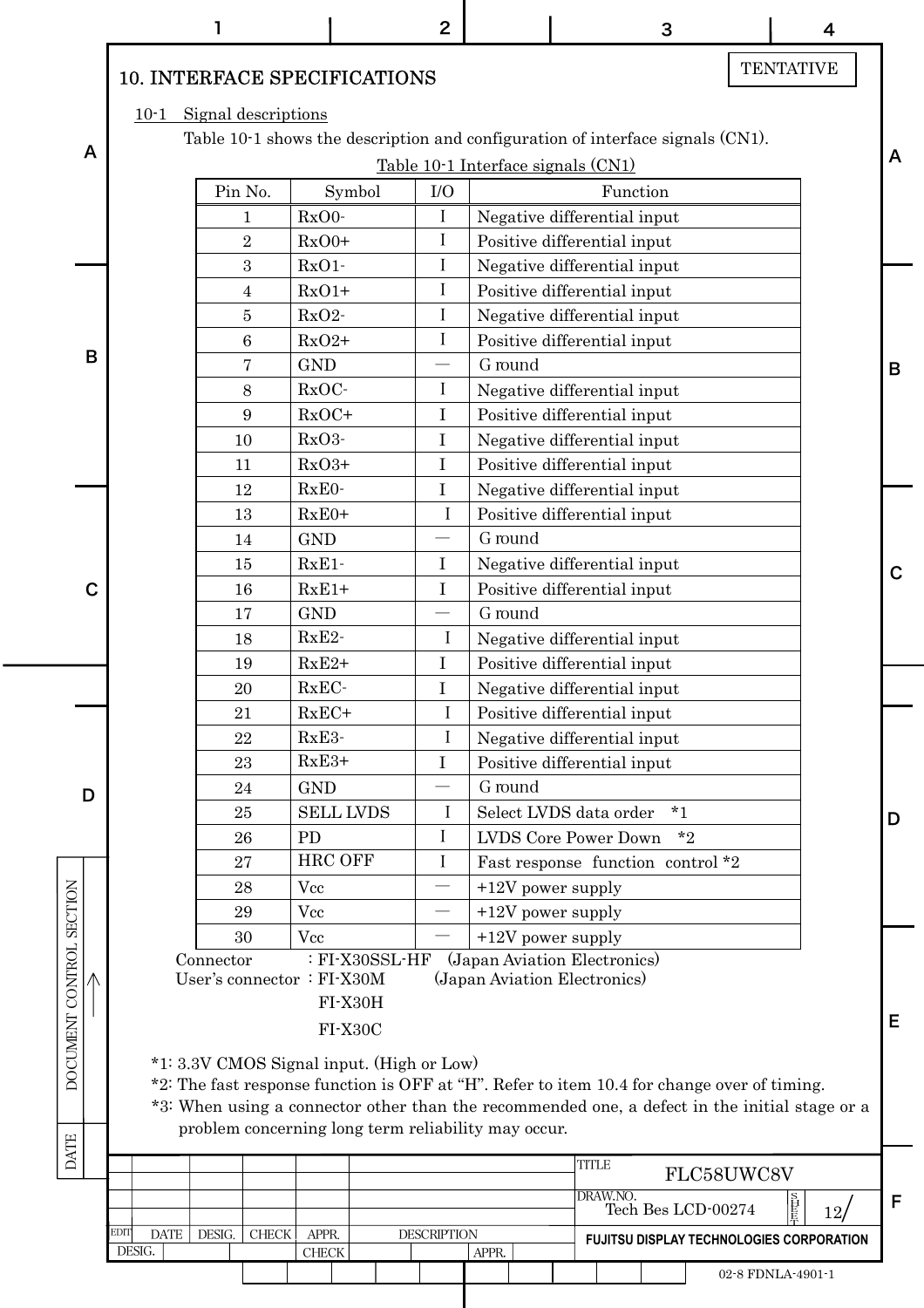## TENTATIVE

#### 10-2 LVDS Data Assignment

Table 10-2 shows the LVDS Data Assignment.

Table 10-2 LVDS Data Assignment

|                          |      | <u>10010</u>               | $\sim$                                                       | $\mathbf{u} \cdot \mathbf{v} \cdot \mathbf{v}$ was       |                                                   | <i>L</i> TOOL CLILING                            |                          |       |                |                     |                        |                                                      |                                                                                                                                                      |                                                             |                                                                                    |   |
|--------------------------|------|----------------------------|--------------------------------------------------------------|----------------------------------------------------------|---------------------------------------------------|--------------------------------------------------|--------------------------|-------|----------------|---------------------|------------------------|------------------------------------------------------|------------------------------------------------------------------------------------------------------------------------------------------------------|-------------------------------------------------------------|------------------------------------------------------------------------------------|---|
| A                        |      |                            | Input signal *1                                              |                                                          |                                                   | Transmitter<br>DS90CF383,C385                    |                          |       |                | Interface connector |                        |                                                      | Receiver<br><b>DS90CF386</b>                                                                                                                         | $\operatorname{LCD}$ input<br>(Sell LVDS)                   |                                                                                    | A |
|                          |      | <b>SELL</b><br><b>LVDS</b> | Low                                                          | High                                                     | pin                                               | <b>INPUT</b>                                     | System side              |       | pin            | LCD module          |                        | pin                                                  | <b>OUTPUT</b>                                                                                                                                        | Low                                                         | High                                                                               |   |
|                          |      |                            | RO2<br>RO3<br>RO4<br>RO <sub>5</sub>                         | ROO<br>RO1<br>RO2<br>RO3                                 | 51<br>$52\,$<br>$54\,$<br>55                      | TxIN0<br>TxIN1<br>TxIN2<br>${\rm TxIN3}$         | Tx OUT0+                 |       | $\overline{2}$ |                     | $RxO0+$                | 27<br>$\bf 29$<br>$30\,$<br>$32\,$                   | RxOUT0<br>RxOUT1<br>RxOUT2<br>RxOUT3                                                                                                                 | RO2<br>RO3<br>RO4<br>RO5                                    | ROO<br>${\rm RO1}$<br>RO2<br>RO3                                                   |   |
|                          |      |                            | RO6<br>RO7<br>GO2<br>GO3                                     | RO4<br>RO5<br>GO <sub>0</sub><br>GO1                     | 56<br>$\boldsymbol{3}$<br>$\overline{4}$<br>$\,6$ | TxIN4<br>TxIN6<br>TxIN7<br>TxIN8                 | Tx OUT0-                 |       | $\mathbf{1}$   |                     | RxO0-                  | $33\,$<br>$35\,$<br>37<br>$38\,$                     | RxOUT4<br>RxOUT6<br>RxOUT7<br>RxOUT8                                                                                                                 | RO6<br>RO7<br>GO2<br>GO3                                    | RO4<br>RO5<br>GOO<br>GO1                                                           |   |
| $\sf B$                  |      |                            | GO4<br>GO5<br>GO <sub>6</sub><br>GO7                         | GO2<br>GO <sub>3</sub><br>GO <sub>4</sub><br>GO5         | 7<br>11<br>12<br>14                               | TxIN9<br>TxIN12<br>TxIN13<br>TxIN14              | Tx OUT1+                 |       | $\overline{4}$ |                     | $RxO1+$                | $39\,$<br>$43\,$<br>$45\,$<br>$\bf 46$               | RxOUT9<br>RxOUT12<br>RxOUT13<br>RxOUT14                                                                                                              | GO4<br>GO5<br>GO6<br>GO7                                    | GO2<br>GO3<br>GO4<br>GO5                                                           | B |
|                          |      | <b>LVDS</b>                | BO <sub>2</sub><br>BO <sub>3</sub><br>BO <sub>4</sub>        | BO <sub>0</sub><br>BO1<br>BO <sub>2</sub>                | 15<br>19<br>$20\,$                                | TxIN15<br>TxIN18<br>TxIN19                       | Tx OUT1-                 |       | 3              |                     | $RxO1-$                | 47<br>51<br>$53\,$                                   | RxOUT15<br>RxOUT18<br>RxOUT19                                                                                                                        | BO <sub>2</sub><br>BO <sub>3</sub><br>BO <sub>4</sub>       | B <sub>O</sub><br>$\rm BO1$<br>BO2                                                 |   |
|                          |      | Odd                        | BO <sub>5</sub><br>BO <sub>6</sub><br>BO7<br><b>RSVD</b>     | BO <sub>3</sub><br>BO4<br>BO <sub>5</sub><br><b>RSVD</b> | 22<br>23<br>24<br>27                              | TxIN20<br>TxIN21<br>TxIN22<br>TxIN24             | Tx OUT2+<br>Tx OUT2-     |       | 6<br>5         |                     | $RxO2+$<br>RxO2-       | $54\,$<br>$55\,$<br>$\mathbf{1}$<br>$\boldsymbol{3}$ | RxOUT20<br>RxOUT21<br>RxOUT22<br>RxOUT24                                                                                                             | BO <sub>5</sub><br>BO <sub>6</sub><br>BO7<br>Not use        | BO <sub>3</sub><br>BO4<br>$\rm BO5$<br>Not use                                     |   |
|                          |      |                            | <b>RSVD</b><br><b>ENAB</b><br>ROO<br>RO1                     | <b>RSVD</b><br><b>ENAB</b><br>RO6<br>RO7                 | 28<br>30<br>$50\,$<br>$\,2$                       | TxIN25<br>TxIN26<br>TxIN27<br>TxIN5              |                          |       |                |                     |                        | $\bf 5$<br>$\,6$<br>7<br>34                          | RxOUT25<br>RxOUT26<br>RxOUT27<br>RxOUT5                                                                                                              | Not use<br><b>ENAB</b><br>ROO<br>RO1                        | Not use<br><b>ENAB</b><br>RO6<br>$\rm RO7$                                         |   |
|                          |      |                            | GO <sub>0</sub><br>GO1<br>B <sub>O</sub><br>B <sub>O1</sub>  | GO <sub>6</sub><br>GO7<br>BO <sub>6</sub><br>BO7         | 8<br>10<br>16<br>18                               | TxIN10<br>TxIN11<br>TxIN16<br>TxIN17             | Tx OUT3+<br>Tx OUT3-     |       | 11<br>10       |                     | $RxO3+$<br>$RxO3-$     | 41<br>42<br>49<br>50                                 | RxOUT1<br>RxOUT11<br>RxOUT16<br>RxOUT17                                                                                                              | GOO<br>GO1<br>BO <sub>0</sub><br>B <sub>O1</sub>            | GO <sub>6</sub><br>GO7<br>BO6<br>BO7                                               | C |
| $\mathbf C$              |      |                            | <b>RSVD</b><br>$\operatorname{DCLK}$                         | <b>RSVD</b>                                              | $25\,$<br>31                                      | TxIN23<br>TxCLK IN                               | TxCLK OUT+<br>TxCLK OUT- |       | 9<br>8         |                     | RxCLK IN+<br>RxCLK IN- | $\overline{2}$<br>26                                 | RxOUT23<br>$\operatorname{RxCLK}$<br>OUT                                                                                                             | Not use<br><b>DCLK</b>                                      | Not use                                                                            |   |
|                          |      |                            | RE2<br>RE3<br>$\operatorname{RE4}$<br>RE5                    | RE0<br>RE1<br>RE2<br>RE3                                 | 51<br>$52\,$<br>54<br>55                          | ${\rm TxIN0}$<br>TxIN1<br>${\rm TxIN2}$<br>TxIN3 | Tx OUT0+                 |       | 13             |                     | $RxE0+$                | $\sqrt{27}$<br>$\rm 29$<br>$30\,$<br>$32\,$          | RxOUT0<br>RxOUT1<br>RxOUT2<br>RxOUT3                                                                                                                 | RE2<br>RE3<br>RE4<br>RE5                                    | $\rm REO$<br>$\operatorname{RE1}$<br>$\rm RE2$<br>$\mathbf{RE3}$                   |   |
|                          |      |                            | RE6<br>$\operatorname{RE}7$<br>$\rm{GE}2$<br>GE <sub>3</sub> | RE4<br>RE5<br><b>GEO</b><br>GE1                          | 56<br>$\boldsymbol{3}$<br>$\overline{4}$<br>$\,6$ | TxIN4<br>TxIN6<br>TxIN7<br>TxIN8                 | Tx OUT0-                 |       | 12             |                     | RxE0-                  | $33\,$<br>$35\,$<br>37<br>$38\,$                     | RxOUT4<br>RxOUT6<br>RxOUT7<br>RxOUT8                                                                                                                 | RE6<br>RE7<br>GE2<br>GE <sub>3</sub>                        | $\operatorname{RE4}$<br>$\operatorname{RE5}$<br>$\rm{GE}0$<br>$\operatorname{GE1}$ |   |
| D                        |      |                            | GE4<br>GE5<br>GE6                                            | GE2<br>GE <sub>3</sub><br>GE4                            | 7<br>11<br>12                                     | TxIN9<br>TxIN12<br>TxIN13                        | Tx OUT1+                 |       | 16             |                     | $RxE1+$                | $39\,$<br>43<br>45                                   | RxOUT9<br>RxOUT12<br>RxOUT13                                                                                                                         | GE4<br>GE5<br>GE6                                           | GE2<br>GE3<br>GE4                                                                  |   |
|                          |      | <b>LVDS</b>                | GE7<br>BE <sub>2</sub><br>BE3<br>BE4                         | GE5<br><b>BEO</b><br>BE1<br>$\rm BE2$                    | 14<br>15<br>19<br>$20\,$                          | TxIN14<br>$\rm TxIN15$<br>TxIN18<br>TxIN19       | Tx OUT1-                 |       | 15             |                     | $RxE1 -$               | 46<br>47<br>51<br>53                                 | RxOUT14<br>RxOUT15<br>RxOUT18<br>RxOUT19                                                                                                             | GE7<br>BE <sub>2</sub><br>BE3<br>BE4                        | GE5<br>$\rm BE0$<br>$\rm BE1$<br>$\rm BE2$                                         | D |
|                          |      | Even                       | BE5<br>BE <sub>6</sub><br>BE7<br><b>RSVD</b>                 | BE3<br>BE4<br>BE5<br><b>RSVD</b>                         | $22\,$<br>23<br>24<br>$\sqrt{27}$                 | TxIN20<br>${\rm TxIN21}$<br>TxIN22<br>TxIN24     | Tx OUT2+                 |       | 19             |                     | $RxE2+$                | $54\,$<br>55<br>1<br>$\,3$                           | RxOUT20<br>RxOUT21<br>RxOUT22<br>RxOUT24                                                                                                             | BE5<br>BE <sub>6</sub><br>BE7<br>Not use                    | BE3<br>$\rm BE4$<br>$\rm BE5$<br>Not use                                           |   |
|                          |      |                            | <b>RSVD</b><br><b>RSVD</b><br><b>REO</b><br>RE1              | <b>RSVD</b><br><b>RSVD</b><br>RE6<br>RE7                 | 28<br>30<br>50<br>$\,2$                           | TxIN25<br>TxIN26<br>TxIN27<br>TxIN5              | Tx OUT2-                 |       | 18             |                     | RxE2-                  | 5<br>$\,6$<br>7<br>34                                | RxOUT25<br>RxOUT26<br>RxOUT27<br>RxOUT5                                                                                                              | Not use<br>Not use<br><b>REO</b><br>RE1                     | Not use<br>Not use<br>RE6<br>$\operatorname{RE}7$                                  |   |
| DOCUMENT CONTROL SECTION |      |                            | <b>GEO</b><br>GE1<br><b>BEO</b><br>BE1<br><b>RSVD</b>        | GE6<br>GE7<br>BE <sub>6</sub><br>BE7                     | 8<br>10<br>16<br>18<br>25                         | TxIN10<br>TxIN11<br>TxIN16<br>TxIN17<br>TxIN23   | Tx OUT3+<br>Tx OUT3-     |       | 23<br>22       |                     | $RxE3+$<br>RxE3-       | 41<br>42<br>49<br>50<br>$\overline{2}$               | RxOUT10<br>RxOUT11<br>RxOUT16<br>RxOUT17<br>RxOUT23                                                                                                  | GE <sub>0</sub><br>GE1<br>BE <sub>0</sub><br>BE1<br>Not use | GE6<br>GE7<br>BE <sub>6</sub><br>$\rm BE7$<br>Not use                              | Е |
|                          |      |                            | <b>DCLK</b>                                                  |                                                          | 31                                                | TxCLK IN                                         | TxCLK OUT+<br>TxCLK OUT- |       | $21\,$<br>20   |                     | RxCLK IN+<br>RxCLK IN- | ${\bf 26}$                                           | RxCLK<br><b>OUT</b>                                                                                                                                  | Not use                                                     |                                                                                    |   |
|                          |      | $*_{1}$                    |                                                              |                                                          |                                                   |                                                  |                          |       |                |                     |                        |                                                      | RSVD (reserved) pin on a transmitter should be connected with Ground.<br>Input odd or even data depending on the display position of the LCD module. |                                                             |                                                                                    |   |
| DATE                     |      |                            |                                                              |                                                          |                                                   |                                                  |                          |       |                |                     | TITLE                  |                                                      |                                                                                                                                                      |                                                             |                                                                                    |   |
|                          |      |                            |                                                              |                                                          |                                                   |                                                  |                          |       |                |                     | DRAW.NO.               |                                                      | FLC58UWC8V<br>Tech Bes LCD-00274                                                                                                                     | SH<br>耳耳                                                    |                                                                                    | F |
|                          | EDIT | <b>DATE</b>                | DESIG.                                                       | <b>CHECK</b>                                             | APPR.                                             |                                                  | <b>DESCRIPTION</b>       |       |                |                     |                        |                                                      | <b>FUJITSU DISPLAY TECHNOLOGIES CORPORATION</b>                                                                                                      |                                                             | 13/                                                                                |   |
|                          |      | DESIG.                     |                                                              |                                                          | ${\rm CHECK}$                                     |                                                  |                          | APPR. |                |                     |                        |                                                      |                                                                                                                                                      | 02-8 FDNLA-4901-1                                           |                                                                                    |   |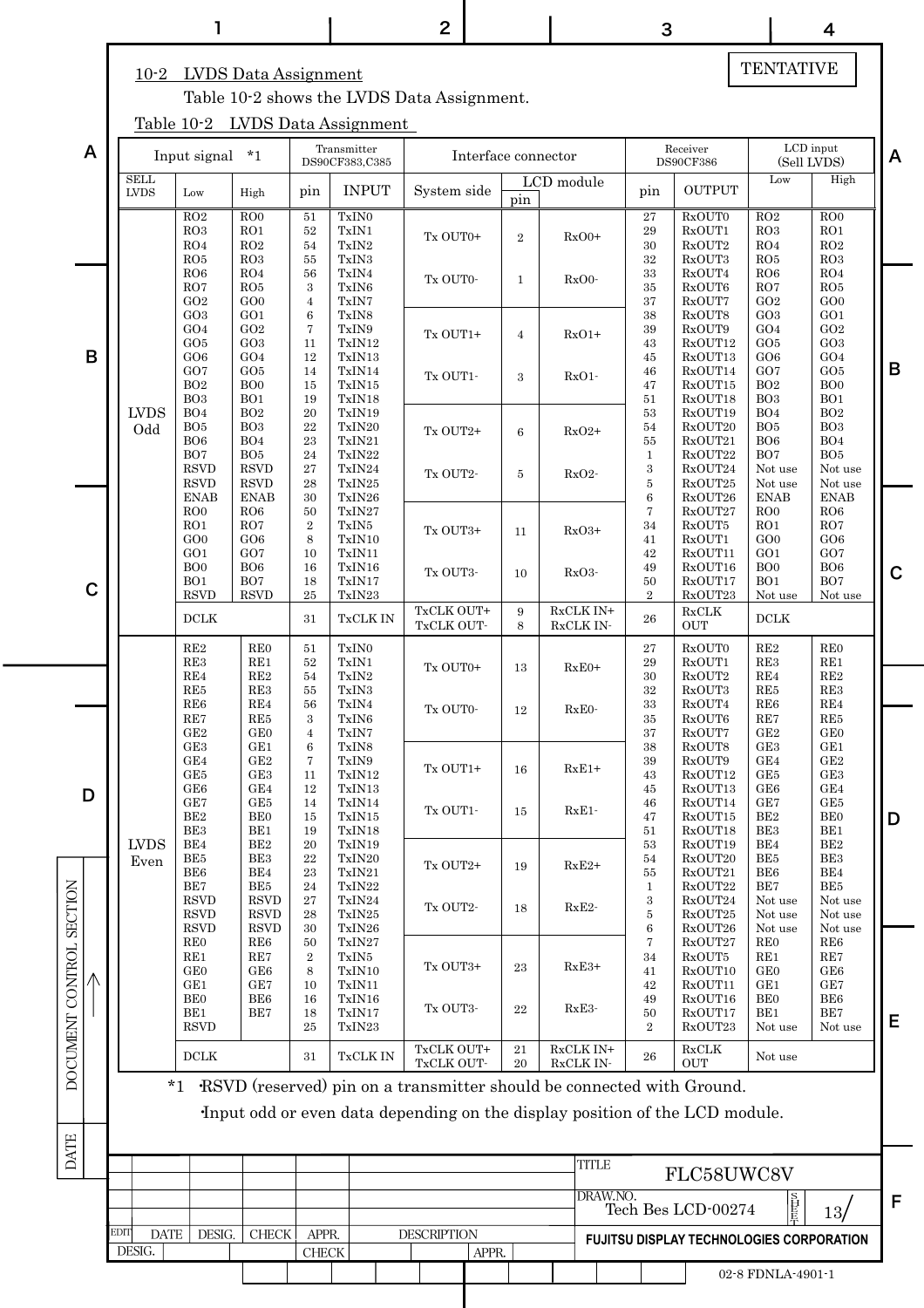DATE DOCUMENT CONTROL SECTION

**DATE** 

DOCUMENT CONTROL SECTION

#### 10-3 Color Data Assignment

Table 10-3 shows the Color Data Assignment.

### Table 10-3 Color Data Assignment

| A           |      | Table 10-3                                               |                                                                                                 | Color Data Assignment                                                                     |                |                  |                                                             |                |                |                |                    |                                                                                                            |                |                |              |              |                |                                 |                    |                |                  |                  |                  |                |                   |                                                    | A           |
|-------------|------|----------------------------------------------------------|-------------------------------------------------------------------------------------------------|-------------------------------------------------------------------------------------------|----------------|------------------|-------------------------------------------------------------|----------------|----------------|----------------|--------------------|------------------------------------------------------------------------------------------------------------|----------------|----------------|--------------|--------------|----------------|---------------------------------|--------------------|----------------|------------------|------------------|------------------|----------------|-------------------|----------------------------------------------------|-------------|
|             |      | Color                                                    |                                                                                                 |                                                                                           |                |                  | R Input data                                                |                |                |                |                    |                                                                                                            |                |                |              | G Input data |                |                                 |                    |                |                  |                  |                  |                | B Input data      |                                                    |             |
|             |      |                                                          | $\rm Odd$<br>Even                                                                               |                                                                                           |                |                  | $R7\ R6\ R5\ R4\ R3\ R2\ R1\ R0$<br>R7 R6 R5 R4 R3 R2 R1 R0 |                |                |                |                    | G7 G6 G5 G4 G3 G2 G1 G0<br>$\rm{G}7$ $\rm{G}6$ $\rm{G}5$ $\rm{G}4$ $\rm{G}3$ $\rm{G}2$ $\rm{G}1$ $\rm{G}0$ |                |                |              |              |                |                                 |                    |                |                  |                  |                  |                |                   | B7 B6 B5 B4 B3 B2 B1 B0<br>B7 B6 B5 B4 B3 B2 B1 B0 |             |
|             |      |                                                          | Black                                                                                           |                                                                                           | $\overline{0}$ | $\mathbf{0}$     | $\overline{0}$<br>$\overline{0}$                            | $\overline{0}$ | $\mathbf{0}$   | $\mathbf{0}$   | $\mathbf{0}$       | $\overline{0}$                                                                                             | $\mathbf{0}$   | $\mathbf{0}$   | $\mathbf{0}$ | $\mathbf{0}$ | $\mathbf{0}$   | $\mathbf{0}$                    | $\mathbf{0}$       | $\overline{0}$ | $\overline{0}$   | $\mathbf{0}$     | $\boldsymbol{0}$ | $\overline{0}$ | $\mathbf{0}$      | $\overline{0}$<br>$\theta$                         |             |
|             |      |                                                          | Blue                                                                                            |                                                                                           | $\Omega$       | 0                | $\Omega$<br>$\Omega$                                        |                |                | 0              | $\theta$           | 0                                                                                                          |                | 0              | $\Omega$     | $\Omega$     | $\Omega$       | $\Omega$                        | $\Omega$           |                | ı                |                  |                  |                |                   | $\mathbf{1}$<br>-1                                 |             |
|             |      | obr                                                      | Green                                                                                           |                                                                                           | $\theta$       |                  | 0<br>0                                                      | 0              |                | 0              | $\overline{0}$     |                                                                                                            |                |                |              |              |                |                                 |                    | 0              | 0                | 0                | $\Omega$         | $\Omega$       | $\Omega$          | $\Omega$<br>$\theta$                               |             |
|             |      | $\cup$                                                   | Cyan                                                                                            |                                                                                           | $\theta$       |                  |                                                             |                |                |                | $\Omega$           |                                                                                                            |                |                |              |              |                |                                 |                    |                |                  |                  |                  |                |                   | 1<br>-1                                            |             |
|             |      | asic                                                     | Red                                                                                             |                                                                                           |                |                  |                                                             |                |                |                | 1                  | 0                                                                                                          |                |                |              |              |                |                                 | $\Omega$           | 0              |                  |                  |                  |                | $\Omega$          | $\Omega$<br>$\Omega$                               |             |
| B           |      | $\mathbf{\Omega}$                                        | Magenta                                                                                         |                                                                                           | 1              |                  |                                                             |                |                |                | 1                  | 0                                                                                                          |                | 0              |              |              |                |                                 | $\Omega$           | 1              | 1                | 1                | 1                | 1              | 1                 | -1<br>-1                                           |             |
|             |      |                                                          | Yellow                                                                                          |                                                                                           | 1              |                  | 1<br>1                                                      | 1              | 1              | 1              | 1                  | 1                                                                                                          |                |                |              |              |                |                                 | $\mathbf{1}$       | $\overline{0}$ | $\overline{0}$   | $\theta$         | $\mathbf{0}$     | $\theta$       | $\overline{0}$    | $\theta$<br>$\overline{0}$                         | B           |
|             |      |                                                          | White                                                                                           |                                                                                           | 1              | 1                | 1<br>1                                                      | 1              | 1              | 1              | -1                 | 1                                                                                                          | 1              |                | 1            | 1            | 1              | 1                               | 1                  | 1              | 1                | $\mathbf{1}$     | $\mathbf{1}$     | 1              | 1                 | 1<br>-1                                            |             |
|             |      |                                                          | Black                                                                                           | $\mathbf{0}$                                                                              | $\Omega$       | $\Omega$         | $\overline{0}$<br>$\theta$                                  | $\Omega$       | $\overline{0}$ | $\overline{0}$ | $\boldsymbol{0}$   | $\overline{0}$                                                                                             | $\Omega$       | $\overline{0}$ | $\Omega$     | $\Omega$     | $\Omega$       | $\overline{0}$                  | $\mathbf{0}$       | $\overline{0}$ | $\overline{0}$   | $\overline{0}$   | $\theta$         | $\theta$       | $\mathbf{0}$      | $\overline{0}$<br>$\Omega$                         |             |
|             |      | 仚<br>⇧                                                   |                                                                                                 | 1                                                                                         | 0              | $\theta$         |                                                             |                |                |                | $\mathbf{1}$       | 0                                                                                                          |                |                |              |              |                |                                 | $\Omega$           | 0              |                  | 0                | 0                | 0              | $\Omega$          | $\Omega$<br>$\Omega$                               |             |
|             |      |                                                          |                                                                                                 |                                                                                           |                |                  |                                                             |                |                |                |                    |                                                                                                            |                |                |              |              |                |                                 |                    |                |                  |                  |                  |                |                   |                                                    |             |
|             |      | Red<br>⇩                                                 |                                                                                                 |                                                                                           |                |                  |                                                             |                |                |                |                    |                                                                                                            |                |                |              |              |                |                                 |                    |                |                  |                  |                  |                |                   |                                                    |             |
|             |      |                                                          | Brighter                                                                                        | 253                                                                                       |                |                  |                                                             |                |                |                | 1                  | 0                                                                                                          |                |                |              |              |                |                                 | $\Omega$           |                |                  |                  |                  |                |                   | $\Omega$<br>0                                      |             |
|             |      | ⇩                                                        |                                                                                                 | $\bf 254$                                                                                 |                |                  |                                                             |                |                |                | $\overline{0}$     | 0                                                                                                          |                | 0              | 0            | 0            | $\Omega$       | 0                               | $\overline{0}$     | 0              | 0                | $\overline{0}$   | $\overline{0}$   | $\theta$       | $\theta$          | $\Omega$<br>$\overline{0}$                         |             |
|             |      |                                                          | Red                                                                                             | 255                                                                                       | 1              | 1                | 1<br>1                                                      | 1              | 1              | 1              | -1                 | $\overline{0}$                                                                                             | $\mathbf 0$    | $\mathbf{0}$   | $\mathbf{0}$ | $\mathbf 0$  | $\mathbf{0}$   | 0                               | $\mathbf{0}$       | $\overline{0}$ | $\boldsymbol{0}$ | $\boldsymbol{0}$ | $\overline{0}$   | $\mathbf{0}$   | $\overline{0}$    | $\overline{0}$<br>$\overline{0}$                   |             |
| $\mathbf C$ |      |                                                          | Black                                                                                           | $\mathbf{0}$                                                                              | $\Omega$       | $\Omega$         | $\overline{0}$<br>$\Omega$                                  | $\Omega$       | $\overline{0}$ | $\Omega$       | $\boldsymbol{0}$   | $\mathbf{0}$                                                                                               | $\theta$       | $\overline{0}$ | $\theta$     | $\theta$     | $\overline{0}$ | $\overline{0}$                  | $\mathbf{0}$       | $\overline{0}$ | $\overline{0}$   | $\overline{0}$   | $\theta$         | $\overline{0}$ | $\mathbf{0}$      | $\overline{0}$<br>$\Omega$                         | $\mathbf C$ |
|             |      | 仚                                                        |                                                                                                 | 1                                                                                         | 0              |                  |                                                             |                |                |                | $\Omega$           | 0                                                                                                          |                |                |              |              |                |                                 | 1                  | 0              |                  |                  |                  |                |                   | $\Omega$                                           |             |
|             |      | ⇧                                                        |                                                                                                 |                                                                                           |                |                  |                                                             |                |                |                |                    |                                                                                                            |                |                |              |              |                |                                 |                    |                |                  |                  |                  |                |                   |                                                    |             |
|             |      | G reen<br>⇩                                              |                                                                                                 |                                                                                           |                |                  |                                                             |                |                |                |                    |                                                                                                            |                |                |              |              |                |                                 |                    |                |                  |                  |                  |                |                   |                                                    |             |
|             |      |                                                          | Brighter                                                                                        | 253                                                                                       | $\overline{0}$ |                  | 0                                                           |                |                |                | $\overline{0}$     |                                                                                                            |                |                |              |              |                |                                 | -1                 | 0              |                  | 0                |                  |                | $\theta$          | $\Omega$<br>0                                      |             |
|             |      | ⇩                                                        |                                                                                                 | $\bf 254$                                                                                 | 0              | $\Omega$         | $\Omega$<br>$\Omega$                                        | 0              | 0              | $\Omega$       | $\mathbf{0}$       | 1                                                                                                          |                |                | 1            | 1            | 1              |                                 | $\Omega$           | 0              | 0                | $\overline{0}$   | $\overline{0}$   | $\overline{0}$ | $\theta$          | $\overline{0}$<br>$\Omega$                         |             |
|             |      |                                                          | Green                                                                                           | $255\,$                                                                                   | $\overline{0}$ | $\boldsymbol{0}$ | $\mathbf{0}$<br>$\theta$                                    | 0              | $\mathbf{0}$   | $\overline{0}$ | $\mathbf{0}$       | $\mathbf 1$                                                                                                | 1              | 1              | 1            | 1            | $\mathbf{1}$   | 1                               | 1                  | $\overline{0}$ | $\mathbf{0}$     | $\mathbf{0}$     | $\overline{0}$   | $\overline{0}$ | $\overline{0}$    | $\overline{0}$<br>$\overline{0}$                   |             |
|             |      |                                                          | Black                                                                                           | $\mathbf{0}$                                                                              | $\theta$       | $\theta$         | $\overline{0}$<br>$\theta$                                  | $\Omega$       | $\overline{0}$ | $\Omega$       | $\overline{0}$     | $\overline{0}$                                                                                             | $\theta$       | $\overline{0}$ | $\Omega$     | $\theta$     | $\overline{0}$ | $\overline{0}$                  | $\overline{0}$     | $\overline{0}$ | $\overline{0}$   | $\theta$         | $\theta$         | $\overline{0}$ | $\overline{0}$    | $\overline{0}$<br>$\theta$                         |             |
|             |      | ⇧                                                        |                                                                                                 | 1                                                                                         | 0              |                  | 0                                                           |                |                |                | $\Omega$           |                                                                                                            |                |                |              |              |                |                                 | $\overline{0}$     |                |                  |                  |                  |                | $\Omega$          | $\Omega$                                           |             |
| D           |      | 仚                                                        |                                                                                                 |                                                                                           |                |                  |                                                             |                |                |                |                    |                                                                                                            |                |                |              |              |                |                                 |                    |                |                  |                  |                  |                |                   |                                                    |             |
|             |      | $u$ e<br>$\mathbf{\underline{\infty}}$<br>$\overline{v}$ |                                                                                                 |                                                                                           |                |                  |                                                             |                |                |                |                    |                                                                                                            |                |                |              |              |                |                                 |                    |                |                  |                  |                  |                |                   |                                                    | D           |
|             |      |                                                          | Brighter                                                                                        | 253                                                                                       | $\overline{0}$ | $\overline{0}$   | $0 \t0 \t0 \t0 \t0 \t0$                                     |                |                |                |                    | $\overline{0}$                                                                                             | $\overline{0}$ | $\overline{0}$ |              |              |                | $0 \t0 \t0 \t0 \t0$             |                    |                |                  |                  |                  |                |                   | 1 1 1 1 1 1 0 1                                    |             |
|             |      | ⇩                                                        |                                                                                                 | 254                                                                                       | $\Omega$       | $\Omega$         | $\Omega$<br>$\Omega$                                        | $\Omega$       | $\Omega$       | $\Omega$       | $\overline{0}$     | $\overline{0}$                                                                                             | $\Omega$       | $\overline{0}$ |              |              |                | $0 \t0 \t0 \t0 \t0$             |                    | $\mathbf{1}$   | 1 1              |                  | $\overline{1}$   | $\overline{1}$ | $\mathbf{1}$      | 1 0                                                |             |
|             |      |                                                          | Blue                                                                                            | 255                                                                                       |                | $0 \quad 0$      | $0 \t0 \t0 \t0 \t0 \t0$                                     |                |                |                |                    |                                                                                                            |                |                |              |              |                | $0 \t0 \t0 \t0 \t0 \t0 \t0 \t0$ |                    |                |                  |                  |                  |                |                   | 1 1 1 1 1 1 1 1                                    |             |
|             |      |                                                          | Note.1) Definition of gray scale:Color (n)  "n" indicates gray scale level.                     |                                                                                           |                |                  |                                                             |                |                |                |                    |                                                                                                            |                |                |              |              |                |                                 |                    |                |                  |                  |                  |                |                   |                                                    |             |
|             |      |                                                          |                                                                                                 | Larger number means brighter level.                                                       |                |                  |                                                             |                |                |                |                    |                                                                                                            |                |                |              |              |                |                                 |                    |                |                  |                  |                  |                |                   |                                                    |             |
|             |      |                                                          | Note.2) Data; 1:High, 0:Low                                                                     |                                                                                           |                |                  |                                                             |                |                |                |                    |                                                                                                            |                |                |              |              |                |                                 |                    |                |                  |                  |                  |                |                   |                                                    |             |
|             |      |                                                          |                                                                                                 |                                                                                           |                |                  |                                                             |                |                |                |                    |                                                                                                            |                |                |              |              |                |                                 |                    |                |                  |                  |                  |                |                   |                                                    |             |
|             |      |                                                          | Note 3) Color data consist of 8 bit red, green and blue data of odd and even number pixel data. | Total data number is 48 signals. This module is able to display 16,777,216 colors because |                |                  |                                                             |                |                |                |                    |                                                                                                            |                |                |              |              |                |                                 |                    |                |                  |                  |                  |                |                   |                                                    |             |
|             |      |                                                          |                                                                                                 | each red, green and blue data is controlled independently.                                |                |                  |                                                             |                |                |                |                    |                                                                                                            |                |                |              |              |                |                                 |                    |                |                  |                  |                  |                |                   |                                                    | Е           |
|             |      |                                                          |                                                                                                 |                                                                                           |                |                  |                                                             |                |                |                |                    |                                                                                                            |                |                |              |              |                |                                 |                    |                |                  |                  |                  |                |                   |                                                    |             |
|             |      |                                                          |                                                                                                 |                                                                                           |                |                  |                                                             |                |                |                |                    |                                                                                                            |                |                |              |              |                |                                 |                    |                |                  |                  |                  |                |                   |                                                    |             |
|             |      |                                                          |                                                                                                 |                                                                                           |                |                  |                                                             |                |                |                |                    |                                                                                                            |                |                |              |              |                |                                 |                    |                |                  |                  |                  |                |                   |                                                    |             |
|             |      |                                                          |                                                                                                 |                                                                                           |                |                  |                                                             |                |                |                |                    |                                                                                                            |                |                |              |              |                |                                 |                    |                |                  |                  |                  |                |                   |                                                    |             |
|             |      |                                                          |                                                                                                 |                                                                                           |                |                  |                                                             |                |                |                |                    |                                                                                                            |                |                |              |              |                |                                 |                    |                |                  |                  |                  |                |                   |                                                    |             |
|             |      |                                                          |                                                                                                 |                                                                                           |                |                  |                                                             |                |                |                |                    |                                                                                                            |                |                |              | <b>TITLE</b> |                |                                 |                    | FLC58UWC8V     |                  |                  |                  |                |                   |                                                    |             |
|             |      |                                                          |                                                                                                 |                                                                                           |                |                  |                                                             |                |                |                |                    |                                                                                                            |                |                |              | DRAW.NO.     |                |                                 |                    |                |                  |                  |                  |                | 昌長                |                                                    | F           |
|             | EDIT | <b>DATE</b>                                              |                                                                                                 |                                                                                           |                | APPR.            |                                                             |                |                |                |                    |                                                                                                            |                |                |              |              |                |                                 | Tech Bes LCD-00274 |                |                  |                  |                  |                |                   | 14 <sub>l</sub>                                    |             |
|             |      | DESIG.                                                   | DESIG.                                                                                          | ${\rm CHECK}$                                                                             |                | ${\rm CHECK}$    |                                                             |                |                |                | <b>DESCRIPTION</b> | APPR.                                                                                                      |                |                |              |              |                |                                 |                    |                |                  |                  |                  |                |                   | FUJITSU DISPLAY TECHNOLOGIES CORPORATION           |             |
|             |      |                                                          |                                                                                                 |                                                                                           |                |                  |                                                             |                |                |                |                    |                                                                                                            |                |                |              |              |                |                                 |                    |                |                  |                  |                  |                | 02-8 FDNLA-4901-1 |                                                    |             |

# TENTATIVE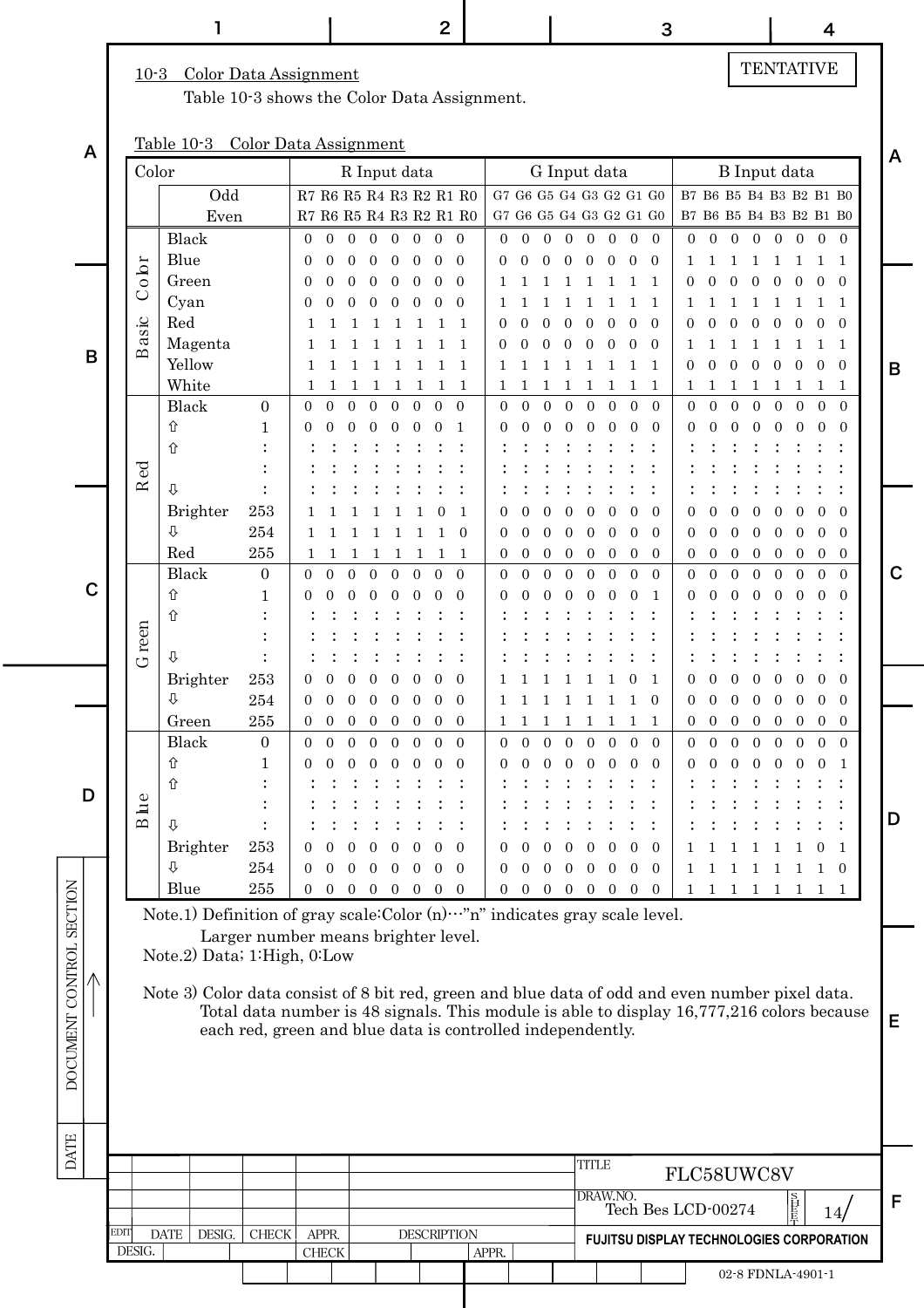|                                    |                                                                                                                                                                                                                           |                                                                               | $\mathbf{2}$          |                      |                  | 3                    |                 | 4                                                                                                                 |
|------------------------------------|---------------------------------------------------------------------------------------------------------------------------------------------------------------------------------------------------------------------------|-------------------------------------------------------------------------------|-----------------------|----------------------|------------------|----------------------|-----------------|-------------------------------------------------------------------------------------------------------------------|
|                                    | 10-4 Input Signal Timing                                                                                                                                                                                                  |                                                                               |                       |                      |                  |                      |                 | <b>TENTATIVE</b>                                                                                                  |
|                                    |                                                                                                                                                                                                                           | Table 10-4 and Figure 10-1 shows the Input Signal Timing at LVDS transmitter. |                       |                      |                  |                      |                 |                                                                                                                   |
| $\overline{A}$                     | Table $10-4$                                                                                                                                                                                                              | Timing Characteristics                                                        |                       |                      |                  |                      |                 | $(Ta=0~45^{\circ}C, Vcc=12~0.5V)$                                                                                 |
|                                    |                                                                                                                                                                                                                           | Item                                                                          | Symbol                | Min.                 | Typ.             | Max.                 | Unit            | Remark                                                                                                            |
|                                    | DCLK                                                                                                                                                                                                                      | Period<br>Frequency                                                           | Tc<br>$1/\mathrm{Tc}$ | (11.765)<br>(50.000) | 12.345<br>81.000 | (20.000)<br>(85.000) | ns<br>MHz       |                                                                                                                   |
|                                    | signal                                                                                                                                                                                                                    | Duty                                                                          | Tch/Tc                | 45                   | 50               | 55                   | $\%$            |                                                                                                                   |
|                                    | (Clock)                                                                                                                                                                                                                   | High time                                                                     | TelkH                 | $3.5\,$              |                  |                      | ns              |                                                                                                                   |
|                                    |                                                                                                                                                                                                                           | Low time                                                                      | TelkL                 | $3.5\,$              |                  |                      | ns              |                                                                                                                   |
|                                    | DCLK-Data<br>Timing                                                                                                                                                                                                       | Setup time<br>Hold time                                                       | Tset<br>Thold         | 3<br>$\overline{2}$  |                  |                      | ns<br>ns        |                                                                                                                   |
|                                    |                                                                                                                                                                                                                           | Horizontal Period                                                             | Th                    | (1020)               | 1080             | $(1130)^{*1}$        | <b>DCLK</b>     |                                                                                                                   |
|                                    |                                                                                                                                                                                                                           | Hor. Period                                                                   | Th                    | (13.0)               | 13.3             | (14.65)              | $\mu\mathrm{s}$ |                                                                                                                   |
| $\mathsf B$                        | <b>ENAB</b>                                                                                                                                                                                                               | Hor. Display period                                                           | Thd                   | 960                  | 960              | 960                  | <b>DCLK</b>     | $*_{2}$                                                                                                           |
|                                    | signal                                                                                                                                                                                                                    | Vertical Period                                                               | $\operatorname{Tv}$   | 1207*1               | 1250             | 1280*1               | Th              |                                                                                                                   |
|                                    |                                                                                                                                                                                                                           | Ver. Frequency<br>Ver. Display period                                         | 1/Tv<br>Tvd           | (48)<br>1200         | 60<br>1200       | (62)<br>1200         | Hz<br>Th        | $*_{4}$                                                                                                           |
|                                    |                                                                                                                                                                                                                           | Data-ENAB timing                                                              | Tdn                   |                      | $\boldsymbol{0}$ |                      | <b>DCLK</b>     | $*3$                                                                                                              |
|                                    |                                                                                                                                                                                                                           |                                                                               |                       |                      |                  |                      |                 |                                                                                                                   |
| $\mathbf C$                        | The data latched at the rise of ENAB is displayed at the top line of the display area.                                                                                                                                    |                                                                               |                       |                      |                  |                      |                 | *2) If the "High" level period of ENAB is less than 960 DCLK, black color is displayed at the rest of the display |
|                                    | area.<br>*3) If ENAB does not synchronize with the effective display data, the display position does not fit to the<br>display area.<br>*4) If Vertical ENAB blank time shorter than 5500DCLK, LCD unit may stop display. | Please keep ENAB blank at anytime. (ex.: Change display mode.)                |                       |                      |                  |                      |                 |                                                                                                                   |
| D                                  |                                                                                                                                                                                                                           |                                                                               |                       |                      |                  |                      |                 |                                                                                                                   |
| <b>SECTION</b><br>DOCUMENT CONTROL |                                                                                                                                                                                                                           |                                                                               |                       |                      |                  |                      |                 |                                                                                                                   |
| <b>DATE</b>                        |                                                                                                                                                                                                                           |                                                                               |                       |                      | <b>TITLE</b>     |                      | FLC58UWC8V      |                                                                                                                   |
|                                    |                                                                                                                                                                                                                           |                                                                               |                       |                      | DRAW.NO.         | Tech Bes LCD-00274   |                 |                                                                                                                   |
|                                    | EDIT<br><b>DATE</b><br>DESIG.                                                                                                                                                                                             | ${\rm CHECK}$<br>APPR.                                                        | <b>DESCRIPTION</b>    |                      |                  |                      |                 | 15/<br>FUJITSU DISPLAY TECHNOLOGIES CORPORATION                                                                   |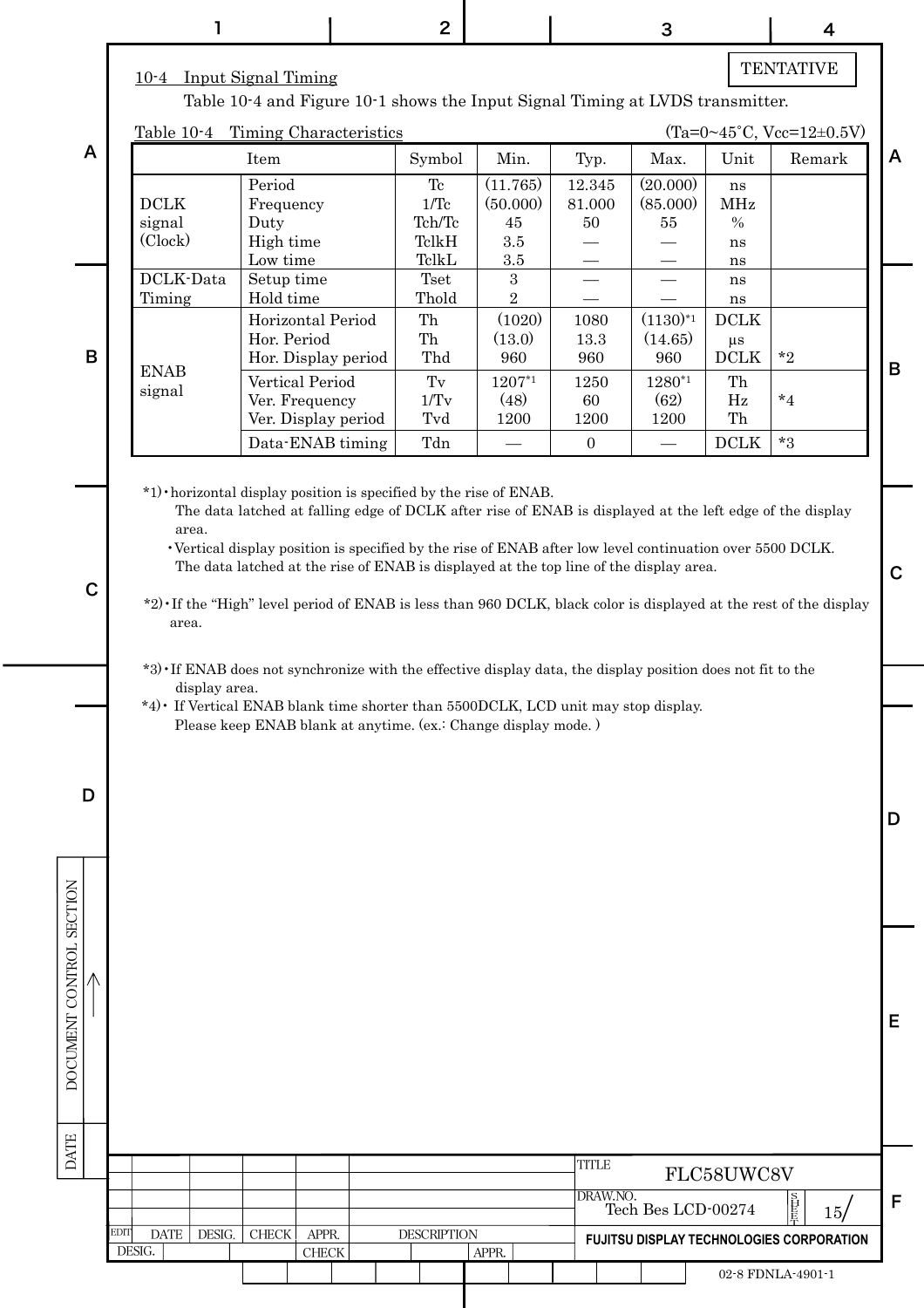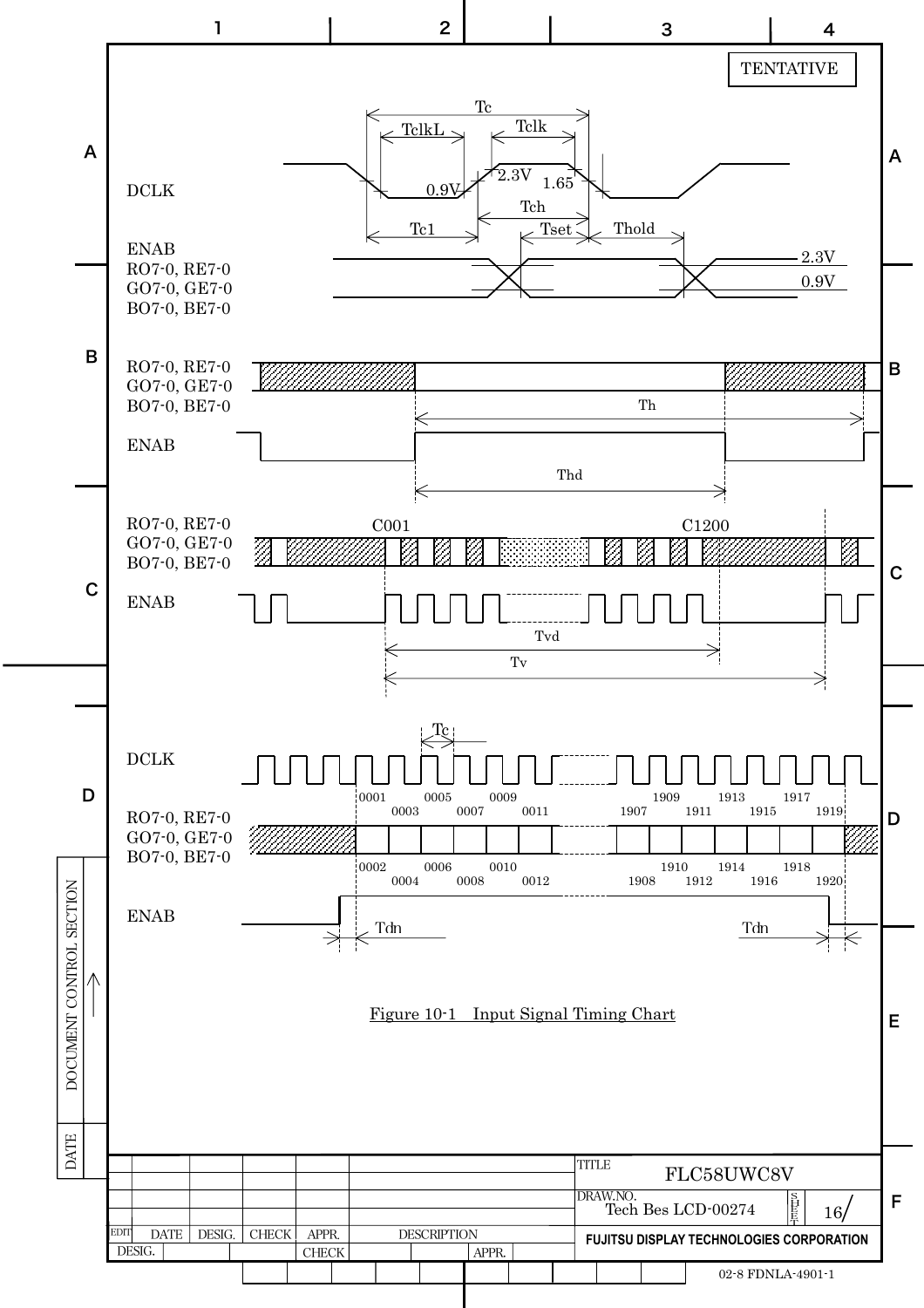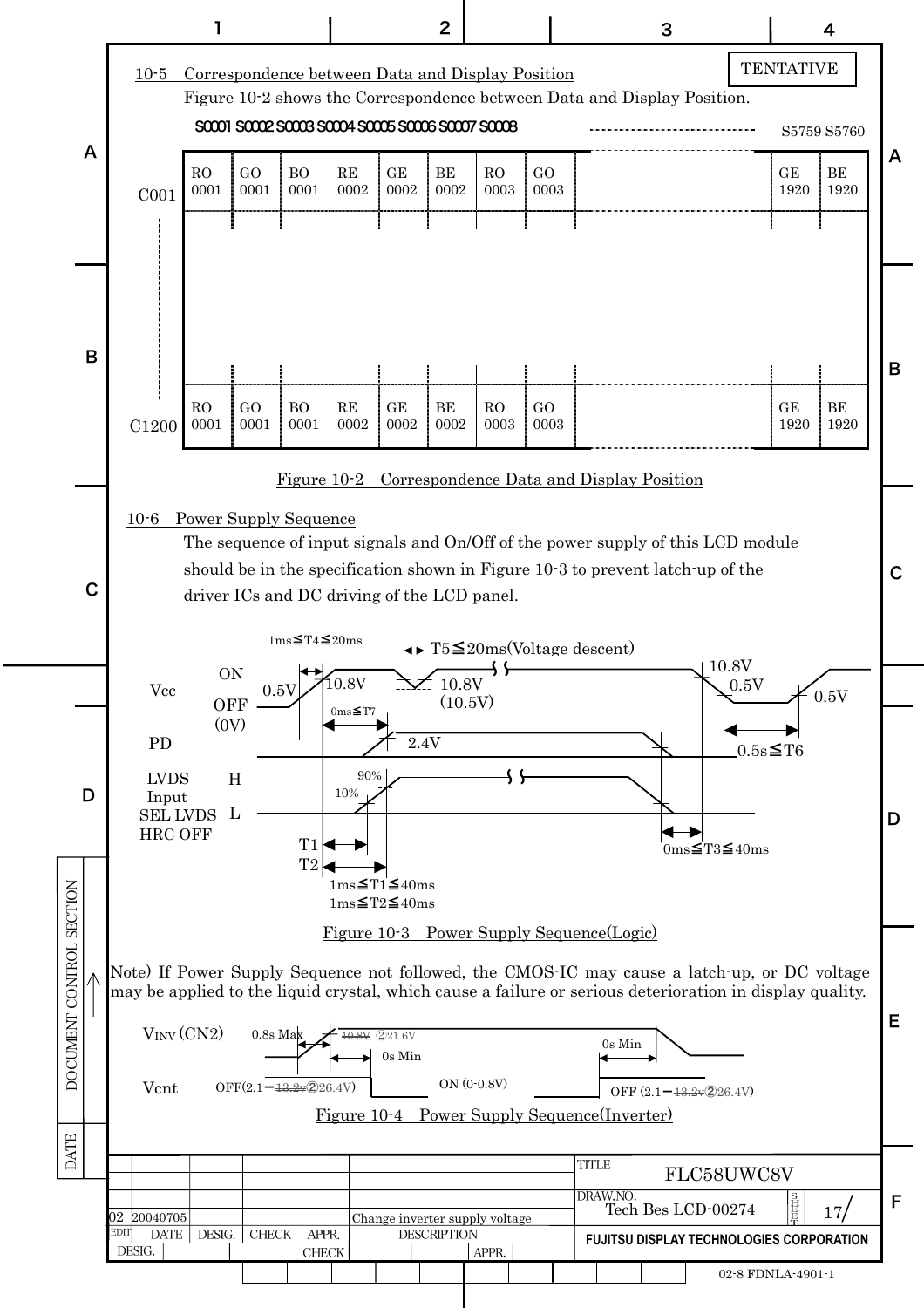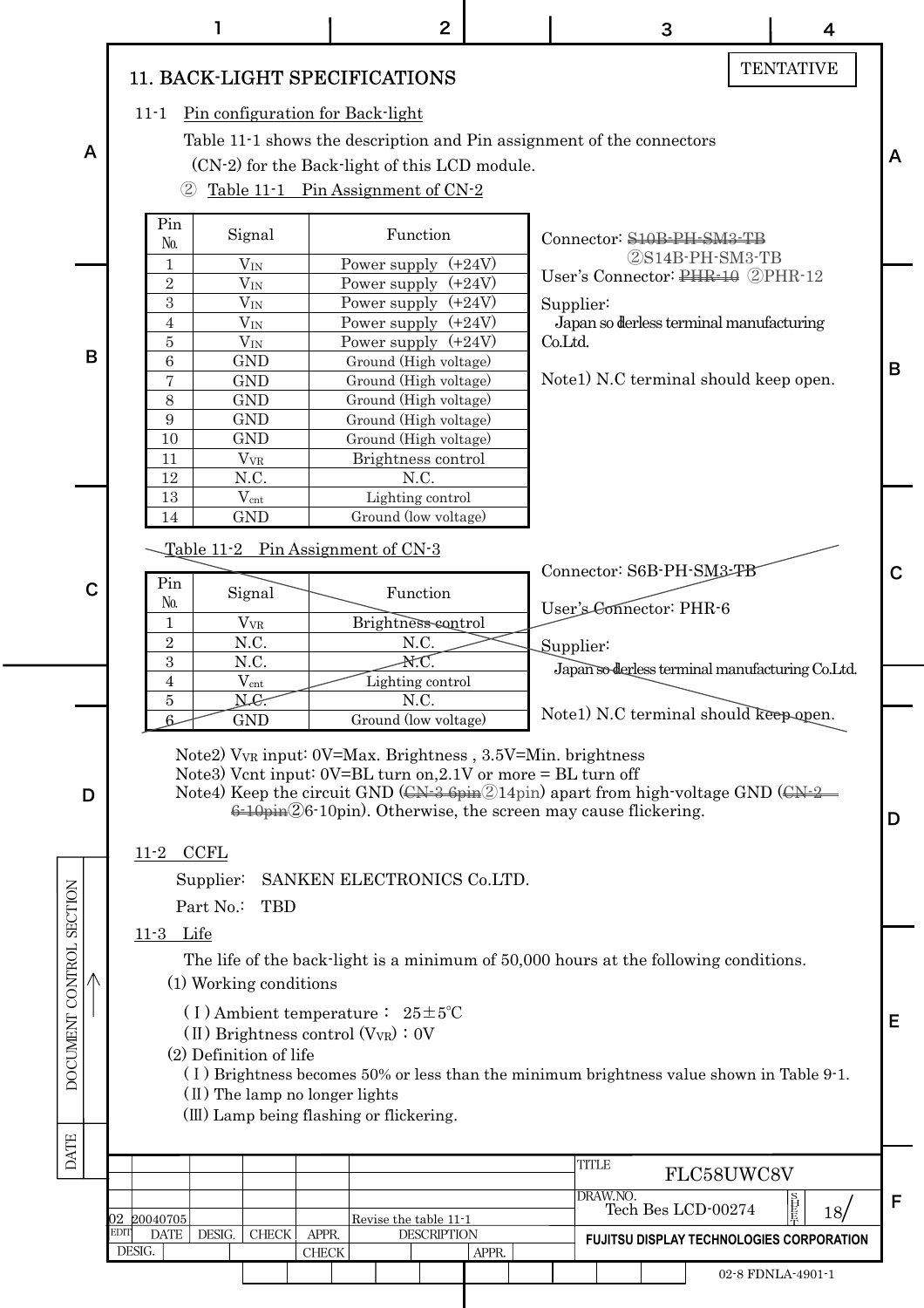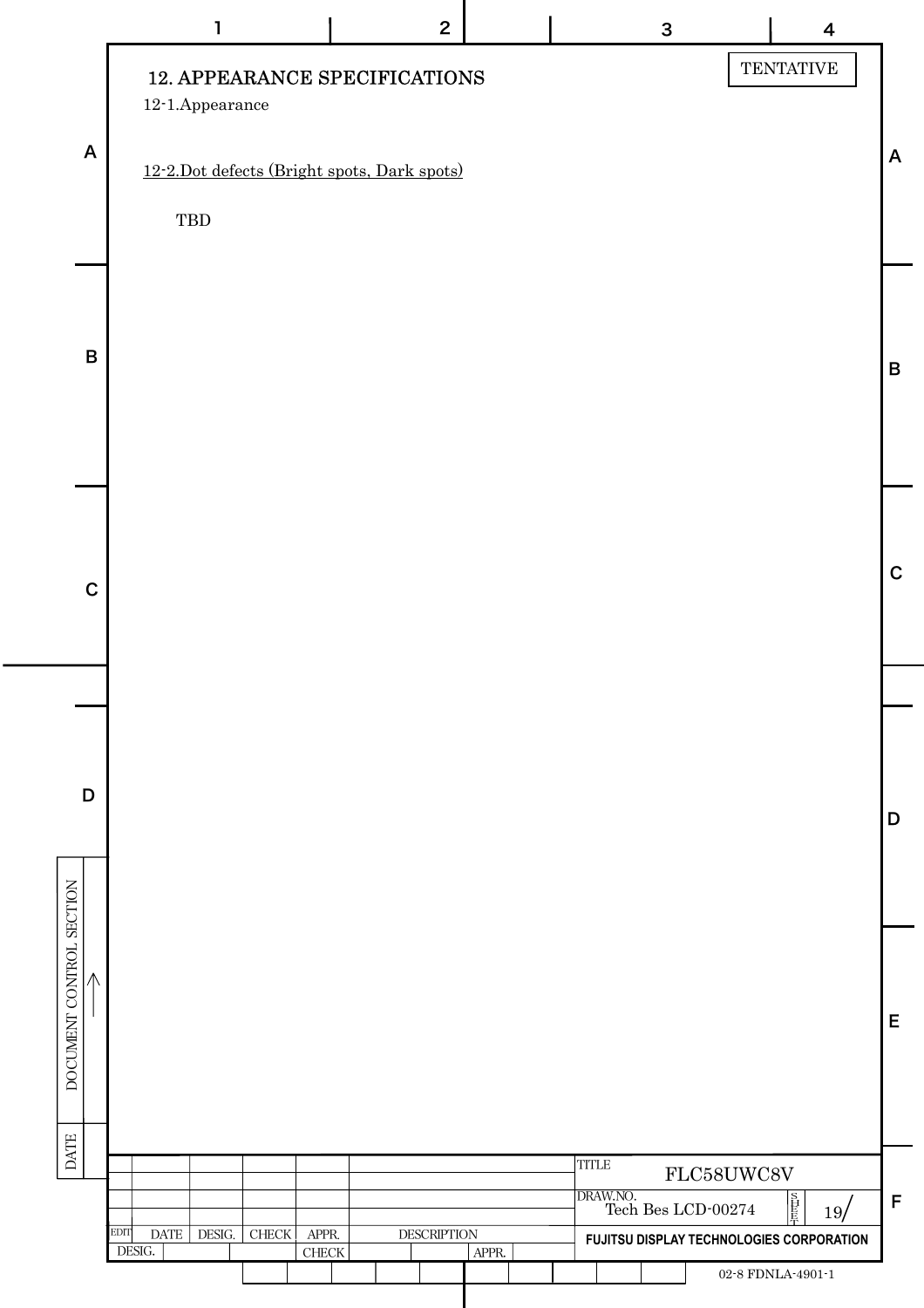#### 13. ENVIRONMENTAL SPECIFICATIONS

Table 13-1 shows the environmental specifications.

Table 13-1 Environmental specifications

|  | Table 13-1  | Environmental specifications |                                                                                           |                                               |  | A |  |
|--|-------------|------------------------------|-------------------------------------------------------------------------------------------|-----------------------------------------------|--|---|--|
|  | Item        |                              | Condition                                                                                 | Remark                                        |  |   |  |
|  |             | Operation                    | $0 \sim 45$ °C                                                                            | Note <sub>1</sub>                             |  |   |  |
|  | Temperature | Storage                      | $-20$ ~60 <sup>o</sup> C                                                                  |                                               |  |   |  |
|  |             | Operation                    | $20 - 85\% \text{RH}$                                                                     | Maximum wet-bulb temperature                  |  |   |  |
|  | Humidity    | Storage                      | $5 - 85\%$ RH                                                                             | should not exceed 29°C.<br>No condensation.   |  |   |  |
|  | Vibration   | Non-operation                | $10 \sim 500$ Hz, 1 cycle/20minute,<br>2G, 1.5mm max, 2hour each<br>X, Y and Z directions | For single module<br>without package. (Note2) |  | B |  |
|  | Shock       | Non-operation                | $(30G)$ , 6ms, 1time each<br>$\pm X$ , $\pm Y$ and $\pm Z$ directions.                    |                                               |  |   |  |

Note1: Temperature on surface of LCD panel should be under ( 54 )℃.

Note2: Table 13-2 and Figure 13-1 show the shock resistance standard when module is packaged.

C

D

DOCUMENT CONTROL SECTION

A

B

#### Table 13-2 Shock resistance standard when module is packaged

| Dropping location | Dropping height | Count  |  |  |  |
|-------------------|-----------------|--------|--|--|--|
| $A \sim I$        | 60cm            | 1 tıme |  |  |  |



#### Figure 13-1 Direction to apply shock to package



**TENTATIVE** 

C

D

E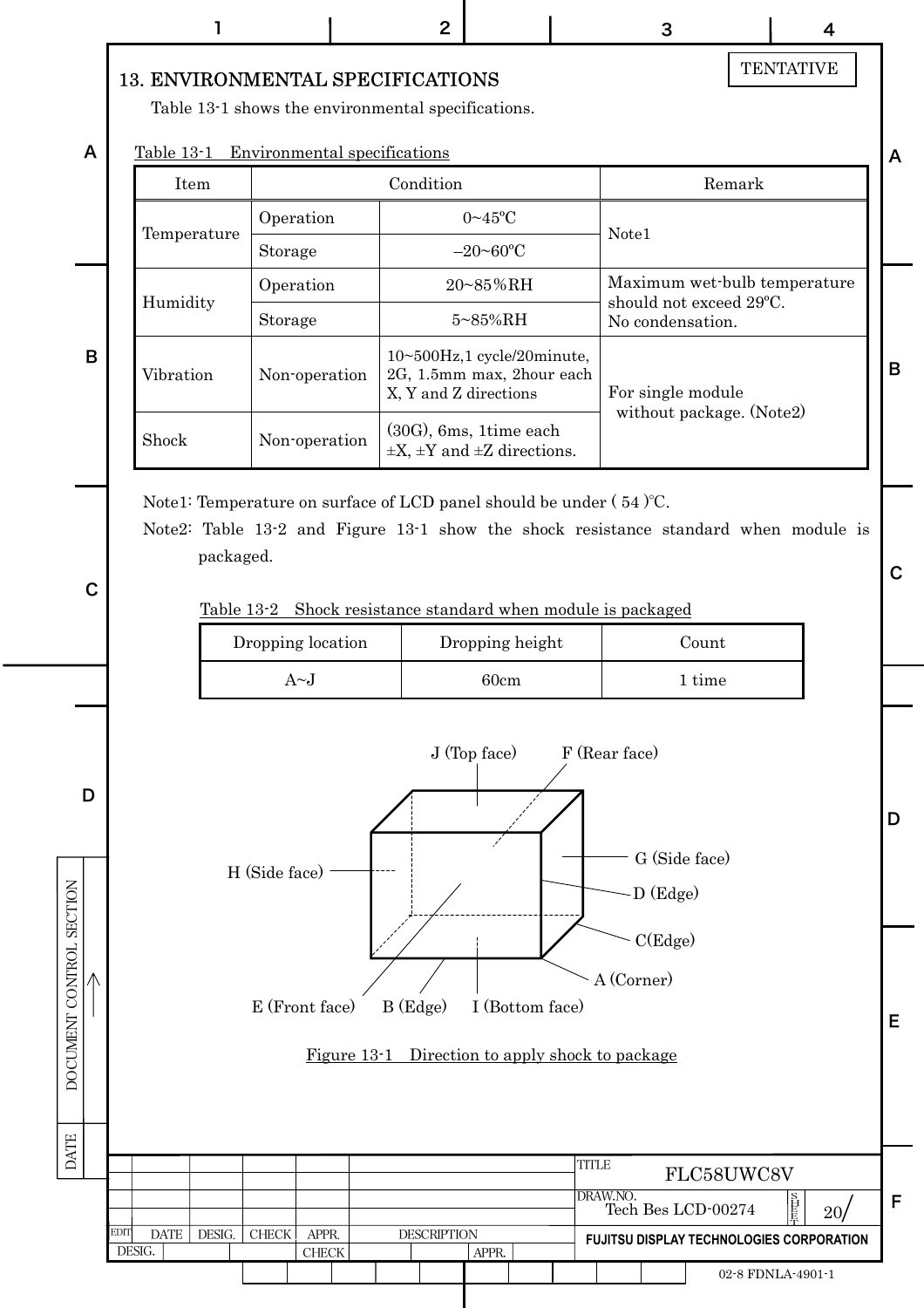|                                          |   |                                                                                                                                                            | $\overline{2}$        |                                                               | 3                                                                                                                                               | 4                                        |   |  |  |  |  |  |
|------------------------------------------|---|------------------------------------------------------------------------------------------------------------------------------------------------------------|-----------------------|---------------------------------------------------------------|-------------------------------------------------------------------------------------------------------------------------------------------------|------------------------------------------|---|--|--|--|--|--|
|                                          |   | 14. INDICATIONS                                                                                                                                            |                       |                                                               |                                                                                                                                                 | <b>TENTATIVE</b>                         |   |  |  |  |  |  |
|                                          |   | This module has the following indications.                                                                                                                 |                       |                                                               |                                                                                                                                                 |                                          |   |  |  |  |  |  |
|                                          | A | Product name<br>(1)                                                                                                                                        | : LCD unit            |                                                               |                                                                                                                                                 |                                          | A |  |  |  |  |  |
|                                          |   | Model Number<br>(2)                                                                                                                                        | FLC58UWC8V            |                                                               |                                                                                                                                                 |                                          |   |  |  |  |  |  |
|                                          |   |                                                                                                                                                            |                       |                                                               |                                                                                                                                                 |                                          |   |  |  |  |  |  |
|                                          |   | Manufacturing Number<br>(4)                                                                                                                                | 4X00001               |                                                               |                                                                                                                                                 |                                          |   |  |  |  |  |  |
|                                          |   |                                                                                                                                                            |                       |                                                               | Serial number                                                                                                                                   | (To be reset every month on 1st.)        |   |  |  |  |  |  |
|                                          | B |                                                                                                                                                            |                       |                                                               | Manufacturing month                                                                                                                             |                                          |   |  |  |  |  |  |
|                                          |   |                                                                                                                                                            |                       |                                                               | $(Oct. = X, Nov. =Y, Dec. =Z)$                                                                                                                  |                                          | B |  |  |  |  |  |
|                                          |   |                                                                                                                                                            |                       |                                                               |                                                                                                                                                 | Last digit of manufacturing year.        |   |  |  |  |  |  |
|                                          |   | Version number<br>(5)                                                                                                                                      |                       | <b>01A</b> (Example)                                          | -1st 2 digits "01" means operational version.                                                                                                   |                                          |   |  |  |  |  |  |
|                                          |   | -3rd alphabet means functional version.<br><b>MADE IN JAPAN</b><br>Country of origin<br>(6)<br>$\ddot{\cdot}$<br><b>FUJITSU DISPLAY TECHNOLOGIES CORP.</b> |                       |                                                               |                                                                                                                                                 |                                          |   |  |  |  |  |  |
|                                          |   |                                                                                                                                                            |                       |                                                               |                                                                                                                                                 |                                          |   |  |  |  |  |  |
|                                          | C | Company Name<br>(7)<br>Disposal method of cold-cathode tubes. (See Figure 14-1)<br>(8)                                                                     |                       |                                                               |                                                                                                                                                 |                                          |   |  |  |  |  |  |
|                                          |   | Caution when changing cold-cathode tubes. (See Figure 14-2)<br>(9)                                                                                         |                       |                                                               |                                                                                                                                                 |                                          |   |  |  |  |  |  |
|                                          |   |                                                                                                                                                            |                       |                                                               |                                                                                                                                                 |                                          |   |  |  |  |  |  |
|                                          |   | <b>·FLUORESCENT</b><br>CONTAIN MERCURY AND MUST BE DISPOSED OF<br>ACCOREING TO LOCAL ORDINANCES, STATE OR                                                  | LAMPS IN THIS PRODUCT | LCD unit                                                      | <b>MADE IN JAPAN</b><br><u> Indian American American Indian American Indian American Indian American Indian American Indian American Indian</u> |                                          |   |  |  |  |  |  |
|                                          |   | FEDERAL LAWS.<br>・この製品の内部の蛍光管には水銀が含まれていま<br>すので、地方自治体の条例、州法または連邦法に従                                                                                        |                       |                                                               | FLC58UWC8V<br>4X00001<br>NE19027-C251<br>01A                                                                                                    |                                          |   |  |  |  |  |  |
|                                          | D | って廃棄して下さい。                                                                                                                                                 |                       |                                                               | FUJITSU DISPLAY TECHNOLOGIES CORP.                                                                                                              |                                          |   |  |  |  |  |  |
|                                          |   | Figure $14-1$<br>Figure $14-2$                                                                                                                             |                       |                                                               |                                                                                                                                                 |                                          |   |  |  |  |  |  |
|                                          |   | Warning (See Fig. 14-3)<br>(10)                                                                                                                            |                       |                                                               |                                                                                                                                                 |                                          |   |  |  |  |  |  |
|                                          |   |                                                                                                                                                            |                       | HIGH VOLTAGE<br>CAUTION<br>$\Delta$<br>RISK OF ELECTRIC SHOCK |                                                                                                                                                 |                                          |   |  |  |  |  |  |
|                                          |   |                                                                                                                                                            |                       | DISCONNECT THE ELECTRIC<br>POWER BEFORE SERVICE,              |                                                                                                                                                 |                                          |   |  |  |  |  |  |
|                                          |   | Figure $14-3$                                                                                                                                              |                       |                                                               |                                                                                                                                                 |                                          |   |  |  |  |  |  |
| DOCUMENT CONTROL SECTION                 |   | 15. PACKAGING                                                                                                                                              |                       |                                                               |                                                                                                                                                 |                                          |   |  |  |  |  |  |
|                                          |   |                                                                                                                                                            |                       |                                                               |                                                                                                                                                 |                                          |   |  |  |  |  |  |
| <b>TBD</b><br>$15 - 2$<br>Packing method |   |                                                                                                                                                            |                       |                                                               |                                                                                                                                                 |                                          |   |  |  |  |  |  |
| <b>DATE</b>                              |   |                                                                                                                                                            |                       |                                                               |                                                                                                                                                 |                                          |   |  |  |  |  |  |
|                                          |   |                                                                                                                                                            |                       |                                                               | <b>TITLE</b>                                                                                                                                    | FLC58UWC8V                               | F |  |  |  |  |  |
|                                          |   | EDIT<br><b>DATE</b><br>DESIG.<br>${\rm CHECK}$                                                                                                             |                       |                                                               | DRAW.NO.<br>百長<br>Tech Bes LCD-00274<br>21/                                                                                                     |                                          |   |  |  |  |  |  |
|                                          |   | APPR.<br>DESIG.<br><b>CHECK</b>                                                                                                                            | <b>DESCRIPTION</b>    | APPR.                                                         |                                                                                                                                                 | FUJITSU DISPLAY TECHNOLOGIES CORPORATION |   |  |  |  |  |  |
|                                          |   |                                                                                                                                                            |                       |                                                               |                                                                                                                                                 | 02-8 FDNLA-4901-1                        |   |  |  |  |  |  |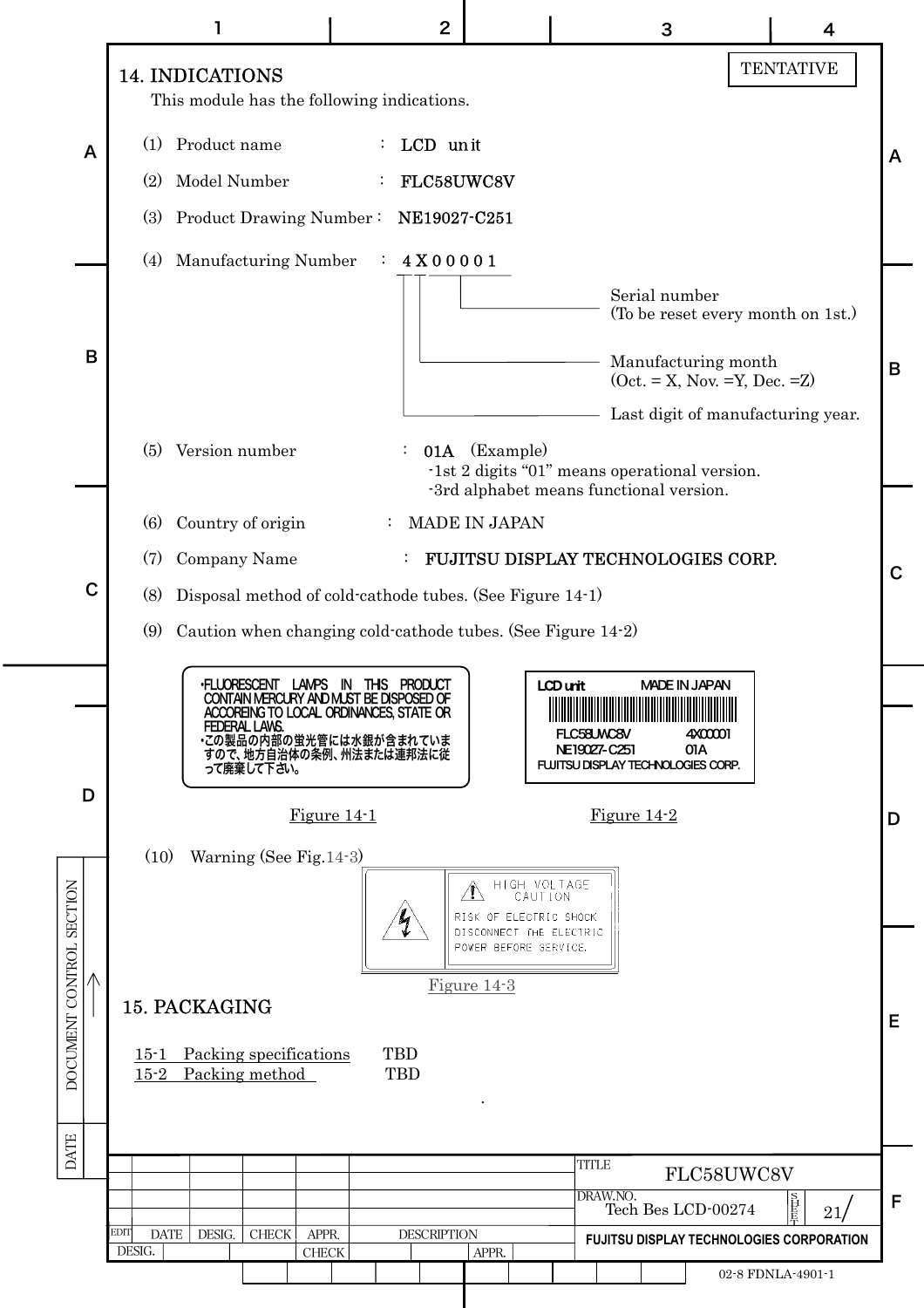|                          |                                                                                                    | 2                                                                                                                                                                                                                                                                      |       | 3                  |            | 4                                        |   |  |  |  |  |  |  |
|--------------------------|----------------------------------------------------------------------------------------------------|------------------------------------------------------------------------------------------------------------------------------------------------------------------------------------------------------------------------------------------------------------------------|-------|--------------------|------------|------------------------------------------|---|--|--|--|--|--|--|
|                          | 16. WARRANTY                                                                                       |                                                                                                                                                                                                                                                                        |       |                    |            | <b>TENTATIVE</b>                         |   |  |  |  |  |  |  |
| A                        |                                                                                                    | The warranty period is one year after shipping. Products which fail during this period are<br>repaired or replaced without charge, unless the failure is caused by user.<br>A                                                                                          |       |                    |            |                                          |   |  |  |  |  |  |  |
|                          | <b>17.PRECAUTIONS</b><br>Adhere to the following precautions to use this LCD module properly.      |                                                                                                                                                                                                                                                                        |       |                    |            |                                          |   |  |  |  |  |  |  |
|                          | (1) Handling of LCD panel                                                                          |                                                                                                                                                                                                                                                                        |       |                    |            |                                          |   |  |  |  |  |  |  |
|                          | (i) Do not apply any strong mechanical shock to the LCD panel.                                     |                                                                                                                                                                                                                                                                        |       |                    |            |                                          |   |  |  |  |  |  |  |
|                          | a malfunction.                                                                                     | Since the LCD panel is made of glass, excessive shock may damage the panel or cause                                                                                                                                                                                    |       |                    |            |                                          |   |  |  |  |  |  |  |
| B                        | (ii) Do not press hard on the LCD panel surface.                                                   |                                                                                                                                                                                                                                                                        |       |                    |            |                                          | B |  |  |  |  |  |  |
|                          |                                                                                                    | In the LCD panel, the gap between two glass plates is kept perfectly even to maintain<br>display properties and reliability. The hard pressure on the LCD panel may cause the                                                                                          |       |                    |            |                                          |   |  |  |  |  |  |  |
|                          | following problems. If the pressure is over $2\text{kg/cm}^2$ , the problem don't return to normal |                                                                                                                                                                                                                                                                        |       |                    |            |                                          |   |  |  |  |  |  |  |
|                          | Condition.                                                                                         |                                                                                                                                                                                                                                                                        |       |                    |            |                                          |   |  |  |  |  |  |  |
|                          | (a) Ununiformity of color                                                                          |                                                                                                                                                                                                                                                                        |       |                    |            |                                          |   |  |  |  |  |  |  |
|                          |                                                                                                    | (b) Disorder of orientation of liquid crystal<br>Problem (a) returns to normal condition after a while. Problem (b) returns to normal<br>condition by turning the power off and turning on again.<br>However these operations should be avoided to insure reliability. |       |                    |            |                                          |   |  |  |  |  |  |  |
| C                        | (iii) Do not scratch the polarizer film on the LCD panel surface.                                  |                                                                                                                                                                                                                                                                        |       |                    |            |                                          | C |  |  |  |  |  |  |
|                          | Do not press or rub the display surface with a hard tool, tweezers, etc.                           |                                                                                                                                                                                                                                                                        |       |                    |            |                                          |   |  |  |  |  |  |  |
|                          |                                                                                                    | • For handling, use cotton or conductive gloves so that the display surface is not soiled.                                                                                                                                                                             |       |                    |            |                                          |   |  |  |  |  |  |  |
|                          | etc.                                                                                               | If dust or dirt soils the display surface, clean it as follows with a soft cloth (deerskin,                                                                                                                                                                            |       |                    |            |                                          |   |  |  |  |  |  |  |
|                          |                                                                                                    | [Dust] Wipe off with a soft cloth. (do not rub.)                                                                                                                                                                                                                       |       |                    |            |                                          |   |  |  |  |  |  |  |
|                          |                                                                                                    | [Dirt] Apply clear water to a soft cloth and squeeze hard out of water drops, then                                                                                                                                                                                     |       |                    |            |                                          |   |  |  |  |  |  |  |
|                          |                                                                                                    | lightly wipe off the specified parts. Only if the dirt is hardly wiped off, use                                                                                                                                                                                        |       |                    |            |                                          |   |  |  |  |  |  |  |
| D                        |                                                                                                    | isopropyl alcohol or ethanol.                                                                                                                                                                                                                                          |       |                    |            |                                          | D |  |  |  |  |  |  |
|                          |                                                                                                    | Be careful not to splash the water or the solvents on the edge of polarizer and in                                                                                                                                                                                     |       |                    |            |                                          |   |  |  |  |  |  |  |
|                          | the LCD unit.                                                                                      |                                                                                                                                                                                                                                                                        |       |                    |            |                                          |   |  |  |  |  |  |  |
|                          |                                                                                                    | The polarizer possibly exfoliates due to the solvent and water penetrated<br>between the polarizer and the LCD panel.                                                                                                                                                  |       |                    |            |                                          |   |  |  |  |  |  |  |
|                          |                                                                                                    |                                                                                                                                                                                                                                                                        |       |                    |            |                                          |   |  |  |  |  |  |  |
|                          |                                                                                                    | Do not use unspecified solvent such as ketone (acetone, etc.) and aromatics<br>(xylene, toluene, etc.)                                                                                                                                                                 |       |                    |            |                                          |   |  |  |  |  |  |  |
| DOCUMENT CONTROL SECTION | (Caution) Be careful not to allow the water or solvent to enter the module.                        |                                                                                                                                                                                                                                                                        |       |                    |            |                                          |   |  |  |  |  |  |  |
|                          |                                                                                                    | If saliva or water drops are left for a long period of time, the part may become<br>Е                                                                                                                                                                                  |       |                    |            |                                          |   |  |  |  |  |  |  |
|                          |                                                                                                    | deformed or discolored.<br>Wipe off immediately in the same way as for dirt.                                                                                                                                                                                           |       |                    |            |                                          |   |  |  |  |  |  |  |
|                          |                                                                                                    | Do not allow oil to adhere to the module since excessive oil is hard to clean.                                                                                                                                                                                         |       |                    |            |                                          |   |  |  |  |  |  |  |
|                          |                                                                                                    |                                                                                                                                                                                                                                                                        |       |                    |            |                                          |   |  |  |  |  |  |  |
| <b>DATE</b>              |                                                                                                    |                                                                                                                                                                                                                                                                        |       | <b>TITLE</b>       |            |                                          |   |  |  |  |  |  |  |
|                          |                                                                                                    |                                                                                                                                                                                                                                                                        |       | DRAW.NO.           | FLC58UWC8V |                                          |   |  |  |  |  |  |  |
|                          |                                                                                                    |                                                                                                                                                                                                                                                                        |       | Tech Bes LCD-00274 |            | 22 <sub>l</sub>                          | F |  |  |  |  |  |  |
|                          | EDIT<br><b>DATE</b><br>DESIG.<br><b>CHECK</b><br>DESIG.                                            | <b>DESCRIPTION</b><br>APPR.<br><b>CHECK</b>                                                                                                                                                                                                                            | APPR. |                    |            | FUJITSU DISPLAY TECHNOLOGIES CORPORATION |   |  |  |  |  |  |  |
|                          |                                                                                                    |                                                                                                                                                                                                                                                                        |       |                    |            | 02-8 FDNLA-4901-1                        |   |  |  |  |  |  |  |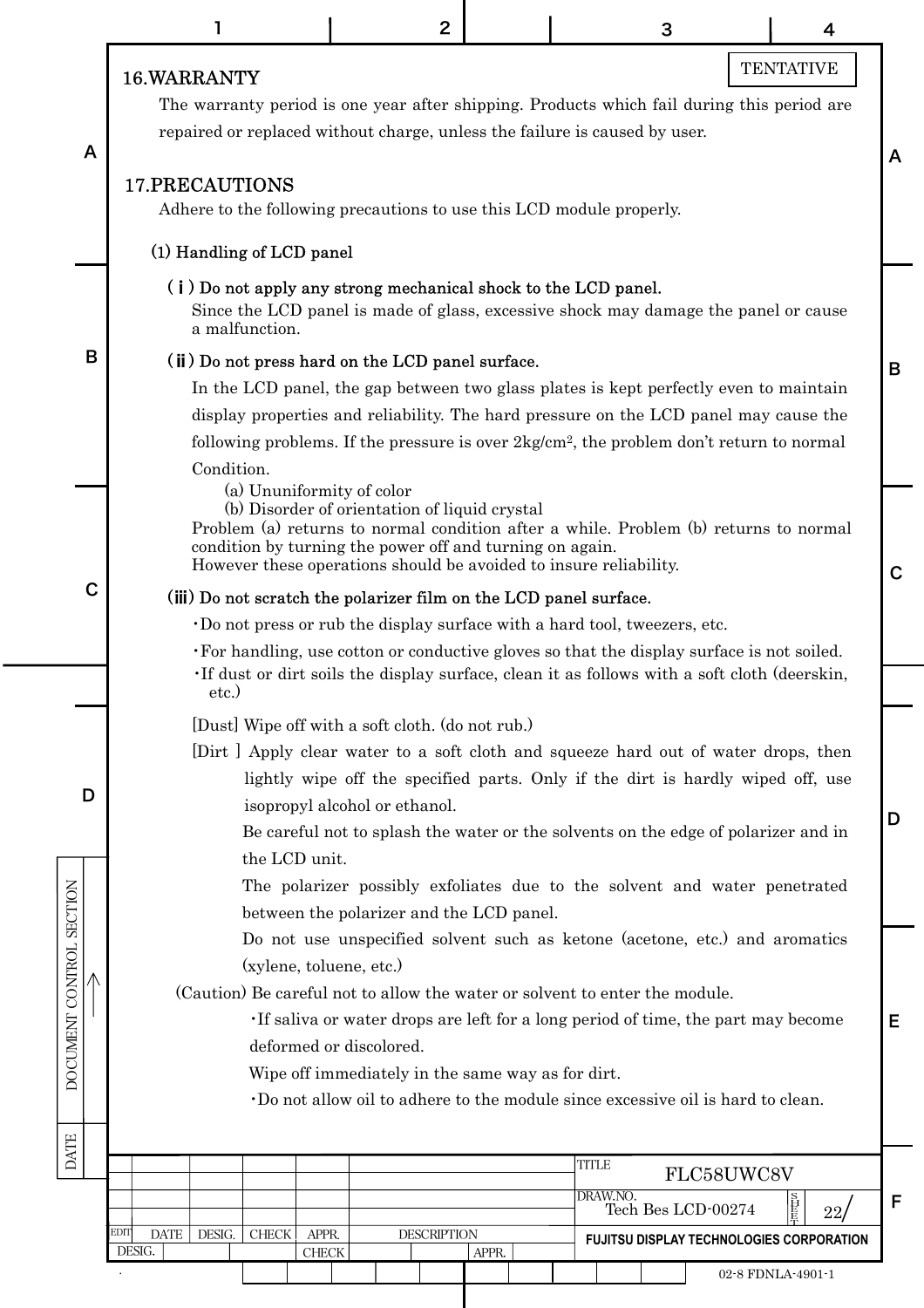|                          |                                                                                                                                                                                                                                                                                                                                                     |       | $\overline{2}$     |                                                                                     | 3                  |                  | 4   |
|--------------------------|-----------------------------------------------------------------------------------------------------------------------------------------------------------------------------------------------------------------------------------------------------------------------------------------------------------------------------------------------------|-------|--------------------|-------------------------------------------------------------------------------------|--------------------|------------------|-----|
|                          |                                                                                                                                                                                                                                                                                                                                                     |       |                    |                                                                                     |                    | <b>TENTATIVE</b> |     |
| A                        | (iv) Do not place or contact objects on the display surface for a long period of time.<br>This may make some parts of the LCD module distorted and the quality of display<br>may deteriorate.                                                                                                                                                       |       |                    |                                                                                     |                    |                  |     |
|                          | (2) Handling of LCD module<br>(i) Do not pull the cold-cathode tube cable strongly.<br>If the cable is pulled with the strength of 2kg or more, the cable may be damaged or<br>may lose reliability.                                                                                                                                                |       |                    |                                                                                     |                    |                  |     |
|                          | (ii) Assemble the module into user's system in a dust free environment.<br>Conductive foreign matter adheres to the module may cause failures.                                                                                                                                                                                                      |       |                    |                                                                                     |                    |                  |     |
| B                        | (iii) Take anti-electrostatic measures for assembling the module.                                                                                                                                                                                                                                                                                   |       |                    |                                                                                     |                    |                  |     |
|                          | Since the LCD module contains CMOS-ICs, the following points should be observed.                                                                                                                                                                                                                                                                    |       |                    |                                                                                     |                    |                  |     |
|                          | · For assembling the module, operator should be grounded and wear cotton or<br>conductive gloves.                                                                                                                                                                                                                                                   |       |                    |                                                                                     |                    |                  |     |
|                          | . Floor of work area and work table to assemble the LCD module should be covered with                                                                                                                                                                                                                                                               |       |                    | electrostatic shielding in order to discharge static electricity via an earth wire. |                    |                  |     |
|                          | . If necessary, ground operation tools (soldering iron, radio pliers, tweezers, etc.).                                                                                                                                                                                                                                                              |       |                    |                                                                                     |                    |                  |     |
|                          | Do not take the module out of the conductive bag until the module is assembled.                                                                                                                                                                                                                                                                     |       |                    |                                                                                     |                    |                  |     |
| $\mathbf C$              | $\cdot$ Do not assemble the module under low humidity (50%RH or less).                                                                                                                                                                                                                                                                              |       |                    |                                                                                     |                    |                  |     |
|                          | (iv) Do not pull the connecting cable on the rear face of the LCD module strongly.                                                                                                                                                                                                                                                                  |       |                    |                                                                                     |                    |                  |     |
|                          | $(v)$ Do not disassemble or remodel the LCD module.                                                                                                                                                                                                                                                                                                 |       |                    |                                                                                     |                    |                  |     |
|                          | Disassembly or remodeling of the LCD module may result in malfunctions or<br>deterioration of the display quality and reliability.                                                                                                                                                                                                                  |       |                    |                                                                                     |                    |                  |     |
|                          |                                                                                                                                                                                                                                                                                                                                                     |       |                    |                                                                                     |                    |                  |     |
|                          | (3) Precautions in regards of operating the LCD module                                                                                                                                                                                                                                                                                              |       |                    |                                                                                     |                    |                  |     |
| D                        | (i) Adhere to the specified power supply sequence.<br>If not followed, the CMOS-IC may cause a latch-up, or DC voltage may be applied to<br>the liquid crystal, which cause a failure or serious deterioration in display quality.                                                                                                                  |       |                    |                                                                                     |                    |                  |     |
|                          | (ii) Do not operate the LCD module when condensation occurs.<br>If the LCD module is operated when condensation is on the terminals of the LCD panel,<br>the terminals cause electrochemical reaction, and may reach disconnection.<br>Condensation easily occurs especially when the module is moved from cold<br>environment to warm environment. |       |                    |                                                                                     |                    |                  |     |
| DOCUMENT CONTROL SECTION |                                                                                                                                                                                                                                                                                                                                                     |       |                    |                                                                                     |                    |                  |     |
| <b>DATE</b>              |                                                                                                                                                                                                                                                                                                                                                     |       |                    | <b>TITLE</b>                                                                        |                    |                  |     |
|                          |                                                                                                                                                                                                                                                                                                                                                     |       |                    | DRAW.NO.                                                                            |                    | FLC58UWC8V       |     |
|                          |                                                                                                                                                                                                                                                                                                                                                     |       |                    |                                                                                     | Tech Bes LCD-00274 |                  | 23/ |
| EDIT                     | DATE   DESIG.<br><b>CHECK</b>                                                                                                                                                                                                                                                                                                                       | APPR. | <b>DESCRIPTION</b> |                                                                                     |                    |                  |     |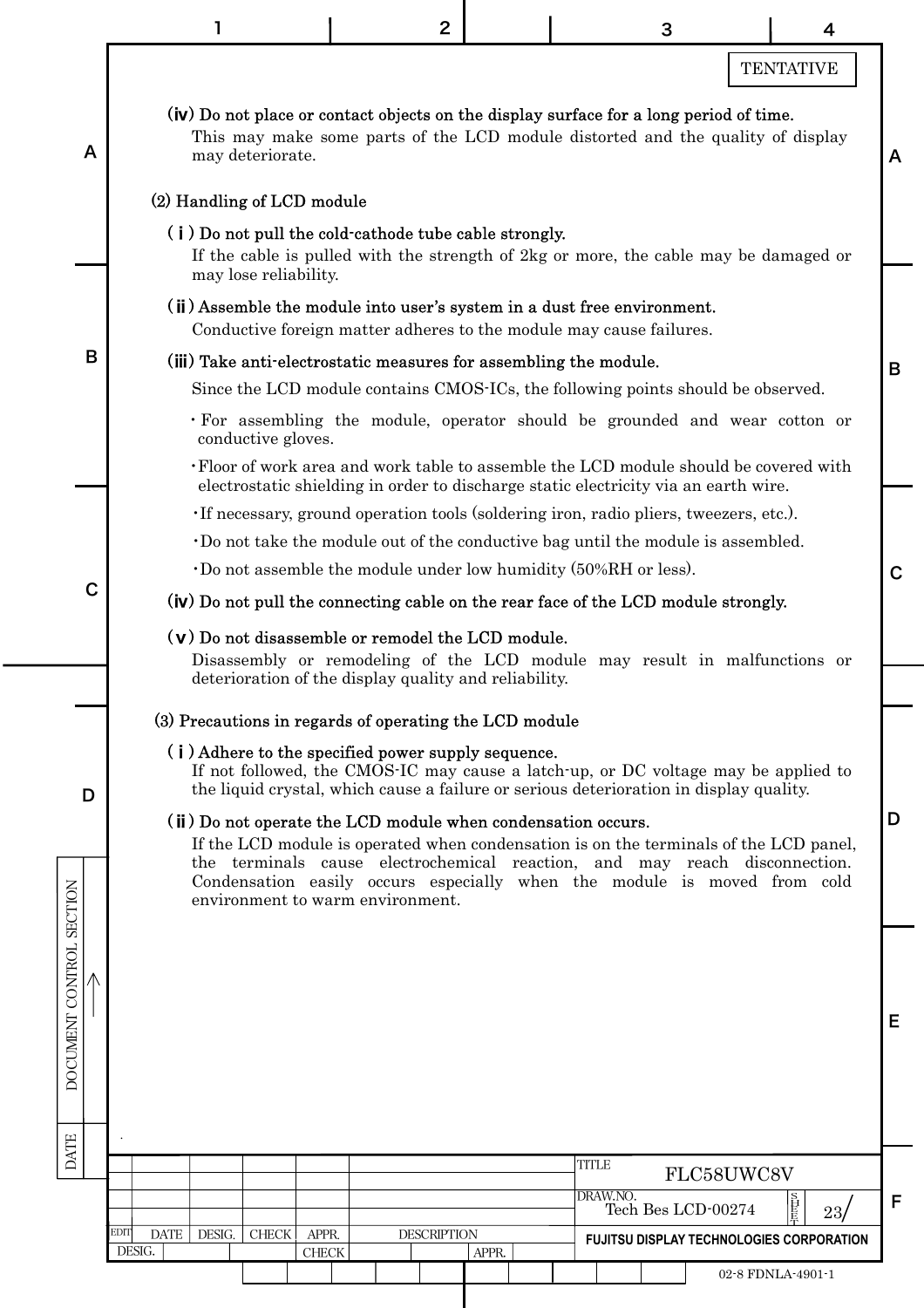|                          | $\overline{2}$<br>3<br>4                                                                                                                                                                                                                                                                                                                                  |   |  |  |  |  |  |  |  |  |  |  |  |
|--------------------------|-----------------------------------------------------------------------------------------------------------------------------------------------------------------------------------------------------------------------------------------------------------------------------------------------------------------------------------------------------------|---|--|--|--|--|--|--|--|--|--|--|--|
|                          | <b>TENTATIVE</b>                                                                                                                                                                                                                                                                                                                                          |   |  |  |  |  |  |  |  |  |  |  |  |
|                          | (iii) The following troubles occur when the LCD module is not used under recommended<br>temperature.                                                                                                                                                                                                                                                      |   |  |  |  |  |  |  |  |  |  |  |  |
| A                        | Operation under high temperature( $>50^{\circ}$ C): Display colors shift to blue.                                                                                                                                                                                                                                                                         |   |  |  |  |  |  |  |  |  |  |  |  |
|                          | Storage under high temperature $(80^{\circ}C)$ . The polarizer film deteriorates and contrast<br>decreases.                                                                                                                                                                                                                                               |   |  |  |  |  |  |  |  |  |  |  |  |
|                          | Operation under low temperature $(0^{\circ}C)$ : The response speed decreases considerably.                                                                                                                                                                                                                                                               |   |  |  |  |  |  |  |  |  |  |  |  |
|                          | Storage under low temperature(<-20°C): The liquid crystal may solidify and become<br>damaged.                                                                                                                                                                                                                                                             |   |  |  |  |  |  |  |  |  |  |  |  |
| B                        | (iv) Be sure to input the control signals at the correct timing.<br>If control signals (DCLK, ENAB) are not input, or if the timing is out of the specified<br>timing, DC voltage may be applied to the liquid crystal and, as a result, cause image<br>sticking or deterioration of contrast.                                                            |   |  |  |  |  |  |  |  |  |  |  |  |
|                          | (4) Precautions in regards of designing module mounting                                                                                                                                                                                                                                                                                                   |   |  |  |  |  |  |  |  |  |  |  |  |
| C                        | (i) Excessive force should not be applied to the screen or the rear side of the LCD module.<br>Excessive pressure on the screen caused by the installation of the LCD module may<br>deteriorate display quality and reliability.<br>Brightness uniformity and the reliability of CCFL may decrease if the pressure is<br>applied to the backlight module. |   |  |  |  |  |  |  |  |  |  |  |  |
|                          | (ii) Avoid twisting and bending the LCD module.<br>Excessive twist and bend may damage display quality and reliability.                                                                                                                                                                                                                                   |   |  |  |  |  |  |  |  |  |  |  |  |
|                          | (iii) Avoid extending the power cable between the LCD module and inverter.<br>This may cause the backlight to flicker or not to light.                                                                                                                                                                                                                    |   |  |  |  |  |  |  |  |  |  |  |  |
|                          | (iv) Keep the backlight cable apart from the metal enclosure of the LCD module.                                                                                                                                                                                                                                                                           |   |  |  |  |  |  |  |  |  |  |  |  |
|                          | When frequency current for backlight driving leak to the metal enclosure, the desired<br>brightness may not be assured.                                                                                                                                                                                                                                   |   |  |  |  |  |  |  |  |  |  |  |  |
| D                        | $(v)$ When Mounting LCD module with M3 screws $(x6)$ , tighten the screws with torque<br>below $(29.4Nm(3kgf)$ .                                                                                                                                                                                                                                          |   |  |  |  |  |  |  |  |  |  |  |  |
|                          | (5) Storage method                                                                                                                                                                                                                                                                                                                                        |   |  |  |  |  |  |  |  |  |  |  |  |
|                          | (i) Do not store the LCD module in an atmosphere of organic solvent or corrosive gas.                                                                                                                                                                                                                                                                     |   |  |  |  |  |  |  |  |  |  |  |  |
| DOCUMENT CONTROL SECTION | In an organic solvent atmosphere, the polarizer film discolors and display quality<br>deteriorates.                                                                                                                                                                                                                                                       |   |  |  |  |  |  |  |  |  |  |  |  |
|                          | In a corrosive gas environment, various parts of the module may corrode or deteriorate.                                                                                                                                                                                                                                                                   |   |  |  |  |  |  |  |  |  |  |  |  |
|                          | (ii) Store the LCD module in a Fujitsu package.<br>At storing, Fujitsu packages can be stacked up to 3 boxes.                                                                                                                                                                                                                                             | Е |  |  |  |  |  |  |  |  |  |  |  |
|                          | The LCD module is in an anti-static bag. Keep the module in that status.                                                                                                                                                                                                                                                                                  |   |  |  |  |  |  |  |  |  |  |  |  |
|                          |                                                                                                                                                                                                                                                                                                                                                           |   |  |  |  |  |  |  |  |  |  |  |  |
| <b>DATE</b>              | <b>TITLE</b>                                                                                                                                                                                                                                                                                                                                              |   |  |  |  |  |  |  |  |  |  |  |  |
|                          | FLC58UWC8V<br>DRAW.NO.<br>自目<br>Tech Bes LCD-00274                                                                                                                                                                                                                                                                                                        | F |  |  |  |  |  |  |  |  |  |  |  |
|                          | 24<br>EDIT<br>DATE<br>DESIG.<br><b>CHECK</b><br>APPR.<br><b>DESCRIPTION</b><br>FUJITSU DISPLAY TECHNOLOGIES CORPORATION                                                                                                                                                                                                                                   |   |  |  |  |  |  |  |  |  |  |  |  |
|                          | DESIG.<br><b>CHECK</b><br>APPR.<br>02-8 FDNLA-4901-1                                                                                                                                                                                                                                                                                                      |   |  |  |  |  |  |  |  |  |  |  |  |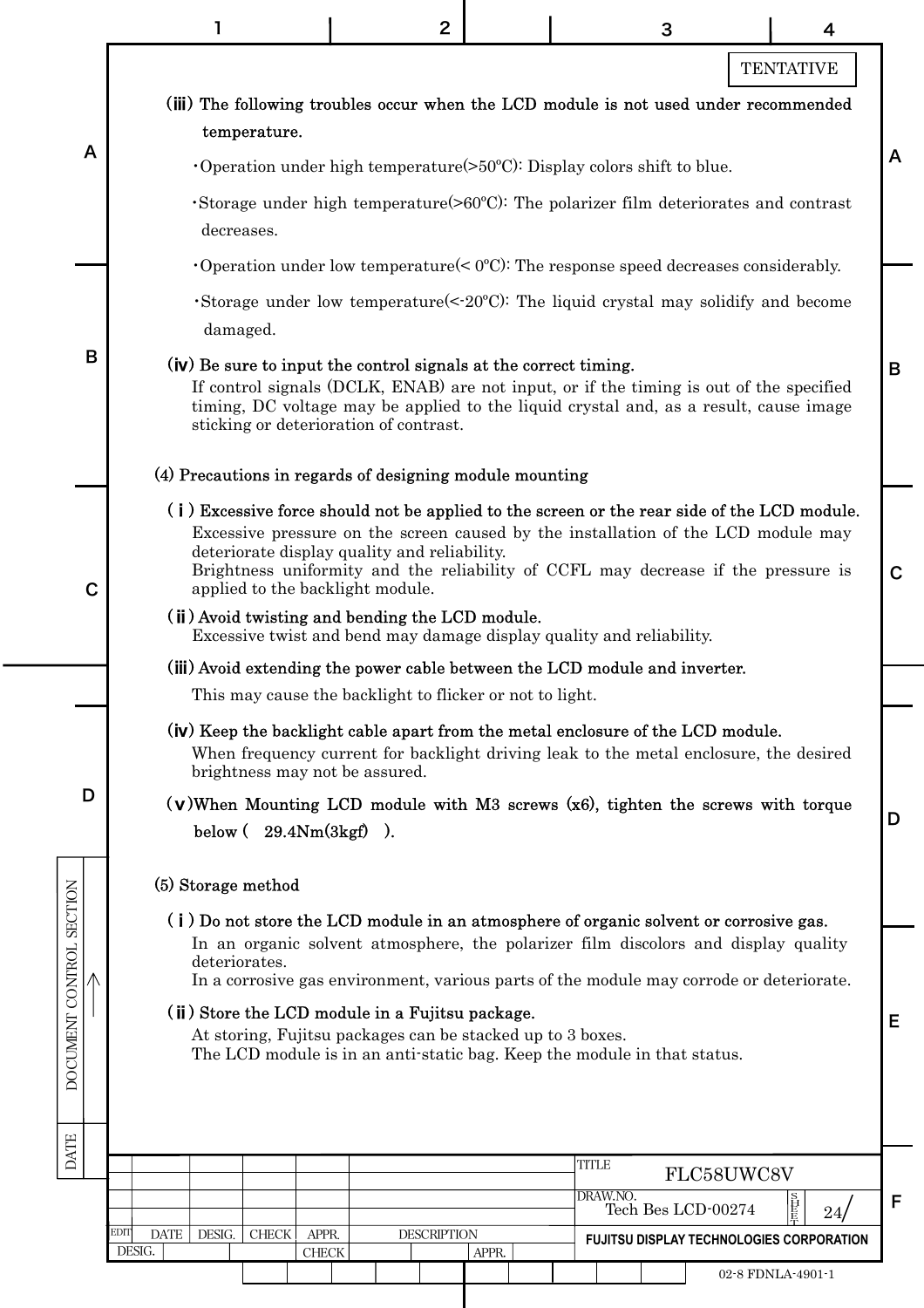|                                                                                                                                                                                                                                                                                                                                                                                      |                                                                                                             | $\mathbf{2}$                                                                                                         |       | 3                                                                                                                                                                                                                                             | 4                                        |   |  |  |
|--------------------------------------------------------------------------------------------------------------------------------------------------------------------------------------------------------------------------------------------------------------------------------------------------------------------------------------------------------------------------------------|-------------------------------------------------------------------------------------------------------------|----------------------------------------------------------------------------------------------------------------------|-------|-----------------------------------------------------------------------------------------------------------------------------------------------------------------------------------------------------------------------------------------------|------------------------------------------|---|--|--|
|                                                                                                                                                                                                                                                                                                                                                                                      |                                                                                                             |                                                                                                                      |       |                                                                                                                                                                                                                                               | <b>TENTATIVE</b>                         |   |  |  |
| A                                                                                                                                                                                                                                                                                                                                                                                    | locations.<br>Recommended storage environment<br>Place<br>Temperature<br>Humidity                           | : Dark (avoid direct sunlight)<br>: $10\sim 35$ °C<br>$:50\infty60\%$ RH<br>optical characteristics may deteriorate. |       | (iii) The LCD module is recommended to be stored in humidity controlled, cool and dark<br>Note) If the module is left in an environment of 60°C and above for a long period of time,                                                          |                                          | A |  |  |
| B                                                                                                                                                                                                                                                                                                                                                                                    | (6) Disposal Method<br>$(i)$ LCD module<br>according to the local ordinance or regulations.<br>(ii) Package |                                                                                                                      |       | The components of this LCD module can be grouped into metal, resin, glass and so on.<br>As the backlight contains CCFL which includes mercury, it must be disposed<br>All the packages are made of recyclable papers except the anti-ESD bag. |                                          | B |  |  |
| (7) Others<br>(i) If the LCD panel is damaged, do not inhale and do not swallow the liquid crystal.<br>If the liquid crystal adhere to the body or cloths, wash it off with soap immediately.<br>Follow regular precautions for electronic components.<br>$\mathbf C$<br>(ii) Flux residue on the printed circuit board is harmless to the quality and reliability of<br>LCD module. |                                                                                                             |                                                                                                                      |       |                                                                                                                                                                                                                                               |                                          |   |  |  |
|                                                                                                                                                                                                                                                                                                                                                                                      |                                                                                                             |                                                                                                                      |       | Fujitsu has adopted non-wash technology on module assembly process.                                                                                                                                                                           |                                          |   |  |  |
| D                                                                                                                                                                                                                                                                                                                                                                                    |                                                                                                             |                                                                                                                      |       |                                                                                                                                                                                                                                               |                                          | D |  |  |
| DOCUMENT CONTROL SECTION                                                                                                                                                                                                                                                                                                                                                             |                                                                                                             |                                                                                                                      |       |                                                                                                                                                                                                                                               |                                          | E |  |  |
| <b>DATE</b>                                                                                                                                                                                                                                                                                                                                                                          |                                                                                                             |                                                                                                                      |       | <b>TITLE</b>                                                                                                                                                                                                                                  |                                          |   |  |  |
|                                                                                                                                                                                                                                                                                                                                                                                      |                                                                                                             |                                                                                                                      |       | DRAW.NO.<br>Tech Bes LCD-00274                                                                                                                                                                                                                | FLC58UWC8V<br>旨臣<br>25/                  | F |  |  |
|                                                                                                                                                                                                                                                                                                                                                                                      | EDIT<br><b>DATE</b><br>DESIG.<br><b>CHECK</b><br>APPR.<br>DESIG.<br><b>CHECK</b>                            | <b>DESCRIPTION</b>                                                                                                   | APPR. |                                                                                                                                                                                                                                               | FUJITSU DISPLAY TECHNOLOGIES CORPORATION |   |  |  |
|                                                                                                                                                                                                                                                                                                                                                                                      |                                                                                                             |                                                                                                                      |       |                                                                                                                                                                                                                                               | 02-8 FDNLA-4901-1                        |   |  |  |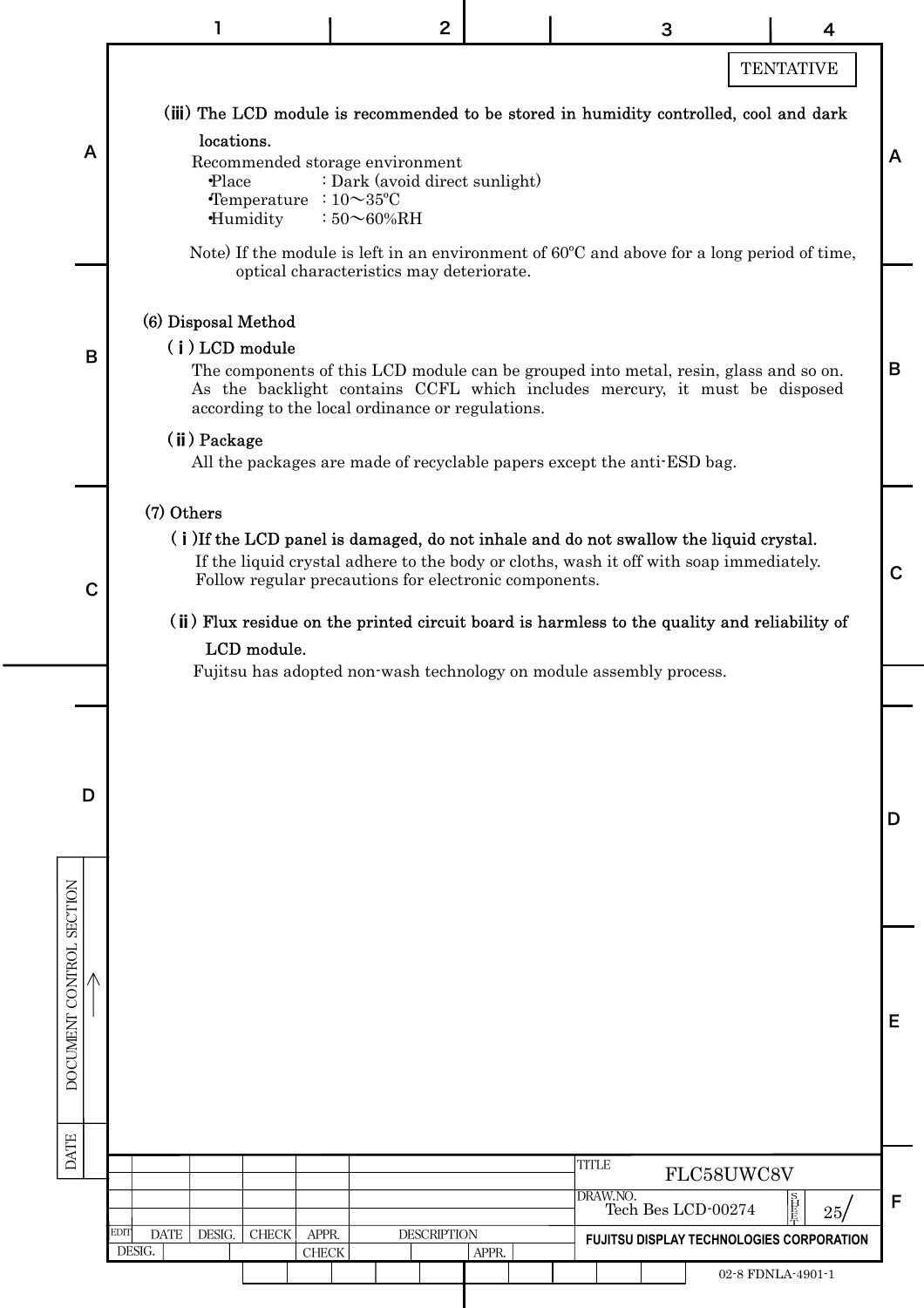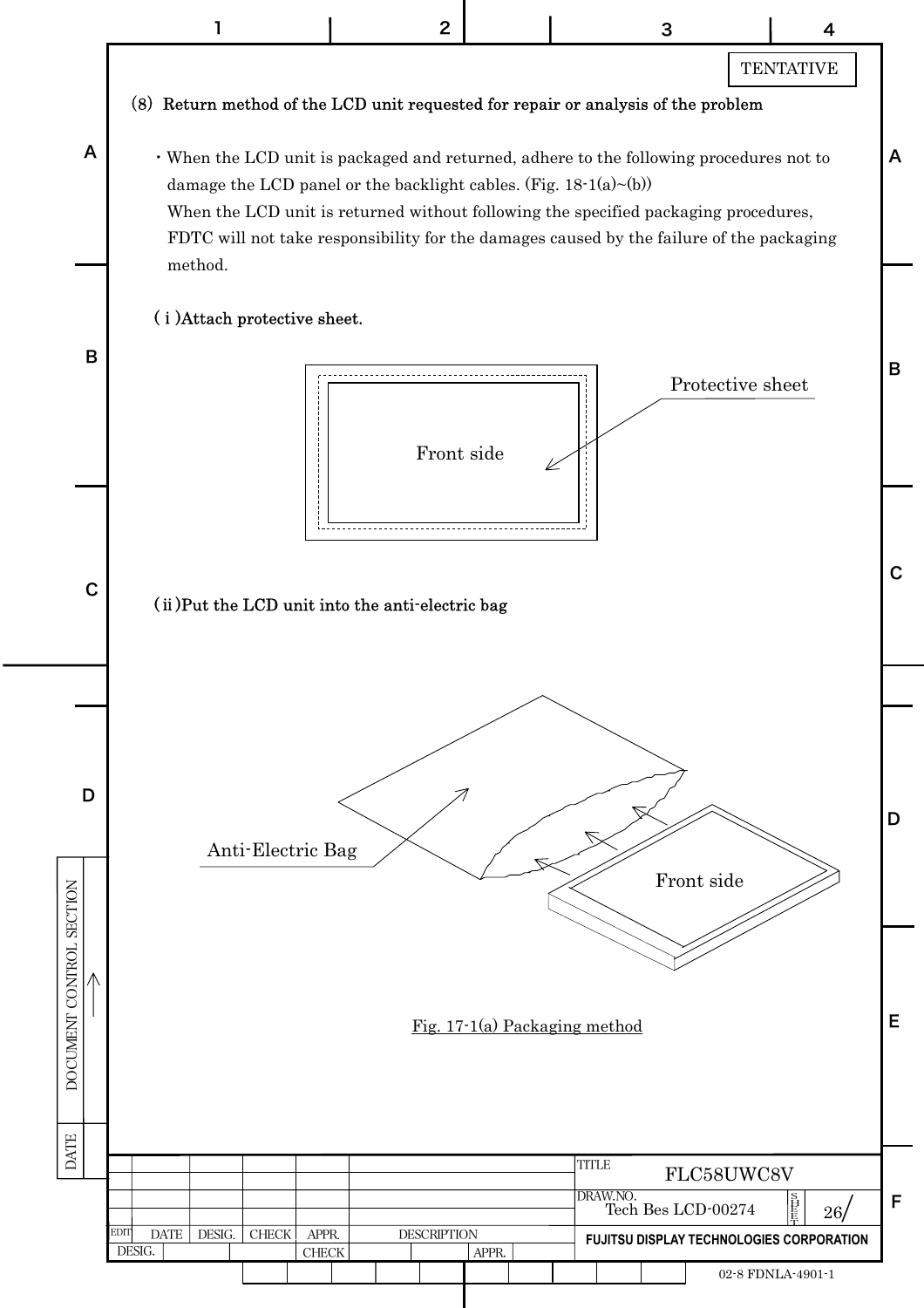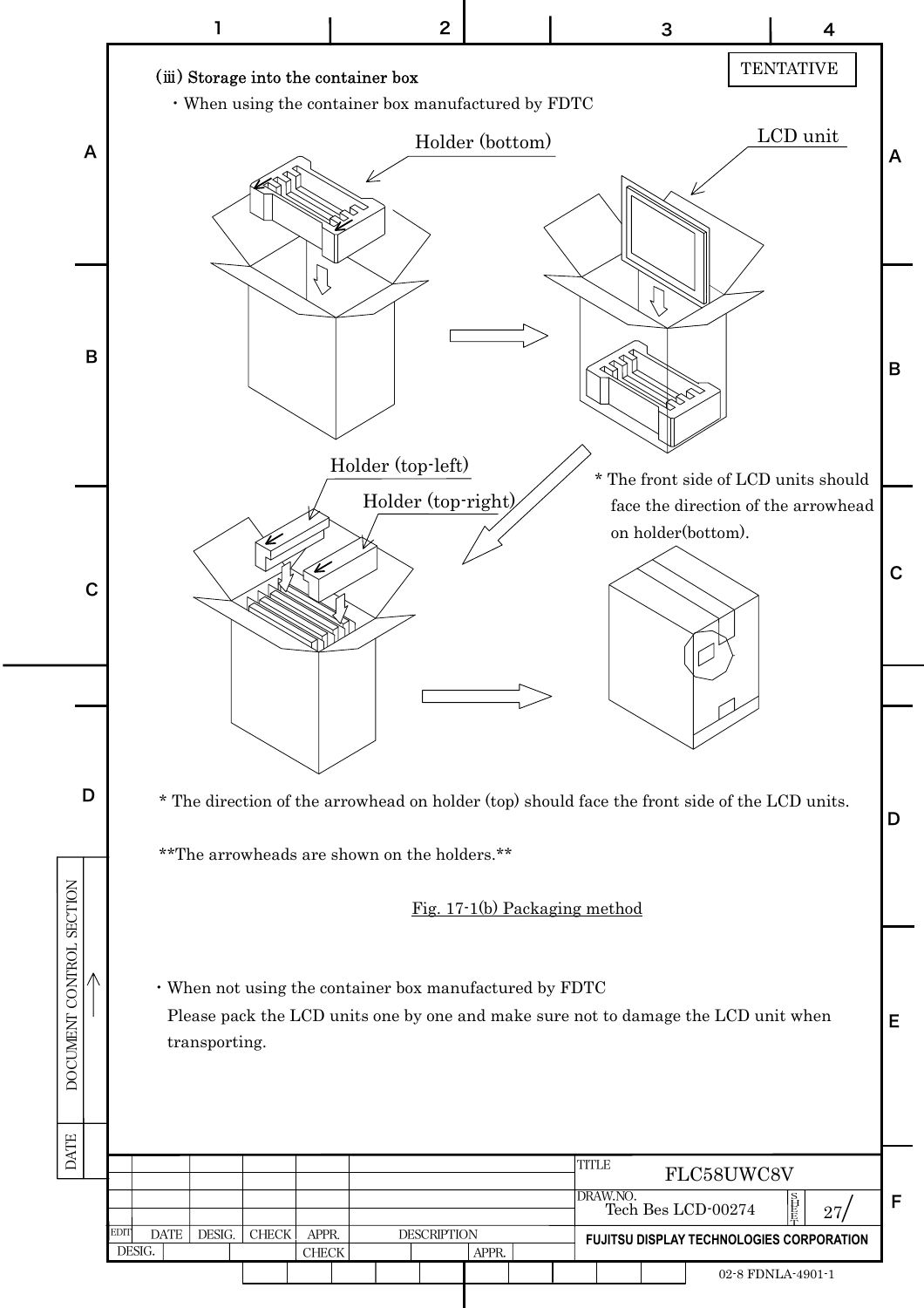# **TENTATIVE**

D

C

B

A

E

### 18. MISCELLANEOUS

Specifications of the TFT-LCD panel and other components used in the LCD module are subject to change.

Both parties shall discuss together and make the best effort to reach agreement in case of the rising of any doubt to the contents of the specifications.

This LCD module is not designed for the purpose where high reliability is required, such as for aero-space equipment, control system of nuclear power and medical life-support equipment.



C

D

DATE DOCUMENT CONTROL SECTION

**DATE** 

DOCUMENT CONTROL SECTION  $\overline{\Lambda}$ 

A

|                                                      |  |       |                    |  |  |       |  | TITLE<br>FLC58UWC8V                             |                                            |  |                   |  |   |  |
|------------------------------------------------------|--|-------|--------------------|--|--|-------|--|-------------------------------------------------|--------------------------------------------|--|-------------------|--|---|--|
|                                                      |  |       |                    |  |  |       |  |                                                 | DRAW.NO.<br>直長<br>Tech Bes LCD-00274<br>28 |  |                   |  | F |  |
| <b>EDIT</b><br><b>DATE</b><br>DESIG.<br><b>CHECK</b> |  | APPR. | <b>DESCRIPTION</b> |  |  |       |  | <b>FUJITSU DISPLAY TECHNOLOGIES CORPORATION</b> |                                            |  |                   |  |   |  |
| DESIG.                                               |  |       | <b>CHECK</b>       |  |  | APPR. |  |                                                 |                                            |  |                   |  |   |  |
|                                                      |  |       |                    |  |  |       |  |                                                 |                                            |  | 02-8 FDNLA-4901-1 |  |   |  |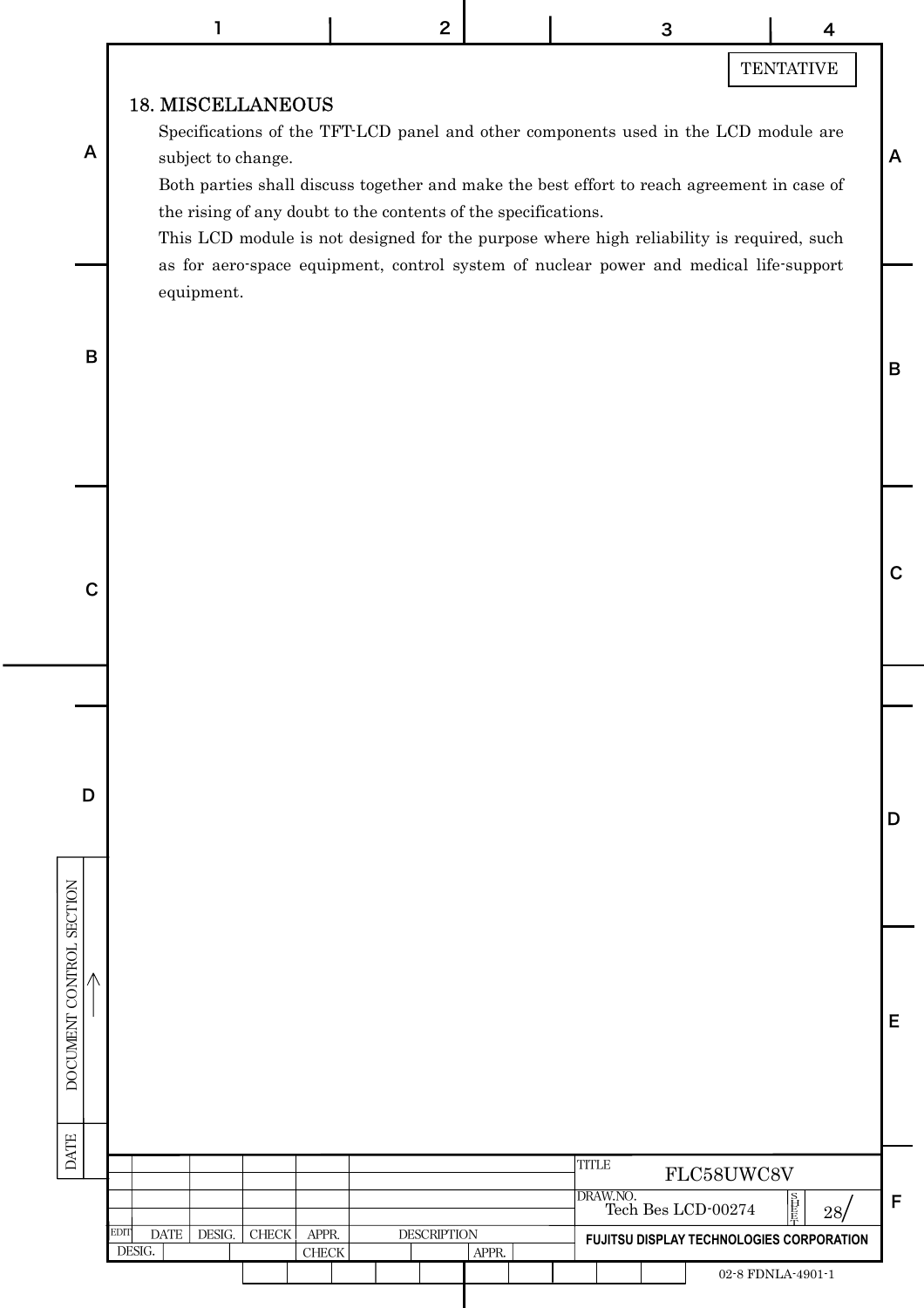